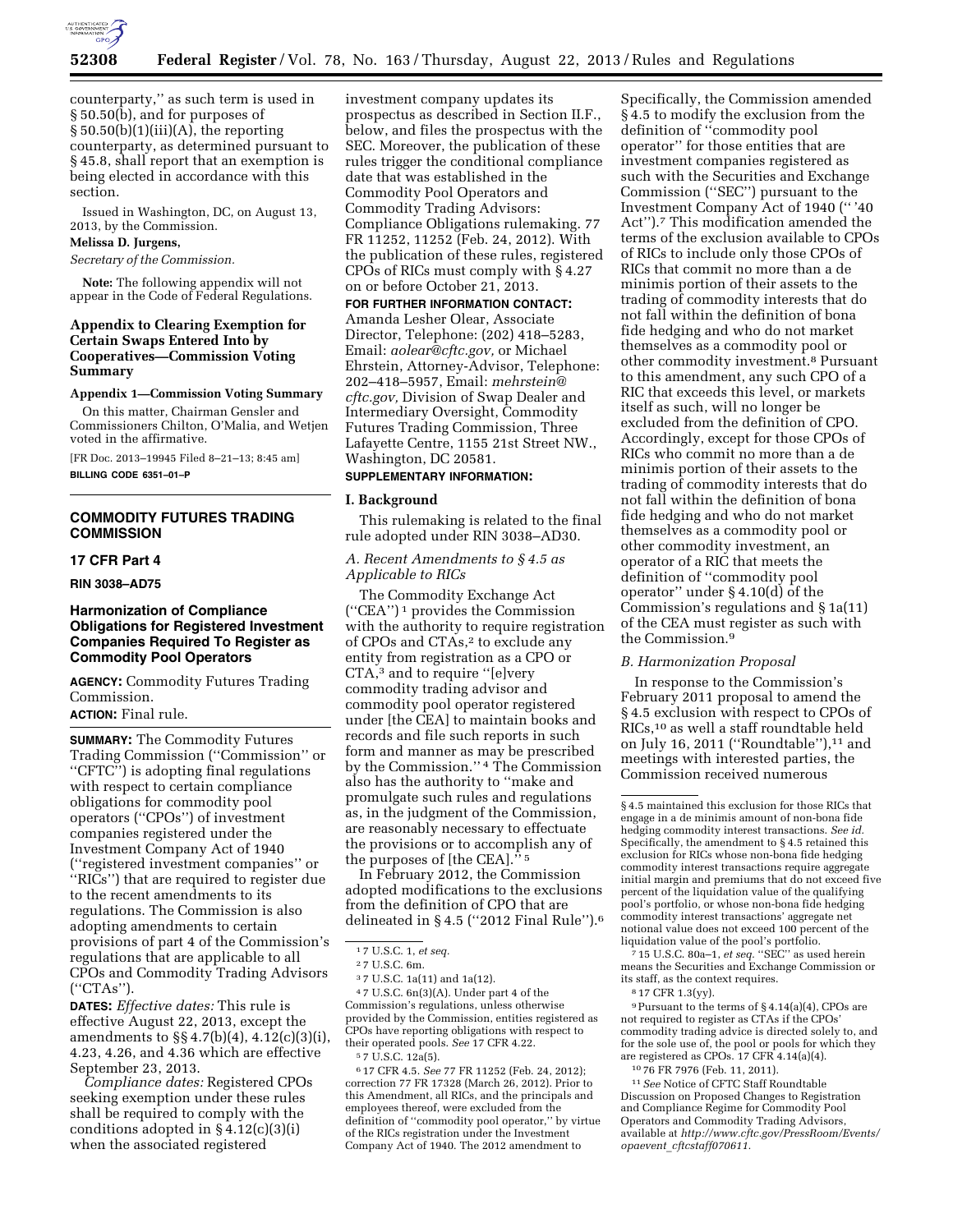comments expressing concern about the relationship between part 4 of the Commission's regulations applicable to CPOs of RICs and the SEC rules and guidance under the '40 Act, the Securities Act of 1933 (''Securities Act"),<sup>12</sup> and the Securities Exchange Act of 1934 13 regarding disclosure, reporting and recordkeeping by RICs (collectively, ''SEC RIC Rules'').14 Commenters asserted variously that the two sets of requirements touched upon similar areas, imposed undue burdens on CPOs of RICs, or conflicted such that CPOs of RICs could not comply with both. On this basis, some commenters argued that CPOs of RICs should not be required to comply with the full set of requirements under part 4. Several previously received comments, which were noted in the Proposal, suggested that the Commission make relief available, with respect to document and report distribution, similar to that which it has recently adopted with respect to exchange-traded funds (''ETFs'').15

Some commenters suggested ways in which the two agencies' requirements could be harmonized to eliminate the inconsistencies between the two compliance regimes with respect to those entities subject to dual registration as a result of the recent amendments to § 4.5. Specific areas of focus identified by the commenters include: The timing of delivery of Disclosure Documents to prospective participants; the signed acknowledgement requirement for receipt of Disclosure Documents; the cycle for updating Disclosure Documents; the timing of financial reporting to participants; the requirement that a CPO maintain its books and records on site; the required disclosure of fees; the required disclosure of past performance; the inclusion of mandatory certification

14The Commission understands that that SEC provides guidance in a variety of ways to market participants, including interpretive guidance, no action letters, frequently asked questions, and staff feedback in response to document submissions. The Commission also notes that RICs may be subject to separate requirements imposed by the Financial Industry Regulatory Authority.

15*See* 76 FR 28641 (May 18, 2011). The Commission adopted rules to relieve individual CPOs of publicly offered, ETFs of certain requirements in part 4 of the Commission's regulations. Specifically, the Commission adopted amendments to § 4.12 providing exemptive relief from §§ 4.21, 4.22, and 4.23 for operators of ETFs. Such relief includes providing disclosure and periodic accounts statements to participants through the Internet and permitting the use of thirdparty service providers for recordkeeping obligations. Previously, Commission staff had issued relief to ETFs only on a case-by-case basis. ETFs that are also RICs may rely on the relief provided herein.

language; and the SEC-permitted use of a summary prospectus for open-ended registered investment companies.

Commenters advocated different approaches to harmonization. Some suggested that where requirements are inconsistent, the Commission should defer to SEC requirements.16 A few commenters made recommendations about the treatment of specific disclosures, such as presenting both SEC and CFTC-required fee information and presenting certain performance information required by the CFTC in the Statement of Additional Information (''SAI'').17 One commenter noted that CPOs of RICs should be required to comply with all disclosure and other requirements applicable to registered  $CPOS.<sub>18</sub>$ 

Sections 4n(3) and (4) of the CEA 19 authorize the Commission to adopt regulations requiring that CPOs maintain books and records and file reports with the Commission in the manner and form it prescribes. Such compliance obligations for CPOs are set forth in part 4 of the Commission's regulations and include a set of requirements that address disclosure, recordkeeping, and reporting obligations. The regulations are designed to promote market integrity and transparency, facilitate necessary Commission oversight, and provide important information to prospective participants. The requirement to comply with the full panoply of obligations set forth in part 4 of the Commission's regulations does not, however, follow inexorably from registration under the 2012 Final Rule requiring CPOs of RICs to register. The Commission determined, after consideration of the comments received, that further consideration was warranted concerning whether and to what extent CPOs of RICs ought to be subject to various part 4 requirements, and in the 2012 Final Rule suspended the obligations of CPOs of RICs with respect to most of the requirements of part 4 until further rulemaking.20 The Commission's 2012

19 7 U.S.C. 6n(3) and (4).

20*See* 2012 Final Rule, *supra* note 6, 77 FR at 11252, 11255. The Commission exercised its authority under §§ 4 and 8a of the CEA, 7 U.S.C. 6 and 12a, and § 4.12(a) of its regulations thereunder, which provides that the Commission may exempt any person or class of persons from any or all of part 4 requirements if the Commission finds that the exemption is not contrary to the public interest or the purposes of the provision from which the exemption is sought. 17 CFR 4.12(a).

Final Rule imposed upon CPOs of RICs that do not otherwise qualify for an exemption only the requirement to register.21 The Commission also finalized, but suspended compliance with, pending the completion of further rulemaking, a requirement that CPOs of RICs file certain information on form CPO–PQR, pursuant to § 4.27. At the same time, consistent with the Commission's authority under § 4.12(a), the Commission commenced a new rulemaking to evaluate the necessity and reasonableness of additional requirements and, where possible, to devise ways in which the Commission's requirements for CPOs of RICs could be harmonized with applicable requirements of the SEC.22

The Commission therefore published for comment in the **Federal Register**  proposed amendments to part 4 of the Commission's regulations designed to address potentially conflicting or duplicative compliance obligations administered by the Commission and the SEC regarding disclosure, reporting and recordkeeping by CPOs of RICs (the ''Proposal'').23 The Commission proposed changes to part 4 designed to better harmonize the Commission's compliance obligations for CPOs with those of the SEC for entities that are subject to both regimes in such a way that would allow the Commission to fulfill its regulatory mandate while, at the same time, avoiding unnecessary regulatory burdens on dually-regulated CPOs of RICs with respect to disclosure, annual and periodic reporting to participants, and Commission recordkeeping requirements.24

The Proposal to harmonize the Commission's regulatory regime with that of the SEC as it applies to CPOs of RICs is grounded in the concept of substituted compliance. That is, insofar as the disclosure, reporting, and recordkeeping regime administered by

22*See* 2012 Final Rule, *supra* note 6, 77 FR at 11260 (''Entities required to register due to the amendments to § 4.5 shall be subject to the Commission's recordkeeping, reporting, and disclosure requirements set forth in part 4 of the Commission's regulations within 60 days following the effectiveness of a final rule implementing the Commission's proposed harmonization effort pursuant to the concurrent proposed rulemaking.'').

23 77 FR 11345 (Feb. 24, 2012).

24The Commission issued its proposal under the authority of §§ 4m, 4n, and 8a(5) of the CEA. 7 U.S.C. 6m, 6n, and 12a(5).

<sup>12</sup> 15 U.S.C. 77a, et seq.

<sup>13</sup> 15 U.S.C. 78a, et seq.

<sup>16</sup>*See,* e.g., Comment letter from the Investment Company Institute (April 12, 2011) (ICI Letter).

<sup>17</sup>*See,* e.g., Comment letter from the National Futures Association (April 12, 2011) (NFA Letter).

<sup>18</sup>*See* Comment letter from Steben & Company, Inc. (April 25, 2012) (Steben letter).

<sup>21</sup>The Commission's regulations also provide for exemptions from registration for CPOs of privately offered pools that engage in a de minimis amount of commodities trading (17 CFR 4.13(a)(3)), CPOs whose total capital contributions for all operated pools do not exceed \$400,000 and whose total participants do not exceed 15 (17 CFR 4.13(a)(2)), and CPOs that do not advertise and who do not receive any incentive or management fees (17 CFR  $4.13(a)(1)$ .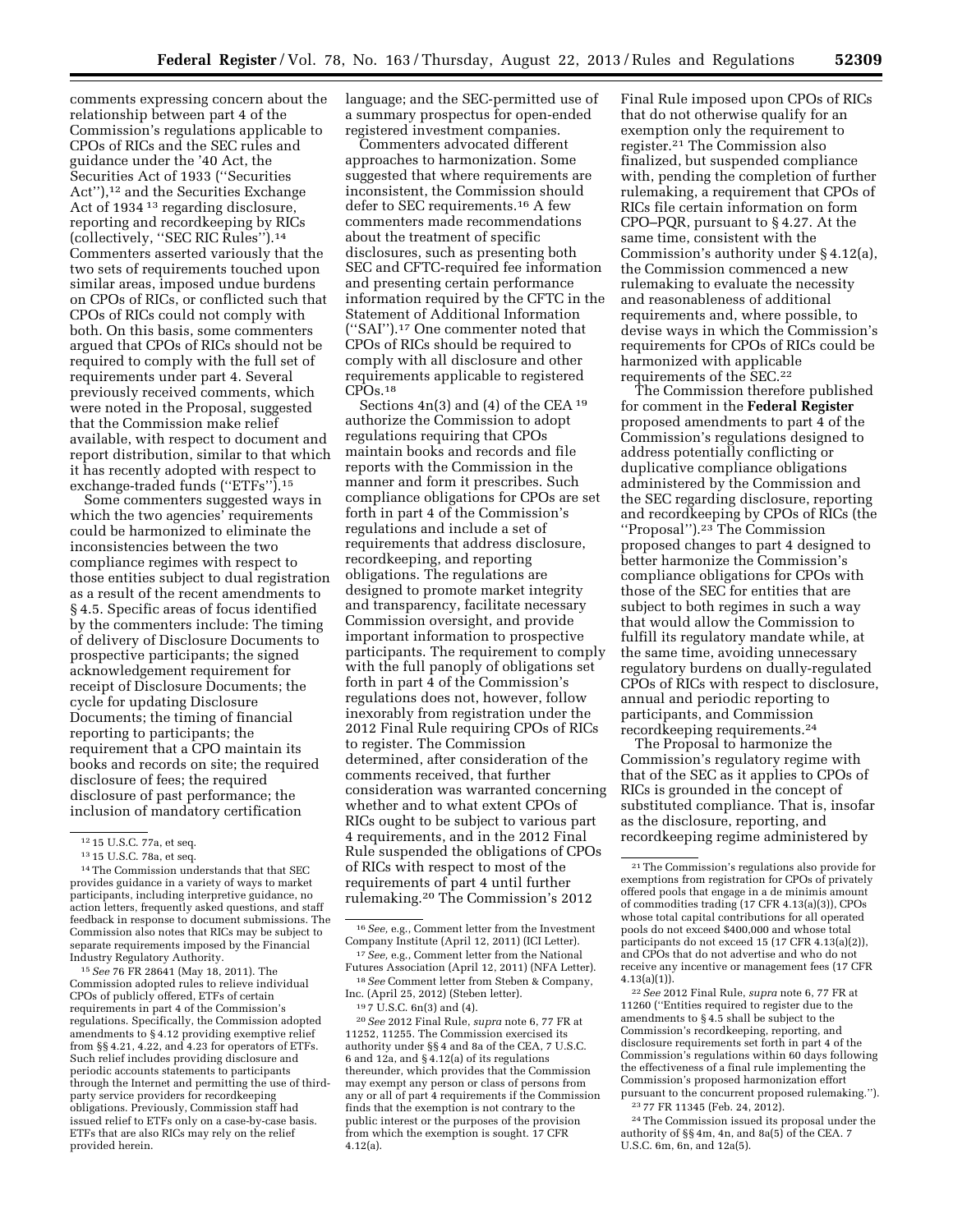the SEC under SEC RIC Rules were designed to achieve substantially similar goals to those of the Commission's part 4 regulations, then CPOs of RICs that maintain compliance under the SEC regime would be deemed to fulfill their obligations under part 4 of the Commission's regulations. At the same time, in the event that a CPO of a RIC fails to comply with the SEC administered regime, the CPO will be in violation of its obligations under part 4 of the Commission's regulations and thus subject to enforcement action by the Commission. As such, the Proposal contemplated an alternative means for a CPO of a RIC to comply with its obligations under part 4 of the Commission's regulations by modifying certain of the requirements. These proposed modifications included: The timing of the delivery of Disclosure Documents to prospective participants; the signed acknowledgement requirement for receipt of Disclosure Documents; the cycle for updating Disclosure Documents; the timing of financial reporting to participants; the requirement that a CPO maintain its books and records on site; the required disclosure of fees; the required disclosure of past performance; the inclusion of mandatory certification language; and the SEC-permitted use of a summary prospectus for open-ended registered investment companies.

As stated in the 2012 Final Rule, the justification for the amendments to § 4.5 was to enable the Commission to adequately discharge its duties to oversee the commodity interest markets. Therefore, the Commission determined to require the CPOs of RICs that exceeded a de minimis threshold of commodity interest trading, excluding bona fide hedging, or which marketed themselves as a commodity pool or other commodity investment, to register with the Commission. The Commission recognizes, however, that its understanding of RICs and their use of commodity interests continues to evolve as it gains experience regarding RICs, and their regulation and operation. Thus, at this time, the Commission believes that the prudent approach is to provide a substituted compliance regime based largely upon adherence to the regime administered by the SEC as it continues to expand its knowledge of RICs and their use of commodity interests.

Therefore, in this final rule, the Commission has determined to broaden the approach set forth in the Proposal. The Commission is adopting a substituted compliance regime for CPOs of RICs largely premised upon such entities' adherence to the compliance

obligations under SEC RIC Rules, whereby the Commission will accept compliance by such entities with the disclosure, reporting, and recordkeeping regime administered by the SEC as substituted compliance with part 4 of the Commission's regulations. The Commission has concluded that this is appropriate because, as the Commission continues to gain experience regulating CPOs of RICs, it believes that general reliance upon the SEC's compliance regime, with minor additional disclosure, should provide market participants and the general public with meaningful disclosure, including for example, with regard to risks and fees, provide the Commission with information necessary to its oversight of CPOs, and ensure that CPOs of RICs maintain appropriate records regarding their operations. As noted, in the event that the operator of the RIC fails to comply with the SEC administered regime, the operator of the RIC will be in violation of its obligations under part 4 of the Commission's regulations and subject to enforcement action by the Commission.

### *C. Comments on the Proposal*

The Commission received 66 comment letters regarding the Proposal from a wide range of entities, including trade and public interest organizations, family offices, a registered futures association, individuals, currently registered CPOs, RICs, and law firms.25 Generally, commenters favored the Commission's effort to harmonize for CPOs of RICs the Commission's part 4 regulations with SEC-administered rules.26 Commenters particularly focused on disclosure issues, including the ''break-even'' disclosure, required statements of risk, cycle for updating Disclosure Documents, financial reporting including periodic account statements, and books and records

26*See,* e.g., NFA Letter; Comment letter from Campbell & Company, Inc. (April 24, 2012) (Campbell Letter).

requirements.27 In addition, some commenters advocated modifications to part 4 requirements that they believed were necessary to maintain suitable regulatory requirements for all CPOs.28 Commenters also addressed potential costs and benefits of harmonizing CFTC and SEC rules applicable to RICs.29

Beginning in 2011, Commission staff has engaged in ongoing substantive discussions with SEC staff regarding possible areas of harmonization between the compliance regimes of the two commissions as applicable to RICs and their CPOs, including disclosure to prospective investors and financial reporting. Such consultations occurred throughout the process culminating in this final rule and have informed the Commission's understanding of RICs and the SEC's regulation thereof.

# *D. Significant Changes From the Proposal*

In the Proposal, the Commission stated its intent to facilitate compliance by CPOs of RICs with the Commission's disclosure, reporting, and recordkeeping requirements. As a result, the Commission proposed various alternative mechanisms to enable dually registered operators of RICs to comply with the Commission's part 4 requirements.30 After consideration of the comments received and further deliberation, the Commission is adopting rules that effectively

28NFA Letter; Campbell Letter; Comment letter from the Managed Funds Association (April 24, 2012) (MFA Letter).

30 In five of the eleven areas of potential redundancy, inconsistency, or conflict addressed in the Proposal, the Commission proposed allowing substituted compliance by adherence to SEC regulations. Under the proposal, CPOs of RICs would be exempt from disclosure requirements under §§ 4.21, 4.22, and 4.23. *See* Proposal, *supra*  note 23, 77 FR at 11346. CPOs of RICs would also be exempt from more frequent disclosures required by § 4.26, and the oath or affirmation required by § 4.22(h). *Id.* For four other areas of potential conflict, the Commission proposed allowing the requested information to be disclosed instead in SEC filings. Specifically, the proposal provides alternative methods of satisfying §§ 4.24(a), 4.25(d)(5), 4.25(d), and 4.24(i), which ordinarily require a cautionary statement, break-even points, and disclosure of fees and expenses, and requires that they be located in the forepart of the document. With respect to the last two areas—the frequency of the provision to customers of account statements and the content of disclosures regarding past performance of commodity pools less than three years old—the Commission proposed maintaining its own standards, but also solicited comments on how it could harmonize those last two areas.

<sup>25</sup>*See [http://comments.cftc.gov/PublicComments/](http://comments.cftc.gov/PublicComments/CommentList.aspx?id=1161)  [CommentList.aspx?id=1161.](http://comments.cftc.gov/PublicComments/CommentList.aspx?id=1161)* The Commission notes that it received six duplicate comment letters; thus, the Commission received 60 unique comments. Of the comments received, many focused on the advisability of an exemption for single-family pools (''Family Offices''). The Commission's Division of Swap Dealer and Intermediary Oversight issued a letter on November 29, 2012, providing that it would not recommend enforcement action against the operator of a ''family office'' as that term has been defined in the SEC's regulations. *See,* CFTC Staff Letter, 12-37, available at *[http://www.cftc.gov/](http://www.cftc.gov/ucm/groups/public/@lrlettergeneral/documents/letter/12%E2%80%9337.pdf)  [ucm/groups/public/@lrlettergeneral/documents/](http://www.cftc.gov/ucm/groups/public/@lrlettergeneral/documents/letter/12%E2%80%9337.pdf) [letter/12–37.pdf.](http://www.cftc.gov/ucm/groups/public/@lrlettergeneral/documents/letter/12%E2%80%9337.pdf)* The Commission further notes that it has considered additional comments, including those received at and following the Roundtable, *see supra* note 11, regarding the harmonization of CFTC and SEC regulation applicable to operators of RICs.

<sup>27</sup>*See,* e.g., Comment letter from New York City Bar Association (May 30, 2012) (NYCBA Letter); Comment letter from Securities Industry and Financial Markets Association Asset Management Group (April 24, 2012) (SIFMA AMG Letter); Comment letter from Fidelity Management and Research Company (April 24, 2012) (Fidelity Letter).

<sup>29</sup> ICI Letter.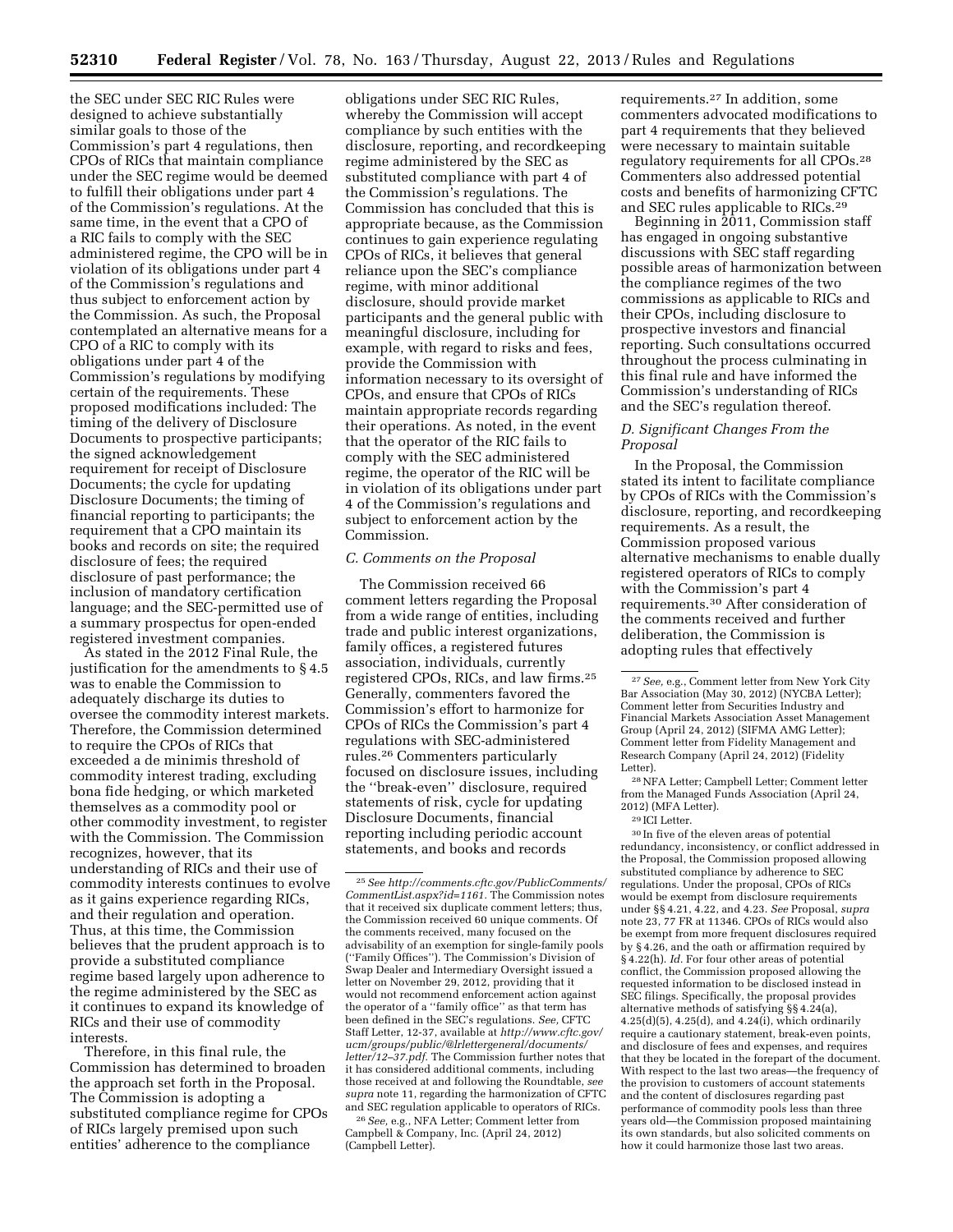implement a substituted compliance approach for dually registered CPOs of RICs, whereby such CPOs, largely through compliance with obligations imposed by the SEC, will be deemed compliant with the Commission's regulatory regime. This is consistent with the Commission's conclusion that substituted compliance is appropriate because it believes that the regime administered by the SEC under SEC RIC Rules, with minor additional disclosure, should provide market participants with meaningful disclosure as required under part 4, enable the Commission to discharge its regulatory oversight function with respect to the derivatives markets, and ensure that CPOs of RICs maintain appropriate records regarding their operations.

The Commission is also modifying certain part 4 requirements that are applicable to all CPOs to recognize certain technological improvements and operational efficiencies that have developed since part 4 was last revised. The key changes from the Proposal that the Commission is making in the rules it is adopting today are as follows: (1) Operators of RICs will be deemed to be in compliance with §§ 4.21, 4.22(a) and (b), 4.24, 4.25, and 4.26 if they satisfy all applicable SEC RIC Rules as well as certain other conditions; (2) all CPOs will be permitted to use third-party service providers to maintain their books and records; and (3) the signed acknowledgement requirement is being rescinded for all CPOs. The reasoning underlying each of the enumerated changes is discussed infra.

Accordingly, a CPO of a RIC may comply with part 4 requirements applicable to all CPOs *or* elect to comply through substituted compliance, subject to the conditions specified in amended § 4.12(c). In the latter case, the CPO of a RIC will be subject to the following requirements:

• The CPO of a RIC will be required to file notice of its use of the substituted compliance regime outlined in § 4.12 with NFA;

• The CPO of a RIC with less than three years operating history will be required to disclose the performance of all accounts and pools that are managed by the CPO and that have investment objectives, policies, and strategies substantially similar to those of the offered pool;

• The CPO of a RIC will be required to file the financial statements with the National Futures Association (''NFA'') that it prepares pursuant to its obligations with respect to the SEC; and

• If the CPO of a RIC uses or intends to use third-party service providers for

recordkeeping purposes, it will be required to file notice with NFA.

In light of the requirements applicable to RICs under SEC RIC Rules, the Commission has endeavored to harmonize its regulations to achieve a reasonable balance that serves the Commission's regulatory goals under part 4 of its regulations.<sup>31</sup> In addition, the Commission has determined to modify certain part 4 requirements applicable to all CPOs, including CPOs of RICs. In particular, this final rule will permit a CPO of a RIC to use a thirdparty service provider for recordkeeping purposes. A CPO electing to do so will be required to file a notice with the NFA. Additionally, all CPOs and CTAs will be permitted to use a Disclosure Document for up to 12 months.

### **II. Discussion**

#### *A. Scope and Timing*

The Commission received many comments that pertained to the scope and timing of the Proposal. For example, some commenters expressed displeasure with the Commission's recent amendments to § 4.5 and § 4.27.32 One commenter said the Proposal is unripe and should be withdrawn pending the judicial challenge of the § 4.5 amendments.33 Another

32 ICI Letter, comment letter from U.S. Chamber of Commerce (April 24, 2012) (Chamber Letter); comment letter from Dechert LLP and Clients (April 24, 2012) (Dechert Letter).

33Chamber Letter. This commenter also stated that harmonization is unripe because, among other things, regulations needed to complete the implementation of Title VII of Dodd-Frank are still not finalized. To the extent this commenter was referring to the finalization of the Commission and SEC's further definition of ''swap,'' that definition has now been finalized. This commenter and others have stated that the Commission could not, prior to the adoption of that final definition, properly consider the costs and benefits of the amendments to § 4.5 and proposed, therefore, the exclusion of swaps from the thresholds above which the operator of a RIC must register as a CPO. As the Commission explained in the 2012 Final Rule amending § 4.5, however, the costs and benefits were sufficiently clear at that time. The Commission explained that swap trading above a de minimis threshold implicates its regulatory interests, whereas trading below the threshold may not. To permit unlimited swap trading without registration would undermine the regulatory interest described throughout the 2012 Final Rule release. Consistent with the Commission's expectation at the time of the 2012 Final Rule amending § 4.5, the 2012 Final Rule further defining ''swap'' did not further define the term "swap" in a manner that would have materially affected the Commission's decision to amend § 4.5.

commenter suggested the Commission withdraw its Proposal and re-propose harmonized compliance obligations for RICs.34 Other commenters requested broad exemptions from all part 4 regulations.35 One commenter, for example, suggested that the Commission more narrowly tailor the part 4 requirements to those funds that use derivatives as a primary investment strategy and exempt from registration funds that only use derivatives for diversification and/or hedging purposes.36 Another commenter contended that the rules must take into account the differences between openended funds (which continuously offer shares and redeem through the company) and closed-ended funds (which generally have an initial offering and then trade shares on an exchange).37 Some commenters suggested that the Commission work with the SEC in order to more effectively harmonize the requirements of the two regimes, and in particular, ensure that compliance with the one regulatory regime would not cause a violation of the other.38

The Commission is aware that some commenters do not believe that CPOs of RICs should be required to register with the Commission. The CPO registration requirement in § 4.5, however, is outside the scope of this rulemaking. The Commission previously determined that, given its new responsibilities under the Dodd-Frank Act, and the changes in the markets within the Commission's responsibilities in recent years, the operator of a RIC that engages in more than a de minimis amount of non-bona fide hedging commodity interest transactions or markets itself as a commodity pool or other commodity investment must register as a CPO and file form CPO–PQR.39

35 ICI Letter; comment letter from American Bar Association Federal Regulation of Securities Committee, Business Law Section (April 24, 21012) (ABA Letter); comment letter from AXA Equitable Funds Management Group, LLC (April 24, 2012) (AXA Letter); comment letter from The Association of Institutional Investors (April 24, 2012) (AII Letter); comment letter from Investment Adviser Association (April 24, 2012) (IAA Letter); NYCBA Letter; Fidelity Letter.

36Comment letter from Katten Muchin Rosenman LLP (April 24, 2012) (Katten Letter).

37SIMFA AMG Letter.

38Fidelity Letter; NYCBA Letter; ICI Letter. 39*See,* 2012 Final Rule, *supra* note 6, 77 FR 11252 (Feb. 24, 2012); corrected by 77 FR 17328 (Mar. 26, 2012); affirmed by U.S. District Court for the District of Columbia (Dec. 12, 2012), available at Continued

<sup>31</sup> 7 U.S.C. 19(a). It is the Commission's intent that if any portion of this rulemaking is held invalid, such invalidity shall not affect other provisions or applications of the Commission's regulations which can be given effect without the invalid provision or application, including without limitation other amendments to part 4 in this or the February 2012 Final Rule, and to this end each provision of this final rule is severable.

On December 12, 2012, the U.S. District Court for the District of Columbia affirmed the 2012 Final Rule's amendments to § 4.5 and adoption of § 4.27 as applicable to CPOs of RICs. The District Court's opinion is available at *[https://ecf.dcd.uscourts.gov/](https://ecf.dcd.uscourts.gov/cgi-bin/show_public_doc?2012cv0612-42)  cgi-bin/show*\_*public*\_*[doc?2012cv0612-42.](https://ecf.dcd.uscourts.gov/cgi-bin/show_public_doc?2012cv0612-42)*  34 ICI Letter.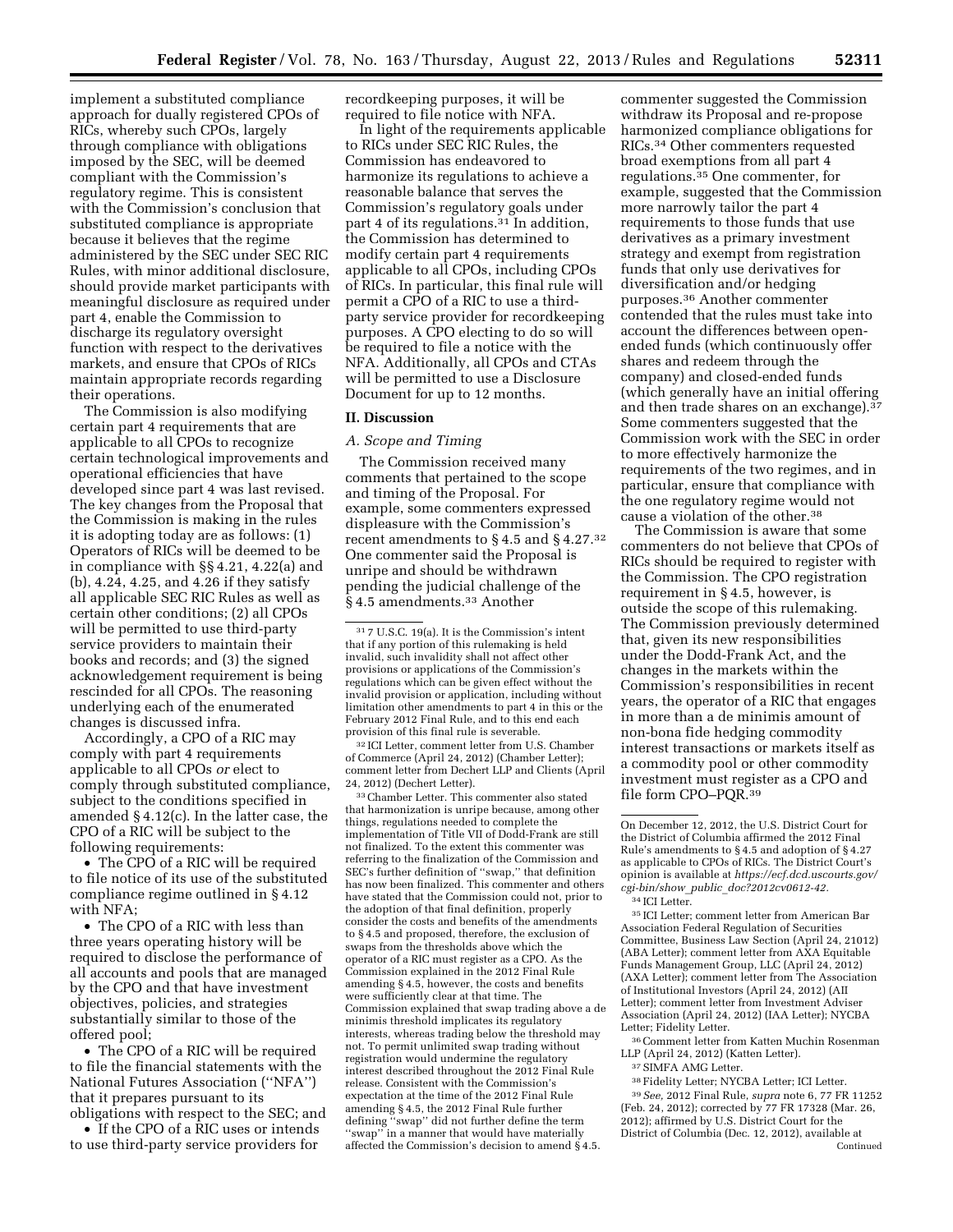Regarding obligations of registered CPOs, the Commission notes the concerns of commenters that dual registrants may be unable, or encounter substantial difficulty trying, to comply with both the CFTC and SEC regulatory regimes were they both required in their current state. The Commission believes that harmonization will reduce or eliminate such difficulty.

This rule release is focused on the harmonization of the Commission's compliance obligations under part 4 of its regulations with the requirements under the SEC RIC Rules. To that end, the Commission has considered the various provisions of part 4 and sought to address conflict, inconsistency, and duplication with SEC-administered disclosure, reporting and recordkeeping by RICs. Commission staff has also engaged in ongoing discussions with their counterparts at the SEC. The Commission believes that, with the final rules being adopted today, it has harmonized its compliance obligations with those of the SEC to the fullest extent practicable consistent with achieving the regulatory objectives of its part 4 regulations and its experience to date with CPOs of RICs.

### *B. Disclosure Requirements*

a. Filing and Updating Disclosure **Documents** 

Currently,  $\S 4.26(a)(2)$  states that "[n]o] commodity pool operator may use a Disclosure Document or profile document dated more than nine months prior to the date of its use.'' An identical provision applying to CTAs can be found in § 4.36(b). These provisions are designed to ensure that required disclosure materials remain current, complete, and accurate over time. Similarly, § 10(a)(3) of the Securities Act effectively requires an annual update of an open-end RIC's registration statement, and provides 4 months after the end of the fiscal year in order to do so.40

Additionally, § 4.26(c) states that if a CPO becomes aware of any incompleteness or material inaccuracy in its Disclosure Document, the CPO must correct the defect and distribute the correction to participants within 21 days of becoming aware of the defect. Section 4.26(c)(2) lists acceptable means of distributing the correction. The federal securities laws prohibit the offer

or sale of a security, including shares of a RIC, by means of a materially misleading prospectus and impose liability for the use of such a prospectus.41 Section 4.26(d) requires a CPO to submit all Disclosure Documents to NFA prior to distributing the document to participants and to submit updates to Disclosure Documents to NFA that correct material inaccuracies or incompleteness within 21 days of becoming aware of any defects. Registration statements for RICs are required to be filed with the SEC prior to becoming effective,<sup>42</sup> and the RIC Rules prescribe the timeframes for effectiveness of registration statement amendments after filing with the SEC.43

In the Proposal, to facilitate compliance with part 4 requirements for CPOs of RICs, the Commission proposed amending § 4.26 and § 4.36 to allow CPOs and CTAs to use Disclosure Documents up to twelve months from the date of the document. In response to comments received, the Commission is also addressing in this final rule § 4.26(c), which governs the time period for correcting materially inaccurate or incomplete disclosure, and § 4.26(d), which requires Disclosure Documents and updates to be filed with NFA.

1. Effective Time Period for Disclosure Documents

Commenters were generally supportive of the Commission's proposed amendments to §§ 4.26 and 4.36,44 but also expressed concerns. Regarding the timing of disclosure, for example, some commenters suggested that the Commission extend the deadline applicable to all CPOs for using Disclosure Documents to sixteen months from the date of the document in order to accommodate the SEC's 120 day allowance under Rule 8b–16.45 One commenter stated that the Proposal ''provides no rationale for imposing the updating requirements of § 4.26(a)(1) on RICs'' and does not ''address the substantial costs these updates would impose." 46

After careful consideration, the Commission has determined to adopt the amendment of §§ 4.26(a) and 4.36 as proposed. CPOs and CTAs will be

43See, Securities Act Rule 285, 17 CFR 230.485.

44AXA Letter; Steben Letter; IAA Letter.

45NYCBA Letter SIFMA AMG Letter; AII Letter. 46SIFMA AMG Letter.

permitted to use a Disclosure Document for up to 12 months. In addition, for CPOs of RICs, the Commission has determined that compliance with the applicable timeframes under the regime administered by the SEC under SEC RIC Rules will be deemed to satisfy the timing requirements in §§ 4.26(a) and 4.36.

As a general matter of policy, the Commission believes that sixteen months is not an optimal time period for providing updated information to participants. This is of particular concern with respect to past performance information and financial statements. The more distant the update of disclosure from the date of the pool's most recent financial statements, the less meaningful the information becomes to prospective participants deciding whether to invest. The Commission does believe, however, that efficiency can be gained by extending the time within which CPOs must update their Disclosure Documents from nine months to twelve months, as that time period aligns with the time period mandated for filing annual financial statements, which must be disclosed within the Disclosure Document. In the Commission's judgment, such efficiency justifies some delay in updating the Disclosure Document and the currency of the information thus available to participants. The Commission believes that the information available to participants will be sufficiently timely to enable participants to make informed investment decisions. Consistent with this determination that a twelve month updating cycle provides participants with information in a sufficiently timely manner, while also aligning with the larger CPO-industry twelve month regulatory calendar, the Commission is extending to twelve months the Disclosure Document update cycle requirement for all CPOs.

The Commission recognizes, however, that, absent harmonization, dual registrants may be required to comply with the disparate deadlines applicable under § 4.26 and the updating process implemented by the SEC pursuant to § 10(a)(3) of the Securities Act<sup>47</sup> and SEC Rule 485 48 thereunder. As noted above, § 4.26, as amended, requires a CPO to update a pool's Disclosure Document within 12 months of that Document's date of first use. As described above, § 10(a)(3) of the Securities Act and Securities Act Rule 485 requires open-end RICs to amend their registration statements annually

*[https://ecf.dcd.uscourts.gov/cgi-bin/show](https://ecf.dcd.uscourts.gov/cgi-bin/show_public_doc?2012cv0612-42)*\_*public*\_ *[doc?2012cv0612-42.](https://ecf.dcd.uscourts.gov/cgi-bin/show_public_doc?2012cv0612-42)* 

<sup>40</sup>Section 10(a)(3) of the Securities Act provides generally that when a prospectus is used more than nine months after the effective date of a registration statement, the information contained in the prospectus shall be as of a date not more than sixteen months prior to its use.

<sup>41</sup>Section 12(a)(2) of the Securities Act. See also, Section 17(a)(2) of the Securities Act (unlawful to obtain money or property by means of materially misleading statements and omissions in the offer or sale of securities).

<sup>42</sup>See, e.g., Section 8(a) of the Securities Act (effective date of registration statement shall be the twentieth day after filing or an earlier date determined by the SEC).

<sup>47</sup> 15 U.S.C. 77j–24.

<sup>48</sup> 17 CFR 230.485.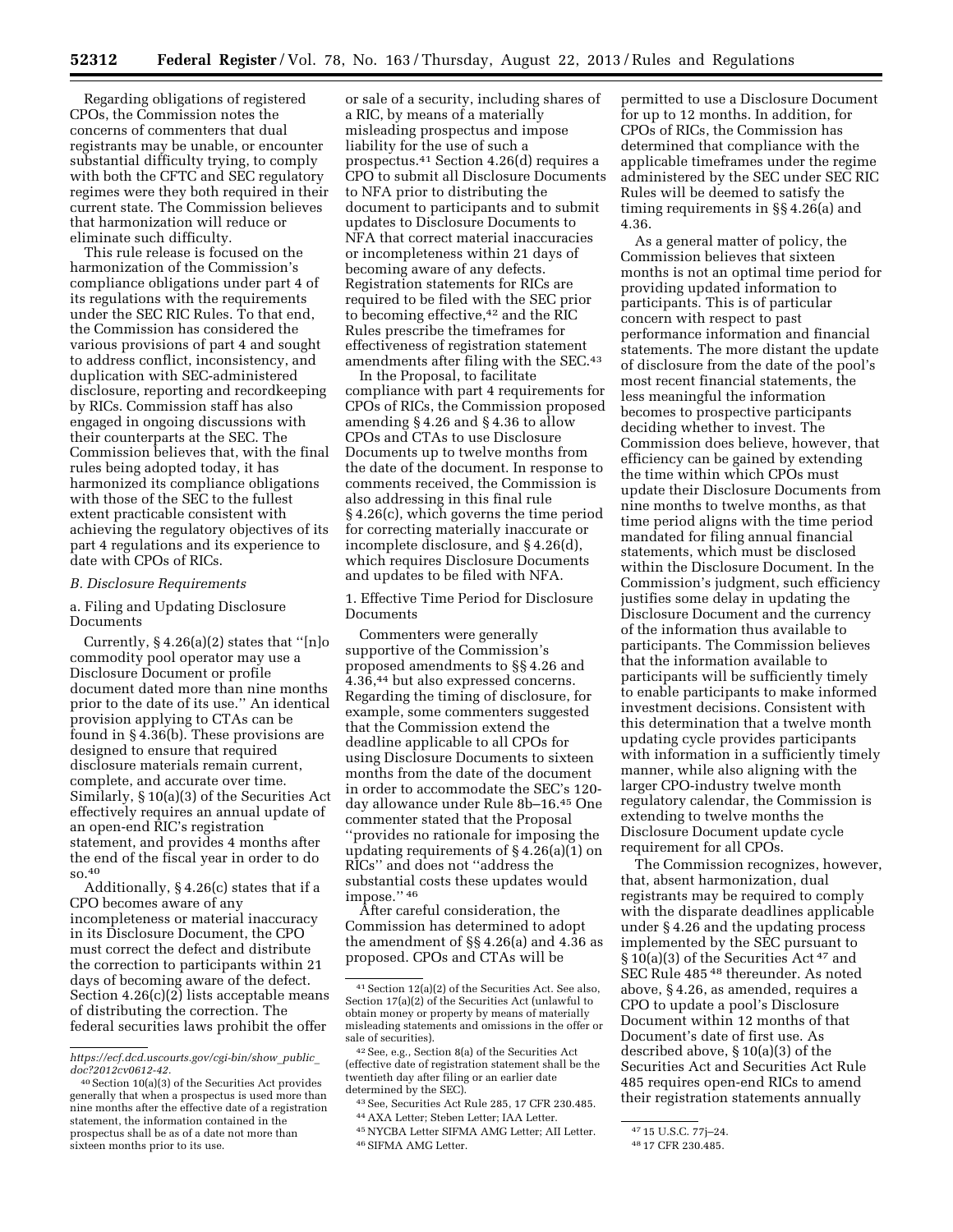and provides four months after the end of the fiscal year to do so.

Because the Commission is declining to adopt a sixteen-month update period for Disclosure Documents, absent other relief, CPOs of open-end RICs would have two different filing deadlines which would limit the ability for the CPO to take advantage of operational efficiencies that might be available if the Commission's deadlines coincided with those of the SEC. The Commission believes that the burden associated with requiring CPOs of open-end RICs to comply with two different updating schedules for their Disclosure Documents is not justified by the benefit of more frequent disclosures. Thus, the Commission has determined to permit CPOs of open-end RICs to satisfy these obligations through substituted compliance in accordance with the timeframe administered by the SEC. The Commission believes that this is appropriate because the past performance information required to be disclosed by CPOs of open-end RICs will differ from that generally required of CPOs, and, as discussed infra, CPOs of open-end RICs will not be required to separately submit their disclosures documents for review by the NFA.

2. Interim Updating of Disclosure Documents

Section 4.26(c) requires a CPO to correct material inaccuracies in a Disclosure Document within 21-days of the date upon which the CPO first becomes aware of the defect. The purpose of the 21-day window in which to correct material inaccuracies is to provide participants with timely corrected information. As described above, the federal securities laws prohibit the offer or sale of the shares of a RIC by means of a materially misleading prospectus and impose liability for the use of such a prospectus.

One commenter noted that the 21-day period under § 4.26(c)(1) is not required under SEC RIC Rules and that RICs which do not normally supplement their prospectuses would be required to do so in order to comply with § 4.26.49 Another commenter suggested that existing securities law obligations for RICs regarding material misstatements or omissions should satisfy § 4.26, and thus ''a simple exemption from the Part 4 requirements is appropriate.'' 50 Another commenter suggested that RICs that are in compliance with SEC updating rules should be deemed compliant with  $\S 4.26(a)$  and (c).<sup>51</sup>

In light of the substantively similar goals of the two regulatory regimes to ensure that participants receive accurate information in a timely manner, and recognizing that, absent relief from § 4.26(c), CPOs of RICs could be required to provide an additional mailing to participants, the Commission has determined to deem CPOs of RICs that adhere to the disclosure requirements under SEC RIC Rules compliant with § 4.26(c). Subject to additional experience that the Commission expects to acquire regarding the operation and oversight of CPOs of RICs, the Commission, at this time, believes that correcting any inaccuracies within this pre-scheduled and near-term update should be considered to be timely. Moreover, the Commission does not believe that the schedule for updates imposed by the SEC will impair the Commission's regulatory interest in ensuring that prospective and current participants in a commodity pool receive accurate and complete information. As such, the Commission believes that substituted compliance is appropriate with respect to the updating of disclosures to participants and, therefore, the Commission has determined to deem CPOs of RICs compliant with the provisions of § 4.26, provided that they are in compliance with the regime administered by the SEC under SEC RIC Rules.

3. Review of Disclosure Documents by NFA

Many commenters who addressed § 4.26 were concerned that NFA's review process  $(\S 4.26(d))$  is unnecessary and duplicative, and thus should not be required.52 Commenters said that this additional review process could result in regulatory delays, create investor confusion, tax NFA's resources, prevent funds from issuing shares, and potentially subject funds to conflicting reviews from securities and derivatives regulators.53 Some commenters noted that NFA's review process would be particularly challenging for RICs that make offerings through variable insurance products, as the distribution and updating of prospectuses for such RICs must be coordinated with their affiliated insurance companies, and that the Proposal does not address this issue.54 One commenter also requested confirmation that ''sticker'' supplements—supplements tacked onto

existing Disclosure Documents—would not be subject to NFA review, as § 4.26(d)(2) provides that updates may be filed with NFA at the same time they are distributed to participants.55 Another commenter stated that the timelines for review between the SEC and CFTC requirements are different and conflicting. For example, if the NFA requests material changes, a CPO of a RIC may have to file the amendment with the SEC, triggering SEC review and potentially disrupting the issuance of shares. The commenter suggested that, should the CFTC decide to retain the NFA review requirement, it should limit the scope of the review to the part 4 disclosure requirements. This commenter further suggested that the SEC, CFTC, and NFA coordinate policies and processes to ''avoid conflicting comments and prevent multiple filings and back-and-forth'' during the review process.<sup>56</sup>

The Commission has determined that, although such disclosures must be made available to NFA to enable NFA to discharge its duty to monitor and examine CFTC registrants during an examination, it will not be necessary to file those documents with NFA according to the schedules provided in part 4 of the Commission's regulations or concurrent with their filing with the SEC, and those documents will not be subject to NFA approval. The Commission has decided that CPOs of RICs that take advantage of the relief provided under this rule must file a notice with NFA so that NFA and the Commission can identify which CPOs are claiming such relief and are not required to comply with the specific provisions of §§ 4.21, 4.24, 4.25, and 4.26. Providing this notice to NFA will facilitate compliance by market participants, assist the Commission's monitoring of the compliance of its registrants over time, and facilitate the enforcement of its rules with respect to all CPOs.

In sum, the Commission has determined to deem CPOs of RICs compliant with the provisions of § 4.26, provided that they are in compliance with the regime administered by the SEC under SEC RIC Rules.

b. Delivery and Acknowledgement of Disclosure Documents

Currently, § 4.21 requires a CPO to deliver a Disclosure Document to each participant, and obtain from that prospective participant a signed acknowledgment of receipt of the Disclosure Document before accepting

<sup>49</sup>SIFMA AMG Letter.

<sup>50</sup>ABA Letter.

<sup>&</sup>lt;sup>51</sup> SIFMA AMG Letter

<sup>52</sup>AXA Letter; ABA Letter; Katten Letter; ICI Letter; SIFMA AMG Letter.

<sup>53</sup>AXA Letter; ABA Letter; NYCBA Letter; ICI Letter; SIFMA AMG Letter.

<sup>54</sup>AXA Letter; ICI Letter.

<sup>55</sup>ABA Letter.

<sup>56</sup>SIFMA AMG Letter.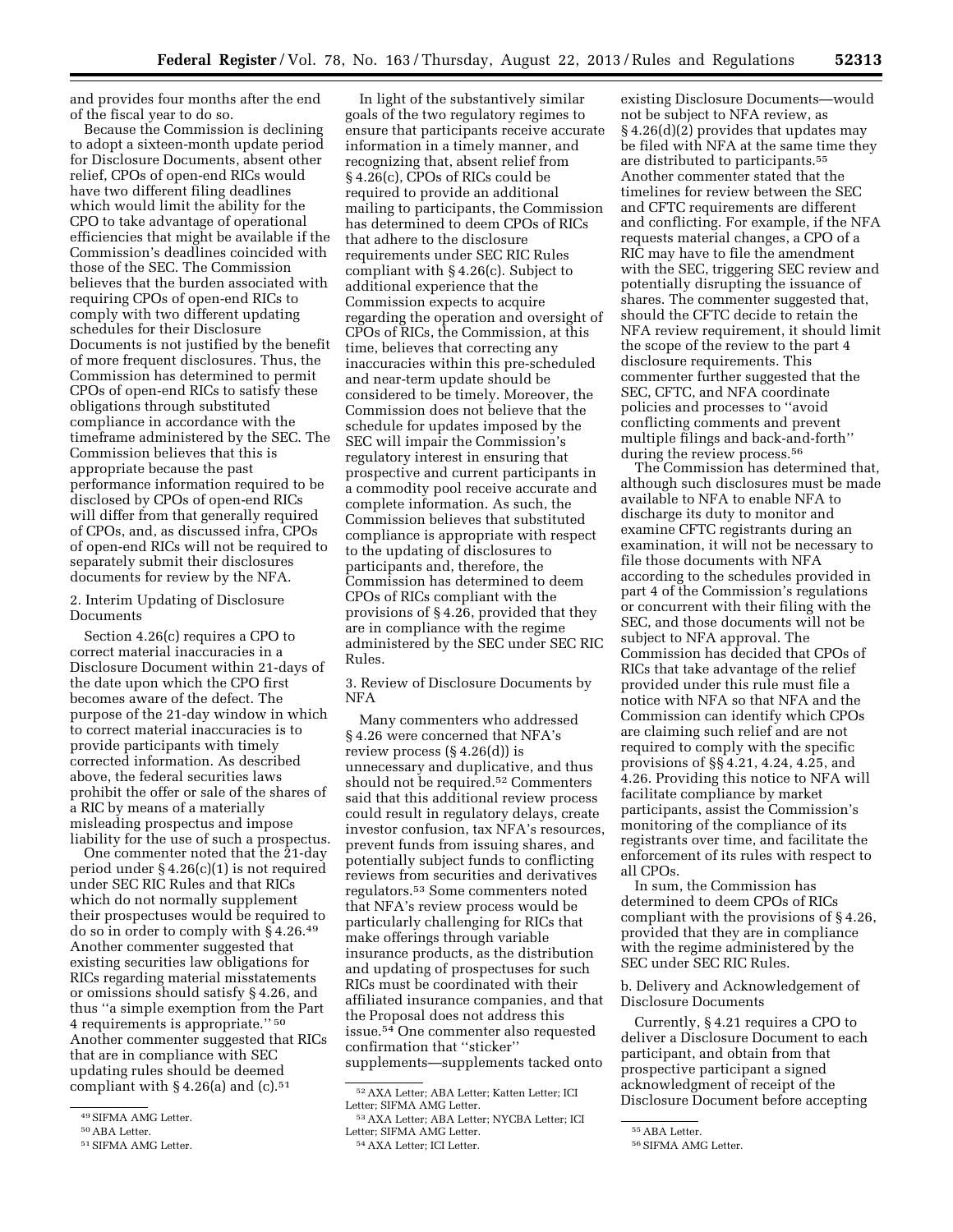or receiving funds from that participant. The federal securities laws require delivery of a ''statutory'' prospectus to each RIC investor no later than the confirmation of the transaction and do not require signed acknowledgment prior to receipt of funds from an investor.57

The Commission proposed to modify § 4.12(c) to allow the CPO of a RIC to claim relief from § 4.21. The proposed revisions to § 4.12(c) would enable CPOs of RICs to claim relief from § 4.21 provided that the Disclosure Document is readily available on the RIC's Web site, or that of its designee.

Some commenters suggested a broad exemption from § 4.21 for all CPOs of RICs.<sup>58</sup> Another commenter noted that a listed, closed-end RIC does not normally post its prospectus or annual report online when not conducting an offering, and suggested that such funds should be fully exempted from § 4.21. This commenter also requested confirmation that: (a) the Web site may be the main Web site for the RIC's fund family or the RIC's distributor, so long as the Disclosure Document page is readily available from the main Web site; (b) password-protected Web sites (used by privately-offered funds) will remain acceptable under the Commission's rules; and (c) the distributor for a RIC would be permitted to maintain the Web site for a RIC under the Commission's rules.59

One commenter did not support the proposed amendments. This commenter claimed that the requirements are duplicative, as the information required to be posted on a Web site is already provided to investors through various SEC regulations. The commenter also suggested that compliance with § 4.12 may harm investors by broadly disclosing a fund's trading strategy.60

The Commission has determined to deem CPOs of RICs compliant with the provisions of § 4.21 provided that the CPO provides disclosure to participants and prospective participants consistent with the regime administered by the SEC under SEC RIC Rules. The SEC RIC Rules permit open-end RICs to send or give a summary prospectus, provided

that the statutory prospectus and other information are available on an Internet Web site, the address of which is provided on cover page or at the beginning of the summary prospectus.<sup>61</sup> Any Web site permitted under the SEC RIC Rules will also be deemed compliant with the provisions of § 4.21 SEC regulations further provide that the RIC must provide paper copies of the statutory prospectus, SAI, and shareholder reports upon request at no cost to the requestor.62 As the SEC RIC rules require that a participant receive substantial information about the fund (information that, as discussed above, would be deemed compliant with Commission regulations under part 4), the Commission believes that this SEC requirement is commensurate with the provisions of § 4.21 in that it provides a mechanism through which information about the investment in the RIC is disseminated to prospective participants. Under both part 4 of the Commission's regulations and the SEC's disclosure regime, information is made readily available to prospective investors in the pools. Therefore, the Commission believes it is appropriate to deem entities that comply with SEC disclosure delivery requirements to be compliant with their disclosure delivery obligation under part 4.

With respect to closed-end funds, under the Commission's regulations, CPOs are not required to maintain a current Disclosure Document for a pool if they are not soliciting participants for that pool.63 Consistent with the Commission's reasoning regarding openend RICs, provided that the closed-end fund is operated consistent with its obligations under SEC RIC Rules, the Commission believes that it is appropriate to deem CPOs of closed-end funds compliant with the requirements of § 4.21.

Additionally, for those funds that are organized as series entities with interseries limitation of liability, the SEC permits multiple series to be included in a single registration statement, but permits reporting and disclosure to be accomplished on a series by series basis. Under the Commission's regulations, the pool is considered to be the discrete legal entity.64 As such, the

Commission's regulations would require any such filings to be prepared at the legal entity level, not at the series level. The Commission recognizes that under part 4, RICs would be required to undertake substantial efforts to reorganize their filings to comply with both regimes.65 However, because the Commission has already determined to accept compliance with the regime administered by the SEC as substituted compliance with the Commission's compliance program, the Commission believes that such entities will continue to be able to make such filings consistent with SEC guidance regarding the same.

#### c. Use of the Summary Prospectus

Commenters also expressed concern about continuing to use the Summary Prospectus adopted by the SEC.<sup>66</sup> Because the SEC limits the information allowed in the Summary Prospectus, a commenter requested clarification that the CFTC is not requiring that any of the specific part 4 disclosure requirements be included in that document.<sup>67</sup> Another commenter suggested that the Commission allow registrants the option of providing a combined document or maintaining separate SEC- and CFTCrequired disclosures.68 Several commenters urged the Commission to provide assurances to CPOs of RICs that Summary Prospectus documents may still be utilized by funds in the format they currently use.69 Another commenter expressed concern that requiring RICs to highlight new and amended disclosures under § 4.26 ''would add unnecessary costs to the update process and could prove confusing to RIC shareholders'' because such requirements are ''not consistent with past practices." 70

The Commission has determined to deem CPOs of RICs compliant with the provisions of §§ 4.24 and 4.25, provided that they are in compliance with the disclosure requirements of the Securities Act, the '40 Act, and the applicable SEC RIC Rules. By deeming such CPOs compliant, the ability to use a statutory prospectus and/or Summary Prospectus in a format recognizable to both funds and their participants has not been disturbed.

- 67SIFMA AMG Letter.
- 68MFA Letter.
- 69ABA Letter; Katten Letter; NYCBA Letter.
- 70AXA Letter.

 $^{57}$  Securities Act  $\S\,5(\mathrm{b})(2)$  (unlawful to carry through the mails or in interstate commerce any security for the purpose of sale or delivery after sale unless accompanied or preceded by a ''statutory'' prospectus, i.e., a prospectus that meets the requirements of § 10(a) of the Securities Act). Openend RICs may satisfy the prospectus delivery obligation by sending or giving a summary prospectus to investors and providing the statutory prospectus on an Internet Web site. Rule 498 under the Securities Act. 17 CFR 230.498.

<sup>58</sup> Katten Letter; ABA Letter.

<sup>59</sup>SIFMA AMG Letter.

<sup>60</sup>AII Letter.

<sup>61</sup>*See,* 17 CFR 230.498. 62 *Id.* 

<sup>63</sup>*See,* 17 CFR 4.21 (requiring delivery of a Disclosure Document concurrent with the delivery of a subscription agreement to prospective participants).

<sup>64</sup>The Commission has determined that, per Regulation 4.20(a)(1), a pool is considered to be a separately cognizable legal entity. *See,* CFTC Staff Interpretative letter 10–29, available at *[http://](http://www.cftc.gov/ucm/groups/public/@lrlettergeneral/documents/letter/10-29.pdf) [www.cftc.gov/ucm/groups/public/@lrlettergeneral/](http://www.cftc.gov/ucm/groups/public/@lrlettergeneral/documents/letter/10-29.pdf) [documents/letter/10-29.pdf](http://www.cftc.gov/ucm/groups/public/@lrlettergeneral/documents/letter/10-29.pdf)*.

<sup>&</sup>lt;sup>65</sup>The Commission reaffirms its position with respect to the entity qualification of ''pool'' as embodied in CFTC Staff Interpretative letter 10–29, available at *[http://www.cftc.gov/ucm/groups/](http://www.cftc.gov/ucm/groups/public/@lrlettergeneral/documents/letter/10-29.pdf) [public/@lrlettergeneral/documents/letter/10-29.pdf](http://www.cftc.gov/ucm/groups/public/@lrlettergeneral/documents/letter/10-29.pdf)*.

<sup>66</sup> 17 CFR 230.498.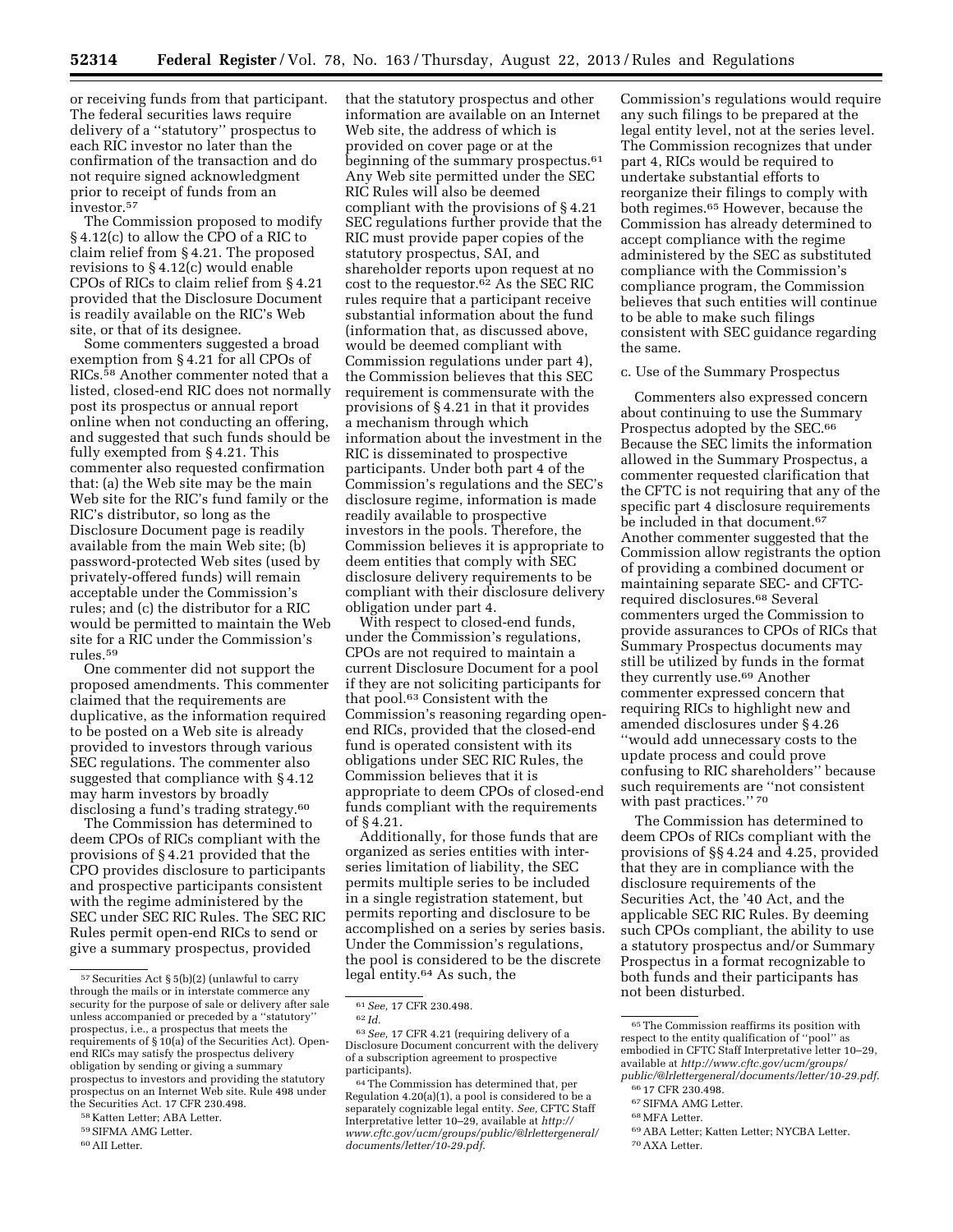# d. Risk Statements and Legends

Section 4.24(a)–(b) details specific disclosure statements that must appear in a CPO's Disclosure Document. The Commission requires a specific Cautionary Statement (§ 4.24(a)) to appear prominently on the cover page of the Disclosure Document.71

The Commission also requires certain Risk Disclosure Statements to be displayed immediately following any disclosures required to appear on the cover page. The disclosures most relevant to this rulemaking are found in  $§$  4.24(b)(1).<sup>72</sup>

### 1. The Standard Cautionary Statement

The Commission proposed that, in lieu of the standard Cautionary Statement, the cover page of the RIC's prospectus may contain a statement that combines the language required by § 4.24(a) and Rule 481(b)(1) under the Securities Act.73 The Proposal required the Risk Disclosure Statements to be presented concomitantly with SECrequired information in the RIC's prospectus.

One commenter claimed that the SEC must also grant relief to permit inclusion of the Cautionary Statement

72Section 4.24(b)(1) reads as follows: YOU SHOULD CAREFULLY CONSIDER WHETHER YOUR FINANCIAL CONDITION PERMITS YOU TO PARTICIPATE IN A COMMODITY POOL. IN SO DOING, YOU SHOULD BE AWARE THAT COMMODITY INTEREST TRADING CAN QUICKLY LEAD TO LARGE LOSSES AS WELL AS GAINS. SUCH TRADING LOSSES CAN SHARPLY REDUCE THE NET ASSET VALUE OF THE POOL AND CONSEQUENTLY THE VALUE OF YOUR INTEREST IN THE POOL. IN ADDITION, RESTRICTIONS ON REDEMPTIONS MAY AFFECT YOUR ABILITY TO WITHDRAW YOUR PARTICIPATION IN THE POOL.

FURTHER, COMMODITY POOLS MAY BE SUBJECT TO SUBSTANTIAL CHARGES FOR MANAGEMENT, AND ADVISORY AND BROKERAGE FEES. IT MAY BE NECESSARY FOR THOSE POOLS THAT ARE SUBJECT TO THESE CHARGES TO MAKE SUBSTANTIAL TRADING PROFITS TO AVOID DEPLETION OR EXHAUSTION OF THEIR ASSETS. THIS DISCLOSURE DOCUMENT CONTAINS A COMPLETE DESCRIPTION OF EACH EXPENSE TO BE CHARGED THIS POOL AT (insert page number) AND A STATEMENT OF THE PERCENTAGE RETURN NECESSARY TO BREAK EVEN, THAT IS, TO RECOVER THE AMOUNT OF YOUR INITIAL INVESTMENT, AT PAGE (insert page number).

73The proposed rules provided suggested language in two examples; for instance, one example states: ''The Securities and Exchange Commission and the Commodity Futures Trading Commission have not approved or disapproved these securities or this pool, or passed upon the adequacy or accuracy of this prospectus. Any representation to the contrary is a criminal offense.'' *See* Proposal, *supra* note 23, 77 FR at 11351.

mandated in § 4.24(a) on the cover page of a prospectus; the commenter suggested the Commission ensure that the SEC has issued such relief before imposing the combined statement requirement.74

Other commenters objected to the disclosure statements, including the Cautionary Statement in § 4.24(a), as being "boilerplate," "technical," and "duplicative."<sup>75</sup> Commenters stated that such language is inconsistent with the SEC's ''Plain English'' disclosure requirements, which are designed to make prospectuses easier for investors to read, and thus their inclusion may create investor confusion.76

With respect to the prescribed cautionary statement required under § 4.24(a), the Commission finds that the statement as required by the SEC<sup>77</sup> performs a similar function as that required by the Commission, and has concluded that the cautionary statement prescribed in SEC Rule 481 under the Securities Act,<sup>78</sup> with minor modifications, addresses the Commission's concerns regarding the need for CPOs to adequately apprise investors that the Commission has not approved a particular disclosure that is provided to prospective participants. Therefore, the Commission has determined that it would be acceptable for CPOs of RICs to include the CFTC in the statement prescribed by the SEC under Securities Act Rule 481,79 such that the statement would read either:

The Securities and Exchange Commission and the Commodity Futures Trading Commission have not approved or disapproved these securities or passed upon the adequacy of this prospectus. Any representation to the contrary is a criminal offense.

# or

#### 74 ICI Letter.

75ABA Letter; Dechert Letter; Fidelity Letter; AII Letter; SIFMA AMG Letter.

76AXA Letter; ABA Letter; Dechert Letter; AII Letter.

77Securities Act Rule 481 (17 CFR 230.481) requires that the outside front cover page of a prospectus contain a legend that indicates that the SEC has not approved or disapproved the securities or passed upon the accurace or adequacy of the disclosure in the prospectus and that any contrary representation is a criminal offense. The legend may be one of the two following statements in clear and concise language:

The Securities and Exchange Commission has not approved or disapproved these securities or passed upon the adequacy of this prospectus. Any representation to the contrary is a criminal offense; or

The Securities and Exchange Commission has not approved or disapproved these securities or determined if this prospectus is truthful or complete. Any representation to the contrary is a criminal offense.

78 17 CFR 230.481(b)(1).

The Securities and Exchange Commission and the Commodity Futures Trading Commission have not approved or disapproved these securities or determined if this prospectus is truthful or complete. Any representation to the contrary is a criminal offense.

### 2. The Standard Risk Disclosure Statement

Commenters also objected to the inclusion of the standard Risk Disclosure Statements found in § 4.24(b).<sup>80</sup> Several commenters remarked that the CFTC-required disclosures, designed for commodity pools, are not appropriate for funds because (a) SEC regulations prohibit a fund from maintaining high degrees of leverage; and/or (b) SEC regulations do not allow funds to restrict redemption rights.81 These commenters contended that requiring such ''inappropriate'' disclosures would be misleading and confusing for investors.

In addition, one commenter contended that because the risks described in § 4.24(b) are non-principal risks for most mutual funds, and because the SEC has indicated that only principal risks should be disclosed in the summary prospectus, RICs should be exempt from these requirements. This commenter also noted that ''[e]xhaustion of a fund's assets is essentially impossible'' under the '40 Act.82 Another commenter requested clarification about the placement of required disclosures. Specifically, the commenter noted that putting the standard CFTC risk disclosures in a RIC's summary prospectus may violate SEC Rule 498, which prohibits information other than that prescribed by that Rule from inclusion in the summary prospectus.<sup>83</sup>

Commenters also requested that the Commission allow RICs to use the term ''fund'' instead of ''pool'' in the Cautionary Statement as well as any mandated disclosure statements, as fund investors are unfamiliar with the term ''pool'' and may be confused by such language.84

The standard risk disclosure statement under § 4.24(b) sets forth standard disclosures of risks associated with the use of commodity interests, including generic discussions of liquidity, counterparty

83AXA Letter.

<sup>71</sup>The Cautionary Statement reads as follows: THE COMMODITY FUTURES TRADING COMMISSION HAS NOT PASSED UPON THE MERITS OF PARTICIPATING IN THIS POOL NOR HAS THE COMMISSION PASSED ON THE ADEQUACY OR ACCURACY OF THIS DISCLOSURE DOCUMENT.

<sup>79</sup> 17 CFR 230.481(b)(1).

<sup>80</sup>AXA Letter; ABA Letter; Dechert Letter; Fidelity Letter; AII Letter; NYCBA Letter; SIFMA AMG Letter.

<sup>81</sup>AXA Letter; ABA Letter; Dechert Letter; NYCBA Letter; SIFMA AMG Letter; ICI Letter. 82 Dechert Letter.

<sup>84</sup>AXA Letter; Dechert Letter; SIFMA AMG Letter; comment letter from Invesco Advisers, Inc. (April 24, 2012) (Invesco Letter); ICI Letter.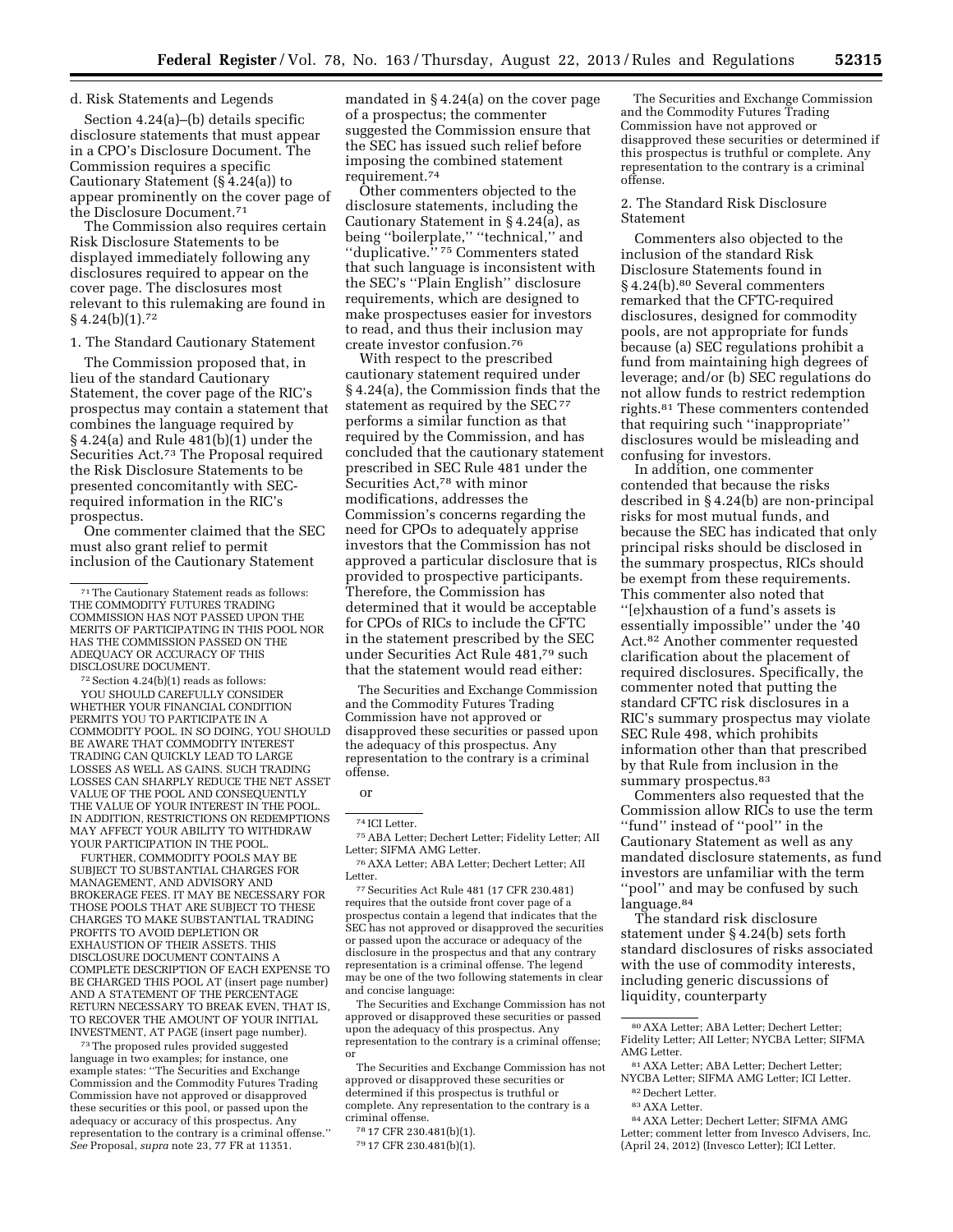creditworthiness, and limits on the ability to alter the terms of certain swap agreements.85 Because open-end RICs are required to honor redemption requests within 7 days, 86 the Commission believes that, absent information to the contrary, the generic discussion of risks required as part of the standard risk disclosure statement under § 4.24(b) may differ with respect to RICs, in that investor liquidity is necessarily required as a function of fulfilling the redemption obligations under the '40 Act. Therefore, the risk that a participant will be unable to redeem in a timely manner appears to be mitigated. Further, with respect to closed-end funds, because interests in such funds are generally not redeemed directly from the fund, but rather are traded in the secondary market, it would appear that the risks discussed in the prescribed risk disclosure statement under § 4.24(b) may not be precisely applicable to their operation. For the foregoing reasons, the Commission believes that the specific risks delineated in the prescribed cautionary statement may not reflect those associated with investment in a RIC, and therefore, has determined not to require CPOs of RICs to include the standard risk disclosure statement required under  $§$  4.24(b).<sup>87</sup> Having considered the comments received as well as the redemption requirements of RICs under the '40 Act, the Commission has determined to deem CPOs of RICs compliant with the requirements of § 4.24(a) and (b) provided that the CPO complies with the related regime administered by the SEC pursuant to the SEC RIC Rules, including disclosure requirements in Section 10 of the Securities Act and other provisions of the Securities Act and '40 Act,, Rule 498 88 under the Securities Act, and forms N–1A and N–2.

# e. Risk Disclosure

Section 4.24(g) requires a discussion of the principal risk factors of participation in the offered pool. It further requires that the discussion must include, without limitation, risks relating to volatility, leverage, liquidity, and counterparty creditworthiness, as applicable to the trading programs

88 17 CFR 230.498.

followed, trading structures used, and investment activities of the offered pool.

One commenter suggested that the risks required to be disclosed pursuant to the SEC's disclosure requirements provide comparable information to that mandated by the Commission's regulations.89 That commenter also suggested that the Commission should exempt CPOs of RICs from the risk disclosure requirements set forth in § 4.24(g) because they are generic and are required to appear in a single section of the Disclosure Document rather than in various sections of the disclosure as permitted by the SEC.

The Commission believes that, although the CPOs of RICs may elect to comply with §§ 4.24, 4.25 and 4.26 through substituted compliance, the disclosure provided by CPOs of RICs to prospective participants should include true, accurate, and complete information describing the commodityinterest activities of the pool, including a discussion of the material risks of those assets and activities. The Commission understands that SEC forms N–1A and N–2 require disclosure of the principal risks associated with investment in the RIC and that, to the extent that the use of commodity interests creates such a risk, it must be disclosed to prospective investors. This is consistent with the requirements set forth in § 4.24(g), which also requires the disclosure of the principal risks of investing in the pool, and which mandates that such disclosures be appropriately tailored to reflect the risks associated with the investment strategy and instruments traded by the offered pool. Moreover, the Commission does not believe that the fact that the disclosures may appear in multiple places under the SEC's disclosure requirements is inconsistent with the Commission's regulations, as such regulations do not require that such disclosures appear in a single section of the Disclosure Document. The Commission believes that the disclosure requirements on SEC forms N–1A and N–2, consistent with guidance from SEC staff, including the letter issued by the Division of Investment Management in 2010,90 should satisfy the Commission's concern that participants receive complete and accurate disclosure about the risks associated with investment in commodity interests. CPOs of RICs must likewise comply with any applicable SEC guidance, including guidance that

may be issued hereafter, concerning these disclosure requirements, which the Commission will evaluate for consistency with its own regulatory interests. The Commission understands, for example, that the Division of Investment Management at the SEC intends to issue additional guidance to RICs regarding compliance with certain aspects of the SEC RIC Rules.

### f. Break Even Disclosure

Section 4.24(d)(5) requires CPOs to include in the forepart of the Disclosure Document the break-even point per unit of initial investment. Section 4.10(j) defines the break-even point as ''the trading profit that a pool must realize in the first year of a participant's investment to equal all fees and expenses such that such participant will recoup its initial investment, as calculated pursuant to rules promulgated by a registered futures association pursuant to section 17(j) of the Act.''

The Commission proposed to consider the ''forepart'' of the document to be the section immediately following all disclosures required by SEC form N– 1A. The Commission did not propose to relieve RICs of the requirement to provide the break-even point disclosure, however, stating that ''[the] Commission continues to believe that the inclusion of . . . the break-even point . . . is a necessary disclosure because, among other requirements, it mandates a greater level of detail regarding brokerage fees and does not assume a specific rate of return.''

One commenter supported the Commission's position that the breakeven table should be included in the prospectus of an investment company.91

However, other commenters generally believed that RICs should be exempt from disclosing the break-even point.92 Some commenters claimed that the break-even point and analysis serves the same purpose as the tabular presentation of fees required by SEC regulations, and thus including such information would be duplicative and unnecessary.93 One commenter believed that the current SEC-required disclosures are better suited to funds ''given that they are continually offered and have daily changing asset levels.'' This commenter also believed that the CFTC did not identify why the breakeven point is necessary or why the fact that it does not assume a rate of return

<sup>85</sup> 17 CFR 4.24(b).

<sup>86</sup> 15 U.S.C. 80a–22(e).

<sup>87</sup>Because the Commission has determined not to require CPOs of RICs to include the Standard Risk Disclosure statement in their Disclosure Documents, the Commission does not have to address the issue of using the term ''fund'' in lieu of ''pool'' within the risk disclosure statement.

<sup>89</sup> ICI Letter. 90Letter from the Division of Investment Management, Securities and Exchange Commission, to the Investment Company Institute, July 30, 2010, available at *[http://www.sec.gov/divisions/](http://www.sec.gov/divisions/investment/guidance/ici073010.pdf) [investment/guidance/ici073010.pdf](http://www.sec.gov/divisions/investment/guidance/ici073010.pdf)*.

<sup>&</sup>lt;sup>91</sup> Steben Letter.

<sup>92</sup>AXA Letter; ABA Letter; Dechert Letter; ICI Letter; NYCBA Letter.

<sup>93</sup>AXA Letter; ABA Letter; ICI Letter.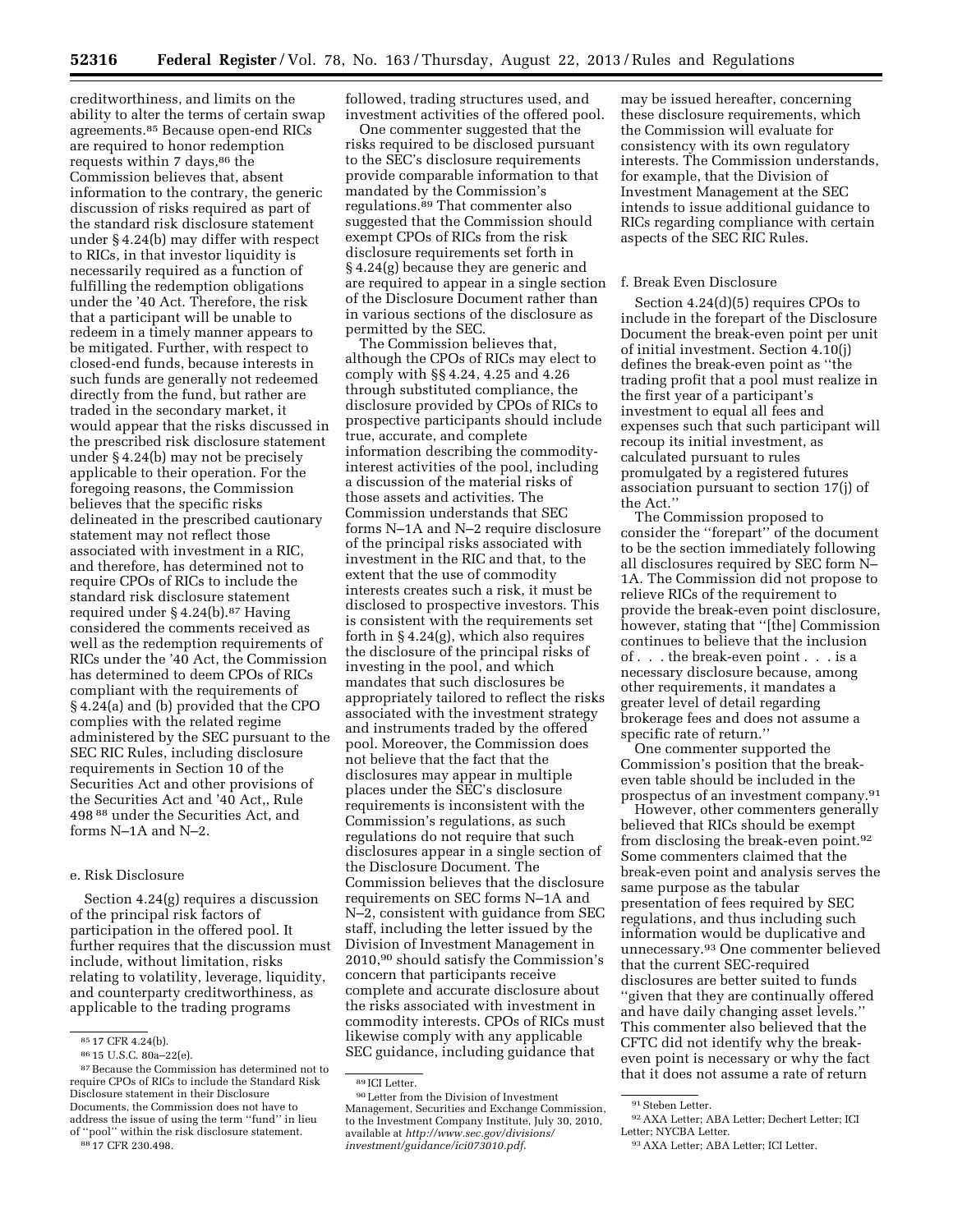makes the disclosure more meaningful for investors.94 Some commenters contended that including the break-even point and analysis may undermine the SEC's goal of providing comparable disclosures and make it harder for potential investors to compare information across funds.95 Another commenter argued that the Commission is incorrect in suggesting that the SEC's fee table requirements are based on assumed rate of return, as form N–1A requirements for fee disclosure in general do not assume a specific rate of return.96

The Commission understands that the same types of fees and costs are disclosed through SEC-required disclosures, even if in a different format.97 For example, § 4.24(i) requires a full and complete discussion of all management fees. Form N–1A, item 3 requires similar disclosure. The Commission is persuaded by the commenters that the information required by the SEC achieves substantially the same purposes as the break-even point analysis. The Commission has concluded that the disclosure required by the SEC is sufficient to communicate the fees and costs associated with a RIC that engages in derivatives. Therefore, the Commission has determined to deem the CPOs of RICs compliant with the requirements under  $\S$  4.24(d)(5) of the Commission's regulations contingent upon their compliance with the SEC RIC Rules.

# g. Past Performance Disclosure

Section 4.24(n) requires CPOs to disclose past performance information in accordance with § 4.25. Section 4.25(a) requires various disclosures, including, but not limited to: aggregate gross capital subscriptions to the pool; the pool's current net asset value; the largest monthly draw-down during the most recent five calendar years and year-to-date; the worst peak-to-valley draw-down during the most recent five calendar years and year-to-date; and the annual and year-to-date rate of return for the pool for the most recent five calendar years and year-to-date, including a bar graph depicting such rates of return. Similar information is required for each account traded by the CPO or CTA on behalf of a client.

Section 4.25(c) states that when the offered pool has less than a three-year operating history, the CPO must disclose the past performance of each

other pool it operates. By contrast, the SEC's regulations do not require RICs to disclose past performance for any fund other than the offered fund. Most of the other performance-related disclosures are similar between the two regulatory regimes. However, some information is presented in a different manner. For example, whereas § 4.25 requires disclosure of the pool's performance for the year-to-date and the most recent five calendar years, Item 4(b)(2)(iii) of Form N–1A requires disclosure of average annual total returns for the previous year, five years, and ten years (or the life of the fund, if shorter than five or ten years).

The Commission proposed to maintain the past performance disclosure requirements, but requested comment on the advisability of doing so. Most commenters suggested that the Commission exempt RICs from disclosing past performance information.98 Some commenters claimed that the SEC generally does not permit disclosure of the past performance of funds other than the offered fund, and that the CFTC's requirement to do so would cause funds to be in a position of having to choose which regulator's rules to violate.<sup>99</sup>

Numerous commenters highlighted a footnote in the Proposal that said the Commission had had preliminary discussions with the SEC regarding past performance disclosures and that the SEC may consider no-action relief for dually-registered RIC/CPOs. These commenters argued that it would unreasonable for the CFTC to expect hundreds of funds (according to one commenter) to apply for no-action relief, stressing the inefficiencies and burdens for RICs and for the SEC to comply with such a volume of requests.100 Some commenters noted that the SEC is under no obligation to grant such relief, and that even if it did, no-action letters are typically non-binding.101 Other commenters noted that even if the SEC does grant no-action relief for this provision, such an action may create disparate treatment between RICs and RIC/CPOs that would confuse investors who are accustomed to the SEC's provisions on performance disclosure. These commenters further noted that the dual requirements may complicate the registration process for RICs subject to the dual disclosure requirement,

which could operate to their competitive disadvantage.102

One commenter expressed concern that this provision does not accomplish the CFTC's stated objective of providing material information while reducing duplicative disclosure.103 Another commenter suggested that funds with fewer than three years' performance should be required to disclose information only for other funds with substantially similar objectives and strategies that are managed by the same adviser.104

Other commenters disagreed. One commenter suggested that while allowing CPOs of RICs to show only the results of similar pools (as permitted by the SEC) would lessen the burden on such firms, it ''would also create interpretive questions'' and allow funds to exclude the performance of relevant pools.105 Another commenter recommended that the Commission maintain the requirement, but limit the scope of the disclosure to include past performance information only for other commodity pools listed with NFA by the RIC/CPO. This commenter suggested that the Commission encourage the SEC to provide no-action relief and to do so on a ''global'' basis, as opposed to a case-by-case basis.106

Some commenters suggested that the CFTC exempt RICs from the requirement to disclose aggregate gross capital subscriptions.107 One commenter stated that such a requirement is not practicable for openended RICs, which are publiclyoffered.108 Another commenter stated that the measurement ''is meaningless to fund investors, as subscriptions are frequently offset . . . by redemptions.'' 109

One commenter believed that the differences in how the charts required by SEC and CFTC regulations are calculated could result in an additional preparation burden for RICs and additional confusion for investors, and suggested that the CFTC harmonize this requirement to the SEC's disclosure. Similarly, the commenter suggested the Commission harmonize the different methodologies of the CFTC- and SECreporting requirements to avoid duplicative and confusing information. For example, the commenter noted that past performance disclosures are

- <sup>105</sup> Steben Letter.
- 106NFA Letter, Campbell Letter.
- 107SIFMA AMG Letter, Dechert Letter. 108SIFMA AMG Letter.
- 109 Dechert Letter.

<sup>94</sup> Dechert Letter.

<sup>95</sup> AXA Letter; NYCBA Letter.

<sup>96</sup> ICI Letter.

<sup>97</sup>*See* generally SEC form N–1A, Item 3.

<sup>98</sup>AXA Letter; ABA Letter; Dechert Letter; Katten Letter; IAA Letter; Fidelity Letter; NYCBA Letter; SIFMA AMG Letter.

<sup>99</sup>AXA Letter; Dechert Letter; Katten Letter; SIFMA AMG Letter; ICI Letter.

<sup>100</sup> Dechert Letter; IAA Letter; Fidelity Letter; SIFMA AMG Letter; ABA Letter.

<sup>101</sup> Dechert Letter; Fidelity Letter.

<sup>102</sup>ABA Letter; Katten Letter.

<sup>103</sup> Dechert Letter.

<sup>104</sup> ICI Letter.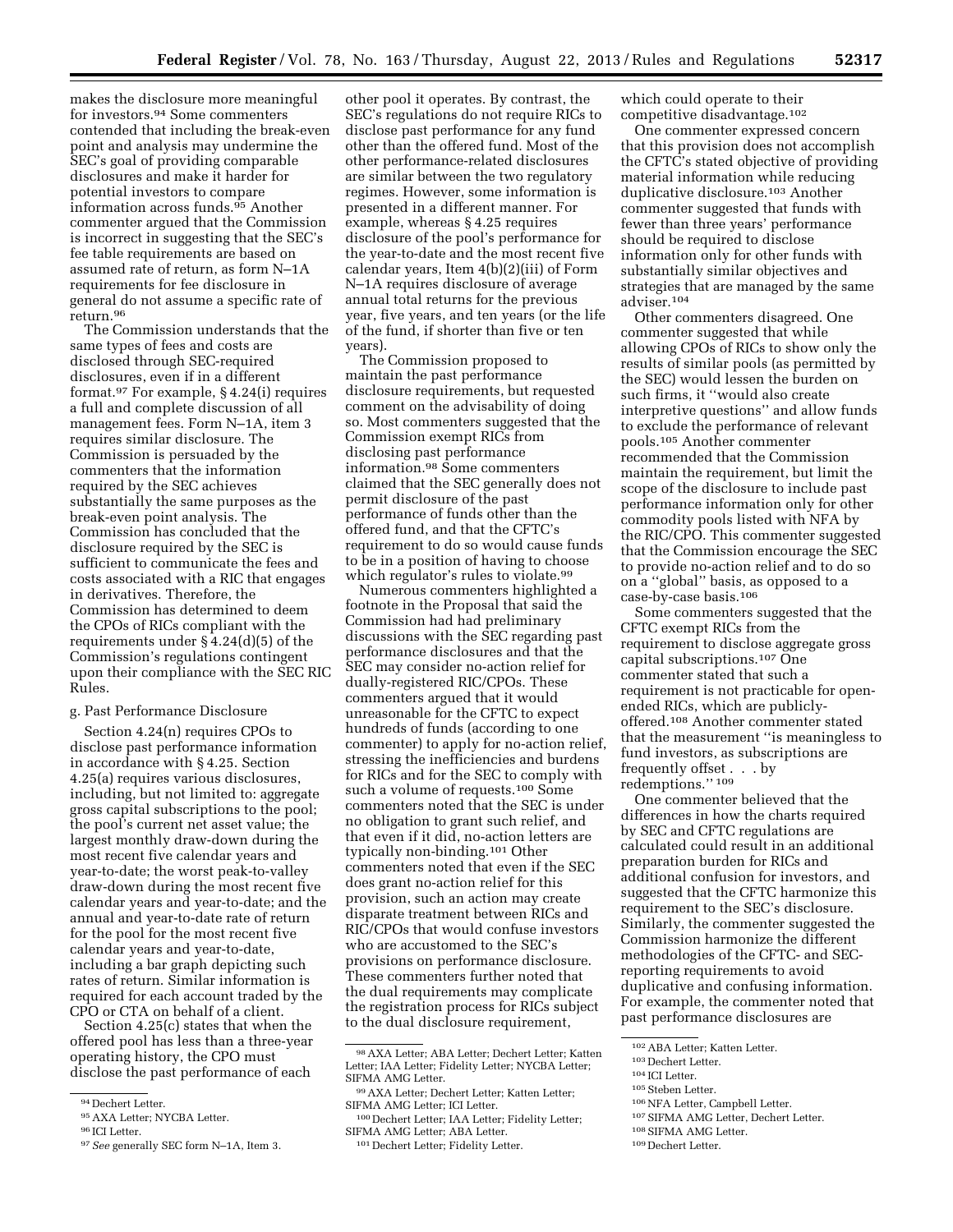required for different timeframes (the SEC requires 1, 5, and 10 year disclosure; the CFTC requires each of the most recent 5 years to be disclosed).<sup>110</sup>

After consideration, and in light of the comments received, the Commission has determined to deem CPOs of RICs with less than three years of performance history to be compliant with § 4.25(c), provided that the CPO disclose the performance of all accounts and pools that are managed by the CPO and that have investment objectives, policies, and strategies substantially similar to the offered pool.<sup>111</sup>

The requirements for disclosure of commodity pools' past performance exist because the Commission, drawing on its experience, believes they provide prospective participants with useful information. The markets for commodity interests are highly complex and require specialized knowledge to manage funds effectively. The Commission continues to believe that the presentation of past performance provides investors with information regarding the experience of a CPO of a relatively new pool. A prospective investor will, as a result of this requirement, be better able to assess the experience and expertise of the CPO as a result of this disclosure. As summarized by participants in the rulemaking process in which the Commission adopted § 4.25, while ''past performance data alone are not directly predictive of future trading results, . . . past performance data provide information that is important in evaluating a contemplated pool offering or trading program. For example, patterns of volatility and other trading patterns in various market conditions may be evident.'' 112

Although the SEC does not mandate the disclosure of the performance of other funds and accounts, guidance provided by the SEC's Division of Investment Management indicates that a RIC is permitted to show the performance of funds and accounts that are managed by the same investment adviser as the RIC and that have investment objectives, policies, and strategies substantially similar to those

of the RIC.113 Recognizing that the SEC approaches this issue differently, and would not allow the performance disclosures of each other pool the CPO operates, the Commission understands that the SEC's Division of Investment Management would permit a subset of that information to be disclosed. Notably, it would permit all the disclosure of past performance that is most germane to that of the offered pool and provide precisely the information that a prospective investor would need to evaluate the historical behavior of the markets and instruments in which the offered pool invests. As such, the Commission has made the judgment to confine this requirement for CPOs of RICs with less than three years operating history to disclose information concerning pools or accounts that are managed by the CPO and that have substantially similar investment objectives, policies, and strategies because it provides prospective participants with additional information regarding the historical performance of accounts and pools traded pursuant to the trading strategy used by the offered pool, and provides data regarding the experience of the CPO trading substantially similar instruments and trading strategies.

The Commission believes that this requirement appropriately addresses the Commission's concerns about ensuring that prospective participants have the information that the Commission believes is essential to making informed decisions, prior to investing in a commodity pool, while respecting the limitations on disclosure imposed by the SEC. CPOs of RICs with less than 3 years performance history will be required to identify which other accounts and pools have investment objectives, policies, and strategies substantially similar to those of the offered pool. In contrast to § 4.25 as applied to CPOs generally, the Commission's acceptance of substituted compliance for CPOs of RICs introduces a mildly subjective element that is otherwise absent under the regulation. The Commission believes that any such subjectivity is tightly constrained due to the guidance that SEC staff has provided in this area. The Commission believes that the result will be reasonably

tailored to provide prospective participants with materially useful information that otherwise would not be mandatorily disclosed under the SEC's regulatory regime.114

Additionally, the Commission has determined to deem CPOs of RICs compliant with the remainder of § 4.25, which includes the requirement to disclose aggregate gross capital subscriptions, to the extent that the CPOs comply with applicable SEC Rules. The Commission has reached this decision after considering the requirements imposed by the SEC and concluding that the compliance obligations, with the limited exception noted above for CPOs of RICs with less than three years of performance history, generally achieve the same disclosure objective. For example, although the timeframes for performance disclosure differ, with the Commission requiring 5 years of performance, whereas the SEC requires up to 10 years performance, the Commission believes that the disclosure required by the SEC provides a reasonable means for ensuring effective disclosure of a pool's past performance to a prospective participant as the information provided under the SEC's regulatory regime includes that required under part 4 of the Commission's regulations. Additionally, the Commission recognizes the challenges that a continuously offered RIC might face in determining its aggregate gross capital subscriptions. It may not be possible for the CPO of a continuously offered RIC to make such a determination given the continually variable number of subscriptions and redemptions. Therefore, the Commission is deeming CPOs of RICs compliant with the requirements of § 4.25 subject to compliance with the regime set forth under SEC RIC Rules, with the exception of those pools which have a less than three year operating history, the CPO of which must make the additional disclosures as discussed supra.

## h. Fee Disclosure

Section 4.24(i) requires CPOs to include in the Disclosure Document a complete description of each fee, commission, and other expense which the CPO knows has been incurred or expects to be incurred. This description must include management fees, brokerage fees and commissions, any fees and commissions paid for trading advice, fees incurred within investments in investee pools and

<sup>110</sup> *Id.* 

 $^{\rm 111}$  With respect to the commenter that suggested requiring the disclosure of other pools that trigger registration as a CPO with the Commission, the Commission is concerned that it may result in requiring the CPO of a RIC to disclose the performance of a pool or account that does not have investment objective, policies, and strategies substantially similar to those of offered pool, thereby causing the CPO of the RIC to violate the restrictions imposed by the SEC.

<sup>112</sup> 60 FR 38148 (July 25, 1995); *see also* 68 FR 42964 (July 21, 2003).

<sup>113</sup>*See,* e.g., ITT Hartford Mutual Funds (pub. avail. Feb. 7, 1997) (fund may include in marketing materials performance information for other funds managed by the same adviser with investment objectives, policies, and strategies substantially similar to those of the fund); Nicolas-Applegate Mutual Funds (pub. avail. Aug. 6, 1996) (fund may include in prospectus information for private accounts managed by the fund's adviser with investment objectives, policies, and strategies substantially similar to those of the fund).

<sup>114</sup>*See,* the Commission's discussion of costs and benefits, *infra,* regarding the costs associated with this disclosure requirement.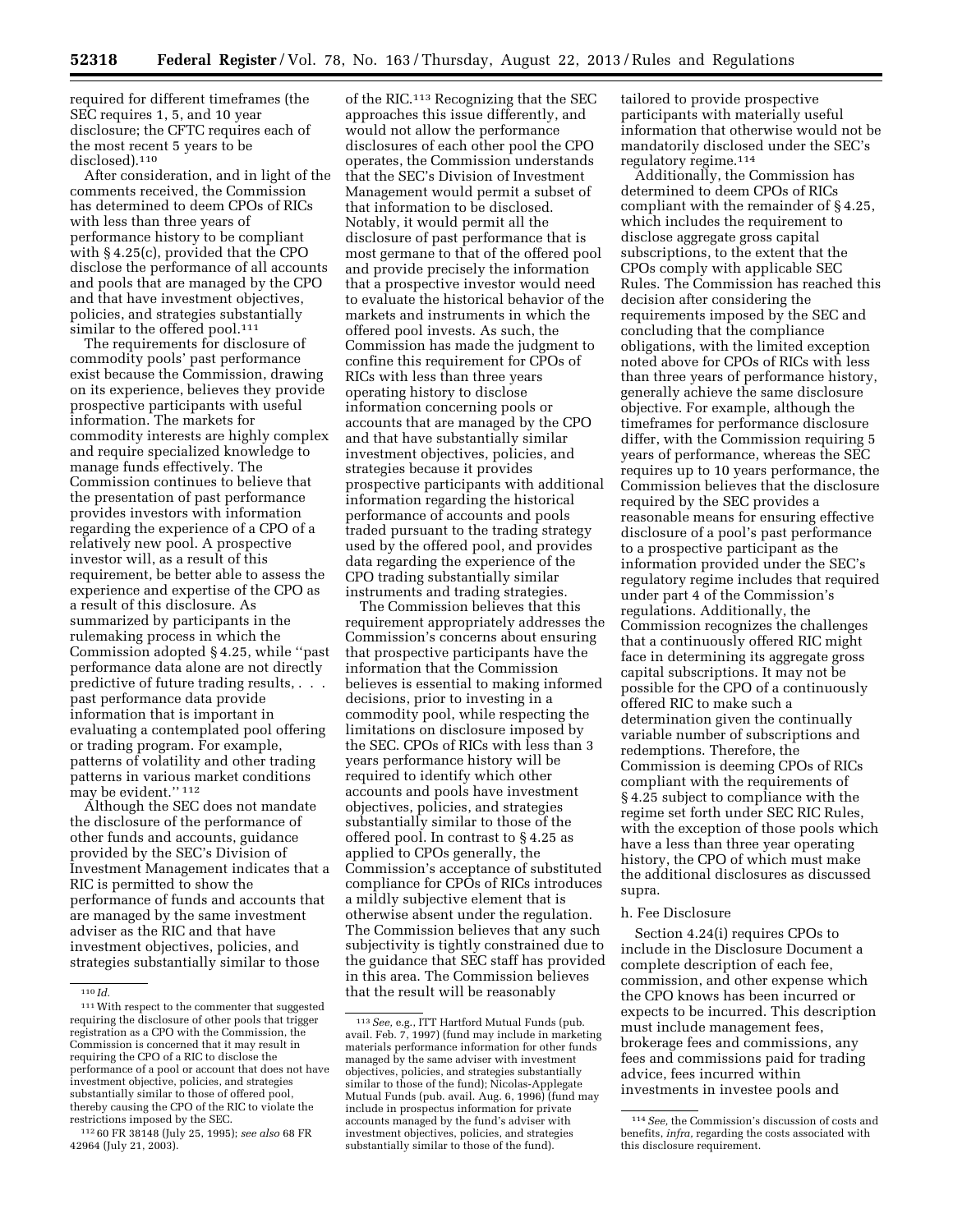funds, incentive fees, any allocations paid out to the CPO, commissions or other benefits paid to any person in connection with soliciting participation in the pool, administrative fees and expenses, offering expenses, and clearance, exchange, and SRO fees, along with certain other fees as applicable.

Many of these fees are disclosed by RICs in SEC form N–1A. Item 3 of that form requires a table of fees to be presented. The Commission proposed to require any such expenses not included in the fee table in Item 3 of Form N–1A to be disclosed in the prospectus in addition to those fees and expenses required by both the CFTC and the SEC.

Commenters generally contended that the CFTC's requirement under § 4.24(i)(2)(ii) to disclose brokerage fees and commissions should not apply to RICs as such disclosures may be misleading and/or confusing for fund investors.115 One commenter noted that if RICs decide that the inconsistent disclosures warrant changing existing practices, the process of separating out prospectuses would carry ''inevitable initial and ongoing operational, legal, compliance, and marketing costs."<sup>116</sup> Another commenter stated that the SEC has determined its fee disclosure regime to be adequate and that the CFTC has not identified any reason why additional disclosure is necessary to protect investors. This commenter also noted that expected fees, required to be disclosed under § 4.24(i)(1), are predictive and could be misleading if projected expenses are more favorable than the actual expenses incurred.<sup>117</sup>

The Commission understands that the same types of fees and costs are disclosed through SEC-required disclosures, although perhaps in a different format, as discussed *supra,*  with respect to the break-even information. The Commission, moreover, is persuaded by the commenters that the information required under its break-even point and table is not meaningfully different from what the SEC already requires. For example, the SEC-required disclosure permits brokerage fees to be included in the cost of securities, whereas the Commission requires such fees to be disclosed separately. In both cases, information regarding such fees is being provided to the investor. Moreover, item 21 of SEC form N–1A requires a discussion of brokerage commissions paid by the RIC during its three most

recent fiscal years.118 The Commission believes that the disclosure required by the SEC is sufficient to communicate the fees and costs associated with a RIC that engages in derivatives, notwithstanding the fact that the format is different from that generally prescribed by the Commission with respect to CPOs and CTAs. Therefore, the Commission has determined to deem the CPOs of RICs compliant with the requirements under § 4.24(d)(5) of the Commission's regulations, provided that they comply with the SEC's required disclosures.

i. Controlled Foreign Corporations (CFCs)

In the 2012 Final Rule, the Commission explained its position on the use of CFCs by RICs, stating that, although the Commission does not oppose the use of CFCs by RICs, it nevertheless believes that CFCs that fall within the statutory definition of commodity pool may necessitate the registration of a CPO.119 As such, operators of such entities, whether or not the RIC that owns the CFC may be excluded under § 4.5, may be required to register as CPOs with the Commission.

As stated in the 2012 Final Rule, the Commission understands that a RIC may invest up to 25 percent of its assets in a CFC, which then engages in actively managed derivatives strategies, either on its own or under the direction of one or more CTAs.120

One commenter agreed with the Commission's position that RICs should be permitted to use CFCs under appropriate circumstances. This commenter further articulated their belief that in certain situations additional disclosures regarding CFCs may be necessary, as the relationship between a RIC and related CFCs is ''significantly different than a typical fund-of-funds structure.'' The commenter suggested that the Commission clarify that the RIC's Disclosure Document must contain a full discussion of this relationship and the impact of the CFC on the pool/RIC, including on the performance of the pool/RIC.121

Another commenter noted that a CFC may constitute a major investee pool and, as such, the CPO of a RIC would have to include certain disclosures regarding the CFC in its Disclosure Document pursuant to the

Commission's regulations. However, this commenter suggested the Commission require additional ''extensive, particularized disclosure regarding [CFCs] used by investment companies'' and claimed that ''[s]uch information is needed . . . to help investors and regulators identify and understand the expenses . . . and risks'' associated with CFCs.<sup>122</sup>

One commenter requested that the Commission exempt a CFC that is wholly owned by a RIC from the detailed disclosure and reporting requirements under part 4 because the only recipients of such information would be the RIC that owns the CFC.123

The Commission reaffirms its earlier statements in the 2012 Final Rule that RICs may continue to use CFCs and that such CFCs, depending on their investment activities, may fall within the statutory and regulatory definitions of ''commodity pool.'' 124 The provisions of SEC forms N–1A and N– 2 require a discussion of the investment strategies of the offered funds and the principal risk factors associated with investment in the fund. $^{125}\!$  The Commission understands that if a RIC is using a CFC to effectuate its investment strategy, the RIC is required to disclose in its prospectus filed with the SEC information about the RIC's investment in the CFC and the principal risks associated with the CFC investment, including those related to swaps and other commodity interests. Accordingly, the Commission has determined that, if the RIC provides full disclosure of material information regarding the activities of its CFC through its obligations to the SEC, the CFC will not be required to separately prepare a Disclosure Document that complies with part 4 of the Commission's regulations. Moreover, provided that the RIC consolidates the financial statements of the CFC with those of the RIC in the financial statements that are filed by the RIC with the NFA, the CFC will not be required to file separate financial statements.126 Given the foregoing, the Commission does not believe that additional relief pertaining to CFCs is necessary.

## *C. Financial Reporting*

a. Periodic Financial Statements

Section 4.22 requires that every CPO must periodically distribute to each

<sup>115</sup>ABA Letter; Dechert Letter; Katten Letter; SIFMA AMG Letter.

<sup>116</sup>ABA Letter.

<sup>117</sup> Dechert Letter.

<sup>118</sup>*See* SEC form N–1A, item 21.

<sup>119</sup>*See* 2012 Final Rule, *supra* note 6, 77 FR at 11260.

<sup>120</sup>*See* 2012 Final Rule, *supra* note 6, 77 FR 11252 (Feb. 24, 2012) for a discussion of CFCs and their use by RICs. 121NFA Letter.

<sup>122</sup>Steben Letter.

<sup>123</sup>SIFMA AMG Letter.

<sup>124</sup>*See* 2012 Final Rule, *supra* note 6, 77 FR at 11260.

<sup>125</sup>*See* Items, 4, 9, and 16(b) of SEC form N–1A; and Item 8 and 17 of SEC form N–2.

<sup>126</sup> 17 CFR 4.22(c)(8).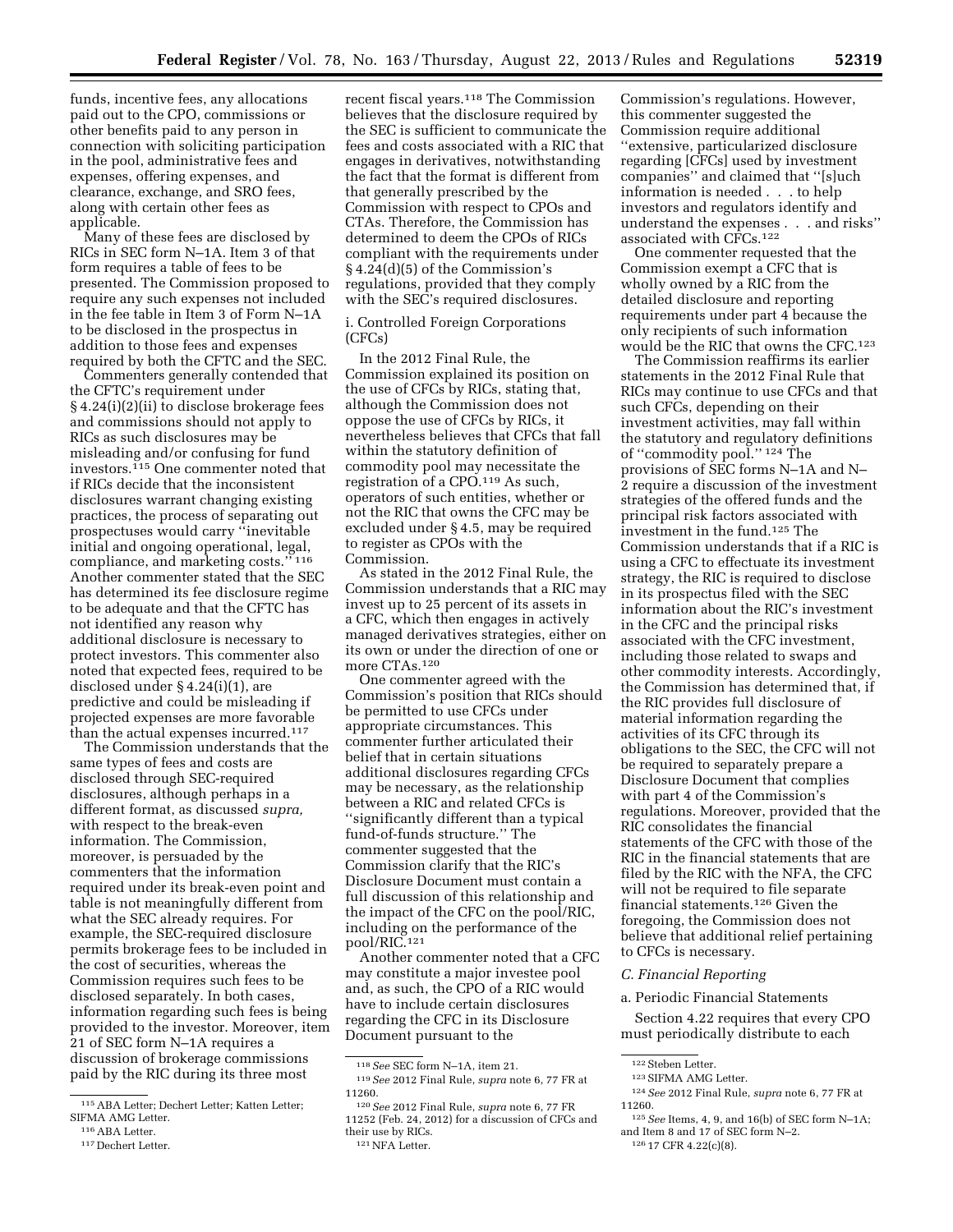participant in each pool that it operates an Account Statement in the form and with the content prescribed therein. Further, § 4.22(b) requires that Account Statements must be distributed at least monthly for pools with net assets greater than \$500,000 and at least quarterly for all other pools.

The '40 Act requires open-end RICs to sell and redeem their shares based on the current net asset values of those shares,<sup>127</sup> and these net asset values may be posted on the RIC's Web site or otherwise made available to investors. RICs are also required to furnish semiannual and annual reports, including financial statements, to investors, as well as to file quarterly schedules of portfolio holdings and semi-annual and annual reports, including financial statements, with the SEC (which are publicly available to investors via the EDGAR system).128

The Commission proposed to exempt the CPO of any RIC from the distribution requirements of § 4.22, provided the Account Statements are readily accessible on the RIC's Web site. The Commission also proposed to exempt such entities from the requirement under § 4.26(b) to attach the Account Statements to the Disclosure Document, again provided such materials are readily accessible on the RIC's Web site. The Commission did not propose to alter the requirement that Account Statements be distributed at least monthly.

Commenters generally appreciated the proposed relief under § 4.12(c) but requested a broader exemption from the requirements in  $§$  4.22(a)–(b), which require monthly statements to be prepared and provided to participants.<sup>129</sup> Alternatively, others suggested that the Commission allow RICs to file quarterly statements, rather than monthly, as such a requirement is more in line with the SEC's requirements under the federal securities laws.130 One commenter suggested that the Commission permit RICs to satisfy the requirements of § 4.22(a)–(b) by posting on its public Web site all reports to shareholders in compliance with and as required by SEC RIC Rules.131 Some commenters noted that RIC investors have ready access to

daily performance information, which, according to one commenter, achieves the ''key purpose of the Account Statement" on a more current basis.<sup>132</sup> Some commenters noted that there are significant similarities between the publicly available disclosures required by the SEC and the information required in § 4.22, making the CFTC's requirement redundant.<sup>133</sup>

Several commenters contended that requiring Account Statements would create a substantial burden on RICs that would ultimately be passed on to shareholders without any corresponding benefit.134 Another commenter was concerned that CPOs will now be required to create and maintain an online reporting regime to provide information that is already available to investors.135 One commenter recommended that the Commission change the number of days that a CPO registered under § 4.7 has to prepare and distribute quarterly statements from 30 days to 45 days.<sup>136</sup>

The Commission has been persuaded by commenters and has concluded that providing relief to CPOs of RICs from the requirement to send monthly financial statements is appropriate, provided that the RIC's current net asset value per share is available to investors, and provided that the RIC furnishes semi-annual and annual reports to investors and files periodic reports with the SEC as required by the SEC. When current net asset value per share is available to investors, coupled with more detailed periodic reports as described above, the Commission believes that the decision not to require monthly statements would not reduce the transparency available to investors. Importantly, a fund investor could calculate his/her position in the fund using the current net asset value per share.

The Commission does not believe that its interest in ensuring that financial information is provided to pool participants is negatively impacted if such information is made available through the Web site of the RIC or its designee. This is consistent with § 4.1(c) of the Commission's regulations, wherein the Commission permits the distribution of information to participants through electronic means.137 In accordance with the permitted use of electronic distribution,

the Commission does not believe that electronic delivery meaningfully changes the information available to participants and may, in fact, make the information more readily accessible to participants and the public in general. The Commission also believes that such relief will eliminate the costs of preparing monthly financial statements and thereby eliminate any marginal impact on CPOs of RICs related to compliance with § 4.22.

### *D. Books and Records*

## a. Location of Records

Sections 4.23 and 4.7(b)(4) require that all CPOs maintain full books and records at the main business office of the CPO. Such books and records must include the following: a detailed and itemized daily record of each commodity interest transaction of the pool; all receipts and disbursements of money, securities, and other property; a participant ledger; copies of each confirmation of a commodity interest transaction; and other relevant records.

The records of RICs are often maintained by third parties, such as administrators. Because of this, the Commission proposed extending the same type of relief currently available to ETFs through § 4.23 to RICs. The relief in § 4.23 allows maintenance of records at certain third party sites, such as those of an administrator or custodian.

Commenters suggested that the Commission extend the proposed relief to include not only RICs but all CPOs and CTAs, including private pools or funds; these commenters claimed such an extension would be more consistent with prevailing technologies, current market practices, and SEC requirements.138 Commenters also suggested that the Commission remove the limitation on which entities are permitted to maintain books and records, because SEC rules permit a wider range of entities to do so.<sup>139</sup>

The Commission understands the current practice for RICs, as well as many other CPOs, to maintain their books and records with a third party vendor, or other such record-keeper, to be part of efficient management practices regarding such records.140 Such practice allows the CPO to avail itself of the lower cost and increased record security of a third party vendor, as such vendors often specialize in such services. The Commission

<sup>127</sup> 15 U.S.C. 80a–22; 17 CFR 270.2a–4; 17 CFR 270.22c–1(a).

<sup>128</sup>*See* 17 CFR 270.30b1–5 (quarterly schedule of portfolio holdings on Form N–Q); 17 CFR 270.30b2–1 (semi-annual and annual reports on

Form N–CSR); 17 CFR 270.30e–1 (semi-annual and annual reports to shareholders).

<sup>129</sup>AXA Letter; SIFMA AMG Letter; ICI Letter; ABA Letter.

<sup>130</sup>NFA Letter; ABA Letter.

<sup>131</sup> Katten Letter.

<sup>132</sup>NFA Letter; SIFMA AMG Letter.

<sup>133</sup> Katten Letter; NYCBA Letter.

<sup>134</sup>SIFMA AMG Letter; NYCBA Letter; AXA Letter.

<sup>135</sup>AII Letter.

<sup>136</sup>MFA Letter.

<sup>137</sup> 17 CFR 4.1(c).

<sup>138</sup>MFA Letter; IAA Letter.

<sup>139</sup>MFA Letter; IAA Letter; Dechert Letter; ICI Letter; SIFMA AMG Letter.

<sup>140</sup>See, 17 CFR 270.31a–3 (person maintaining required records on behalf of a RIC must agree that records are the property of the RIC).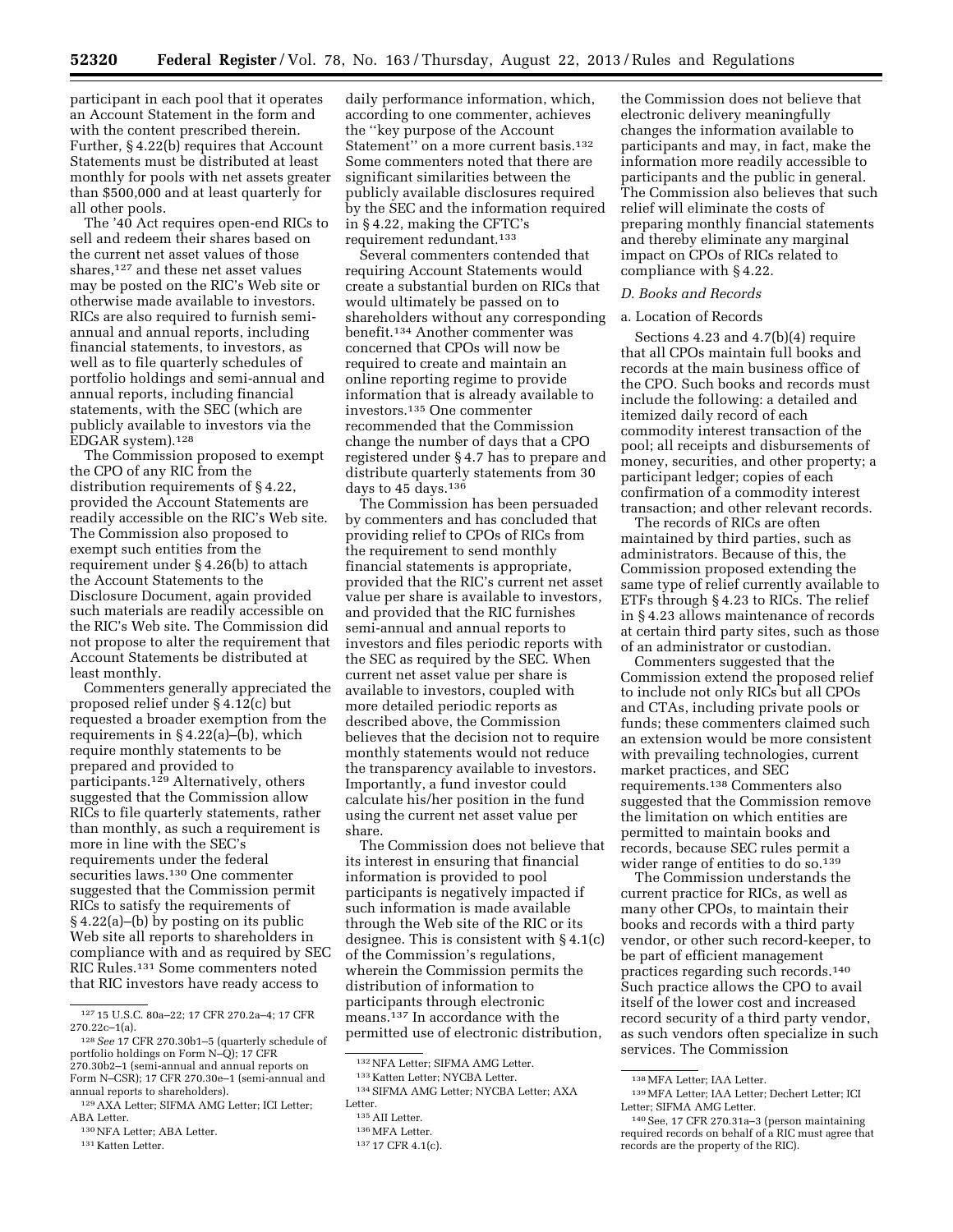acknowledges that its requirement to keep such books and records at the main business address of a CPO is rooted in the timely and certain access of that data. However, to the extent that such data is readily accessible to a CPO, the Commission believes that the requirement that such data be maintained at the main business address of a CPO is similarly met so long as timely and complete access to that data is available. Further, as suggested by the comments, the Commission believes that the advantages of such recordkeeping practices are applicable to all CPOs. Accordingly, the Commission has determined that so long as at the time that such CPO registers with the Commission, or delegates its recordkeeping obligations, whichever is later, the CPO files a statement with the Commission describing the delegated record keeper, and maintains timely access to those records in such manner as set forth by the Commission, that CPO will be permitted to utilize the services of thirdparties with respect to the maintenance of books and records.

b. Other Recordkeeping Obligations

Section 4.23 also requires that a CPO's books and records be made available to participants for inspection and/or copying at the request of the participant.141 The Commission did not propose altering this requirement. The SEC does not have a comparable requirement. Indeed, disclosure of nonpublic information to some, but not all, participants is prohibited where inconsistent with the antifraud provisions of the federal securities laws and the fund's or adviser's fiduciary duties (''selective disclosure'').142

Additionally, § 4.23(a)(4) requires a ledger (or other record) to be kept for each participant in the pool that shows the participant's name, address, and all funds received from or distributed to the participant.

One commenter noted that the investor access provision is inconsistent with SEC regulations, which the commenter claimed are sufficient to provide investors with information.143

Some commenters suggested the Commission exempt RICs from the requirement to make available a CPO's books and records at the request of an investor.144 These commenters noted the possibility of investors accessing trading and position information to use in trading against the pool/fund, leading to unfair competition and front-running.

Commenters were concerned with the ledger requirement in § 4.23(a)(4) because they noted that most shares are held in omnibus accounts or through intermediaries and that transfer agents typically keep records of investors.145 These commenters requested clarification that a transfer agent's maintenance of records and/or a list of relevant intermediaries would be deemed to satisfy the information requirements regarding pool participants under § 4.23(a)(4).

The Commission recognizes the concerns that, if a participant were to inspect such books and records of a pool, SEC requirements may then compel the pool to publicly disclose such information to avoid prohibitions against selective disclosure. Even in the absence of wide disclosure of such positions, which would at a minimum require substantial effort to compile and distribute such information to all fund participants at unplanned intervals, disclosure of transaction level data on a real time or near real-time basis to even a single participant may make such a pool vulnerable to front-running or market manipulation. Accordingly, to remove these risks, a registered CPO that operates a RIC will not be required to make its records available for inspection and copying.

The Commission recognizes that the practice of many RICs to hold account shares in an omnibus account, with such records of participant information being kept by a transfer agent or financial intermediary, such as a brokerdealer or bank, would make the requirement that the CPO keep custody of such records both duplicative and unduly burdensome on the CPO of a RIC. Because a subsidiary ledger of largely the form and substance required by the Commission is kept by those transfer agents and financial intermediaries, the Commission agrees that in such instances, the maintenance of these records by a transfer agent or financial intermediary, in such form that complies with that as set forth by the Commission, shall satisfy the requirement of  $\S 4.23(a)(4)$ .

The Commission has also determined to amend § 4.23 to permit all CPOs to use third-party service providers to maintain their books and records. The Commission believes that expansion of the relief previously limited to exchange traded funds appropriately recognizes technological advances in recordkeeping and the ability to make books and records readily available to regulatory agencies. The Commission will continue to require CPOs of RICs to file with the NFA (1) a notice providing information about the third-party service provider, and (2) a statement from the service provider agreeing to maintain the pool's books and records consistent with the Commission's regulations. This requirement is identical to the notices previously required under § 4.12(c)(iii). Therefore, the Commission is adopting final amendments to § 4.23 permitting all registered CPOs to use third party service providers to maintain their books and records.

# *E. Broader Applicability*

The Commission proposed harmonization of compliance obligations for CPOs of RICs only. The Commission did not propose extending relief to other CPOs or other SECregistered entities, such as investment advisers to private funds. However, the Commission did request comment on whether it should consider applying any of the harmonization provisions to operators of pools that are not RICs.

One commenter supported the Commission's proposal to amend § 4.12(c) to extend relief to RICs similar to the relief granted to ETFs, as well as the Commission's proposal to extend the same relief to operators of all publicly offered pools, regardless of whether they are traded on a securities exchange.146 Several commenters requested the Commission extend relief under 4.12(c) to privately offered pools.147

The Commission believes that publicly offered pools that are not traded on an exchange should be afforded the same relief as ETFs. Both are subject to regulation under the Securities Act, and therefore, required to comply with certain disclosure and reporting obligations. Accordingly, the Commission adopts as final the proposed extension of relief under § 4.12(c) to all publicly offered pools, regardless of whether such pools are traded on an exchange.

<sup>141</sup>Certain confidential or proprietary information, including participants' personal information and subscription information as well as the records of the CPO's personal investments, are not required to be made available for inspection by pool participants.

<sup>142</sup>See SEC Regulation FD (17 CFR 243.100–103) (with respect to closed-end RICs); Items 9(d) and 16(f) of SEC form N–1A (open-end RICs required to disclose policies and procedures with respect to disclosure of portfolio securities and ongoing arrangements to make available information about portfolio securities.

<sup>143</sup>ABA Letter.

<sup>144</sup> Katten Letter; ABA Letter; ICI Letter; AII Letter.

<sup>145</sup> Dechert Letter; Katten Letter; SIFMA AMG Letter.

 $146\,\mathrm{NFA}$  Letter.

<sup>147</sup>MFA Letter; IAA Letter; SIFMA AMG Letter; Campbell Letter; Steben Letter.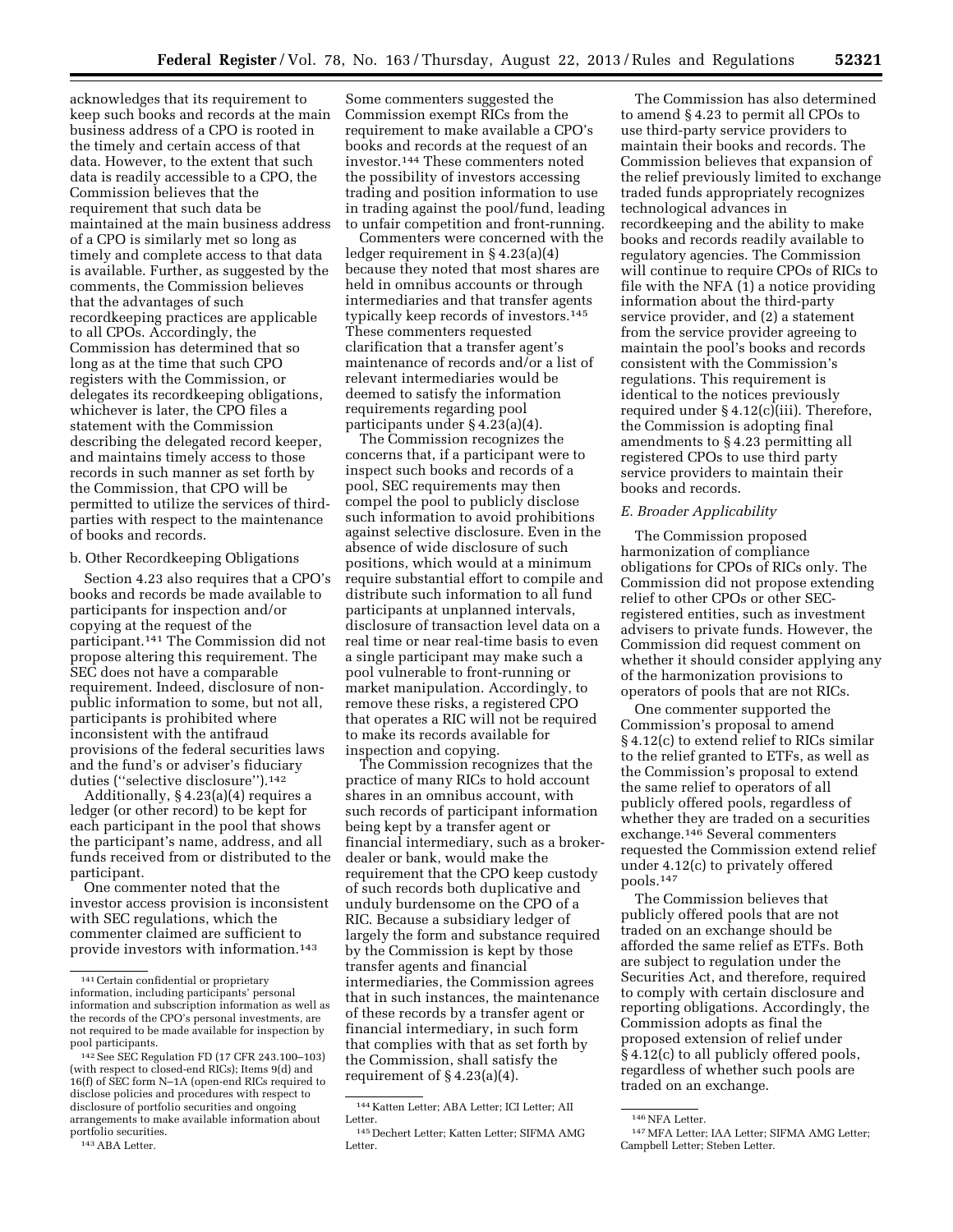Unlike publicly offered pools, privately offered pools avail themselves of an exemption from registration under the Securities Act.148 Ownership interests in privately offered pools are not subject to the same types of regulatory obligations under the securities laws as publicly offered pools. As a result, CPOs of privately offered pools are not subject to the prospect of being required to comply with two different compliance regimes. Therefore, the Commission will not extend the full scope of the exemptions provided under § 4.12(c) to all CPOs. However, the Commission has determined to liberalize the third party recordkeeping and document distribution requirements under part 4 of the Commission's regulations, as discussed supra, for all CPOs.

With respect to the specific compliance obligations under part 4, one commenter requested that the Commission extend the relief from the Disclosure Document delivery and acknowledgment requirements in § 4.21 to any CPO of a private pool/fund, so long as the pool/fund has an investment advisor registered with the SEC and is either registered under § 4.7 or would have been exempt under rescinded  $§$  4.13(a)(4).<sup>149</sup> The commenter noted that because the participants in these private pools would be sophisticated investors, the Commission should not deny these pools the same relief granted to CPOs of RICs, whose investors are less sophisticated retail investors.150

The Commission has determined to rescind the signed acknowledgement requirement under § 4.21(b) for all registered CPOs. Through its expansion of § 4.12(c) to exempt all publicly offered funds, the Commission has recognized that publicly offered pools that are not exchange traded are similarly situated with respect to the requirements under § 4.21 as ETFs. The Commission believes that because participants in privately offered pools are not retail participants but are sophisticated persons, the concerns underlying the signed-acknowledgment requirement are not present. Moreover, the elimination of this requirement would align the Commission's requirements regarding the offering of

ownership interests in commodity pools with the requirements imposed on the offerings of interests in other types of funds. Therefore, the Commission is rescinding the signed acknowledgement requirement under § 4.21(b) for all CPOs.

One commenter requested that the Commission amend  $\overline{S}$  4.7(b) and  $§ 4.13(a)(3)<sup>151</sup>$  in response to the Jumpstart Our Business Startups Act (''JOBS Act''), which eliminates the prohibition on general solicitation in connection with private funds.152 The JOBS Act amends certain sections of the Securities Act, but does not change similar provisions in the CEA or under part 4 of the Commission's regulations. The commenter contended that this disparity will create a situation in which private funds may market to the public but private pools may not.

The Commission recognizes that there may be some disparity between the treatment of privately offered funds under the securities laws and the Commission's regulations; however, this issue was not included in the Proposal and was not subject to notice and comment. Therefore, the Commission does not believe that this final rule is the appropriate mechanism for addressing the difference between the two regimes. The Commission has directed Commission staff to evaluate the issue and make recommendations to the Commission for future action.

#### *F. Effective Dates and Implementation*

The harmonized compliance obligations for CPOs of RICs under § 4.12, except for § 4.12(c)(3)(i), will become effective upon publication in the **Federal Register**.

Section 4.12(c)(3)(i) will become effective 30 days after publication in the **Federal Register**. Compliance will be required with the conditions adopted herein in  $§$  4.12(c)(3)(i) for open-end RICs beginning when a RIC files with the SEC an initial registration statement on form N–1A or, for an existing RIC, its first post-effective amendment that is an annual update to an effective registration statement on form N–1A. For CPOs of closed-end RICs, compliance will be required when the closed-end RIC files an initial registration statement with the SEC, or, for existing closed-end RICs, when the closed-end RIC is required to update its registration statement. Consistent with the Commission's statements in the 2012 Final Rule, CPOs of RICs must begin to comply with § 4.27, which

152Comment letter from Managed Futures Association (July 17, 2012) (MFA II Letter).

implements Commission forms CPO– PQR and CTA–PR, 60 days following the effective date of this rulemaking.<sup>153</sup> Accordingly, initial reporting on forms CPO–PQR for CPOs of RICs will begin October 21, 2013.154 Section 4.21 will become effective upon publication in the **Federal Register**. With respect to the amendments to §§ 4.7(b)(4), 4.23, 4.26, and 4.36 that are applicable to all registered CPOs, these amendments will become effective 30 days after publication in the **Federal Register** and CPOs may comply upon the effective date.

### **III. Related Matters**

# *A. Paperwork Reduction Act*

The Paperwork Reduction Act (''PRA'') imposes certain requirements on Federal agencies in connection with their conducting or sponsoring any collection of information as defined by the PRA.155 An agency may not conduct or sponsor, and a person is not required to respond to, a collection of information unless it displays a currently valid control number from the Office of Management and Budget (''OMB''). This final release affects OMB Control Numbers 3038–0023 and 3038– 0005 to reflect the obligations associated with the registration of new CPOs that were previously excluded from registration under § 4.5. Specifically, this final release is amending Collection 3038–0005 to accommodate the modified compliance obligations under part 4 of the Commission's regulations.

a. Estimated Number of Affected Entities

In the Proposal, the Commission derived the number of estimated entities affected and the number of burden hours associated with this proposal through the use of statistical analysis. According to the single and limited source of data available to the Commission, in 2010, there were 669 sponsors of 9,719 registered investment companies, including mutual funds, closed end funds, exchange traded funds, and unit investment trusts.156 In the comment letter submitted by the Investment Company Institute (''ICI'') in

<sup>148</sup>*See,* e.g., 17 CFR 230.501 (''Reg. D); 15 U.S.C. 77d (''Section 4(2)'').

<sup>149</sup>Commission Regulation 4.7 and former Regulation 4.13(a)(4) provide for an exemption of certain Part 4 requirements, or an exemption from registration as a CPO, respectively, for, among other things, operating a pool of which all the participants therein are qualified eligible persons. 17 CFR 4.7 and 17 CFR 4.13(a)(4). *See* 2012 Final Rule, *supra* note 6, 77 FR 11252 (Feb. 24, 2012); correction 77 FR 17328 (March 26, 2012). 150SIFMA AMG Letter.

<sup>151</sup>*See supra* footnote 149.

<sup>153</sup>*See* 2012 Final Rule, *supra* note 6, 77 FR 11252 (Feb. 24, 2012); correction 77 FR 17328 (March 26, 2012).

<sup>154</sup>The instructions for form CPO–PQR specify different dates by which CPOs must file the form, depending on the amount of assets under management by the pool operator. 77 FR at 11288. CTAs must file form CTA–PR annually. 77 FR at 11339.

<sup>155</sup>*See* 44 U.S.C. 3501 *et seq.* 

<sup>156</sup>*See* 2011 Investment Company Fact Book, Chap. 1 and Data Tables, Investment Company Institute (2011), available at *[http://](http://www.icifactbook.org/) [www.icifactbook.org/.](http://www.icifactbook.org/)*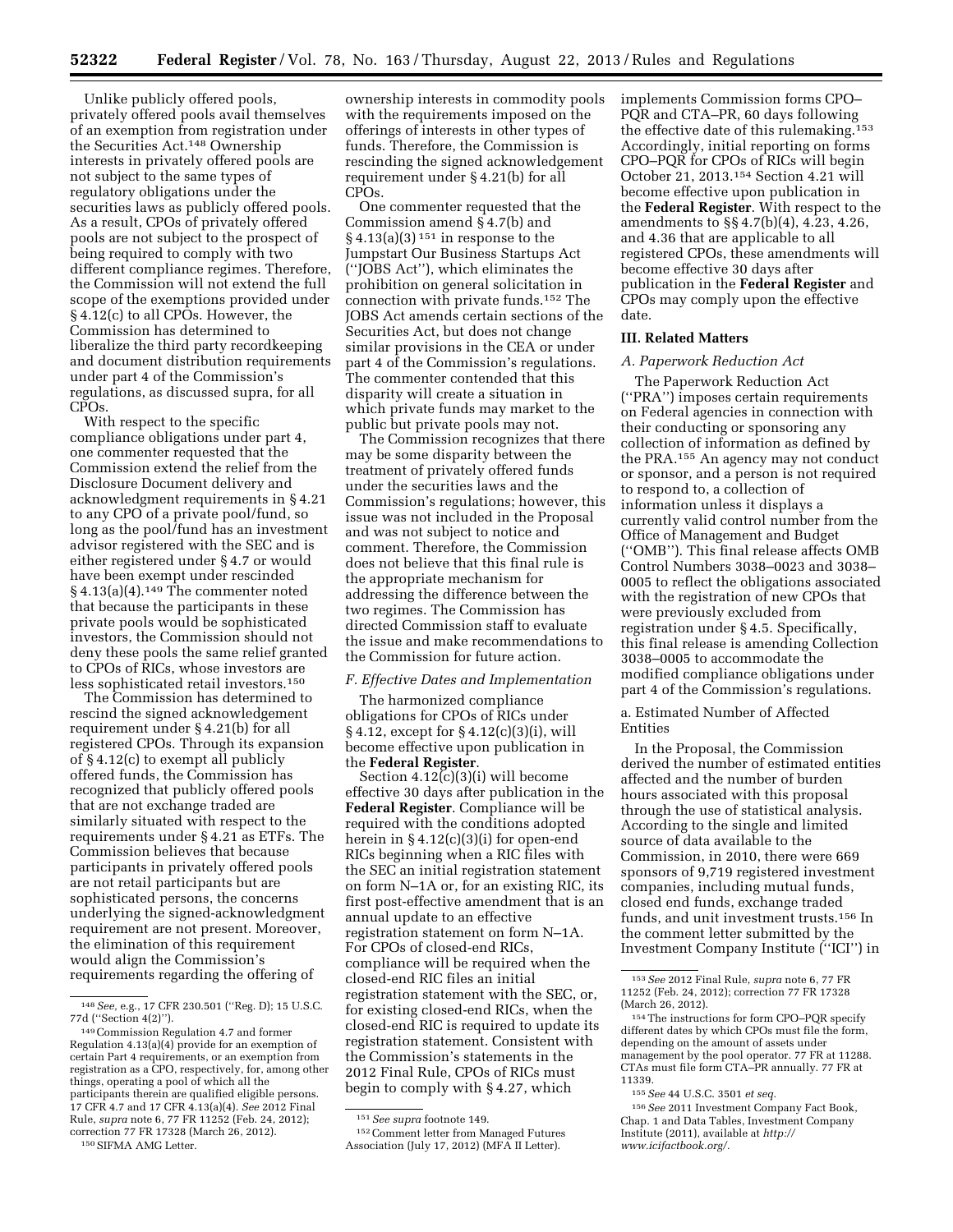response to the Commission's proposed amendments to § 4.5, the ICI stated that it surveyed its membership and 13 sponsors responded representing 2,111 registered investment companies. Of those 2,111 registered investment companies, the 13 sponsors estimated that 485 would trigger registration and compliance obligations under § 4.5 as amended. This constituted approximately 23% of the reported registered investment companies.

The Commission then deducted the 2,111 registered investment companies discussed in the ICI comment letter from the 9,719 entities comprising the universe of registered investment companies, and deducted the 13 sponsors surveyed by the ICI from the universe of 669 fund sponsors to arrive at a balance of 656 fund sponsors operating 7,608 registered investment companies. This resulted, for the calculated remainder, in an average of 11.6 registered investment companies being offered per sponsor.

The Commission then calculated 23% of the 7,608 registered investment companies not covered by the ICI survey, resulting in 1,750 additional registered investment companies that the Commission would expect to trigger registration under amended § 4.5. The Commission then divided this number by the previously calculated average number of registered investment companies operated per sponsor to which it added the 13 sponsors from the ICI survey to reach 164 sponsors expected to be required to register under amended § 4.5. Because the Commission could not state with certainty that only 164 entities would be required to register the Commission indicated that the number of sponsors or advisors required to register were somewhere between 164 and 669 entities. For PRA purposes, the Commission concluded that it was appropriate to use the midpoint between the outer bounds of the range, which was 416 entities.

Pursuant to the request for comments on the Proposal, the Investment Company Institute (''ICI'') submitted a comment letter in response which provided additional and differing information that it obtained through a further survey of its membership.157 In its letter, the ICI stated that in its return, 42 advisers reported operating 4,188 funds, which constituted 43 percent of the universe of RICs.158 Therefore, the total universe of RICs can be calculated to equal 9,740.

The ICI further stated that of these 42 advisers, 33 stated that they operated

551 funds that would trigger registration.159 Therefore, according to the ICI's data, 13 percent of the surveyed funds would trigger registration of their operators.160 Applying this percentage to the total universe of RICs less the 4188 surveyed RICs, results in an estimated 5552 nonsurveyed RICs and an estimated total of 722 non-surveyed RICs with operators required to register.161 The total number of surveyed and non-surveyed RICs with operators required to register is approximately 1,266.162

As stated above, the ICI also noted that 33 advisers would be required to register as CPOs due to the activities of 551 RICs.163 According to the 2012 ICI Fact Book, there were 713 advisers to RICs in 2011.164 The Commission deducted the 42 surveyed advisers from the total universe of 713 advisers to find a total of 671 non-surveyed advisers. When the Commission compared the number of non-surveyed RICs with the number of non-surveyed advisers, the Commission determined that each adviser advises an average of 8 RICs. The Commission then applied the average of 8 RICs per adviser to the 722 estimated number of non-surveyed RICs required to register, and obtained an estimate of 90 non-surveyed advisers being required to register. The Commission then added the 33 surveyed advisers to its estimate, and determined that an estimated 123 advisers may be required to register. Because the Commission cannot state with certainty that only 123 entities would be required to register, the Commission believes that the number of sponsors or advisors required to register to be somewhere between 123 and 713 entities, the midpoint of which is 418 entities.

b. OMB Control Number 3038–0023

On February 24, 2012, the Commission finalized amendments to Collection 3038–0023, titled ''Part 3— Registration,'' to allow for an increase in response hours for the rulemaking resulting from the amendments to § 4.5 that the Commission recently adopted.165 Collection 3038–0023 affects part 3 of the Commission's

159 *Id.* 

regulations that concern registration requirements. The Commission amended existing Collection 3038–0023 to reflect the obligations associated with the registration of new entrants, *i.e.,*  CPOs that were previously exempt from registration under § 4.5 that had not previously been required to register.166 Because the registration requirements are in all respects the same as for current registrants, the collection was amended only insofar as it concerns the estimated increase in the number of respondents and the corresponding estimated annual burden. These burdens were associated with the 2012 Final Rule amending § 4.5, which was published in the **Federal Register** on February 24, 2012. Responses to this collection of information are mandatory. The total burden associated with registration including the registration of operators of RICs was as follows:

*Estimated number of respondents:*  75,425.

*Annual responses by each respondent:* 75,932.

*Estimated average hours per response:*  0.09.

*Annual reporting burden:* 6,833.9. In the Proposal, the Commission published a proposed amendment to Collection 3038–0023 that inadvertently reflected an additional amendment to the collection arising from the registration of additional CPOs that were previously excluded from the definition of CPO under § 4.5.167 As stated above, the Commission amended existing Collection 3038–0023 in the 2012 Final Rule to reflect the obligations associated with the registration of new CPOs that were previously excluded from registration under § 4.5. Thus, these entities were already included in the Commission's final amendment to Collection 3038–0023 associated with the 2012 Final Rule, and therefore, the additional amendments to Collection 3038–0023 in the Proposal resulted in those entities being erroneously double counted. Accordingly, the burden hours previously estimated for Collection 3038–0023 in the 2012 Final Rule that amended § 4.5 and the estimates for this collection remain unchanged from the 2012 Final Rule.

### c. OMB Control Number 3038–0005

Also, on February 24, 2012, the 2012 Final Rule amended Collection 3038– 0005 to allow for an increase in

<sup>157</sup> ICI Letter.

<sup>158</sup> *Id.* 

<sup>&</sup>lt;sup>160</sup> Percentage obtained by dividing 551 by 4,188 surveyed RICs.

<sup>&</sup>lt;sup>161</sup> Total of non-surveyed RICs subject to registration obtained by multiplying 5552 nonsurveyed RICs by .13.

<sup>162</sup>Total obtained by multiplying 9740 by .13.  $^{\rm 163}\,$  ICI Letter.

<sup>164</sup>*See* 2012 Investment Company Fact Book at 13, available at *[http://www.icifactbook.org/2012](http://www.icifactbook.org/2012_factbook.pdf)*\_ *[factbook.pdf.](http://www.icifactbook.org/2012_factbook.pdf)* 

<sup>165</sup>*See* 2012 Final Rule, *supra* note 6, 77 FR at 11272.

<sup>166</sup>*See* 2012 Final Rule, *supra* note 6, 77 FR at 11273.

<sup>167</sup>*See* Proposal, *supra* note 23, 77 FR at 1349. The Proposal stated that there were 75,841 estimated number of respondents, 76,350 annual responses by each respondent and 6,871.6 annual reporting burden.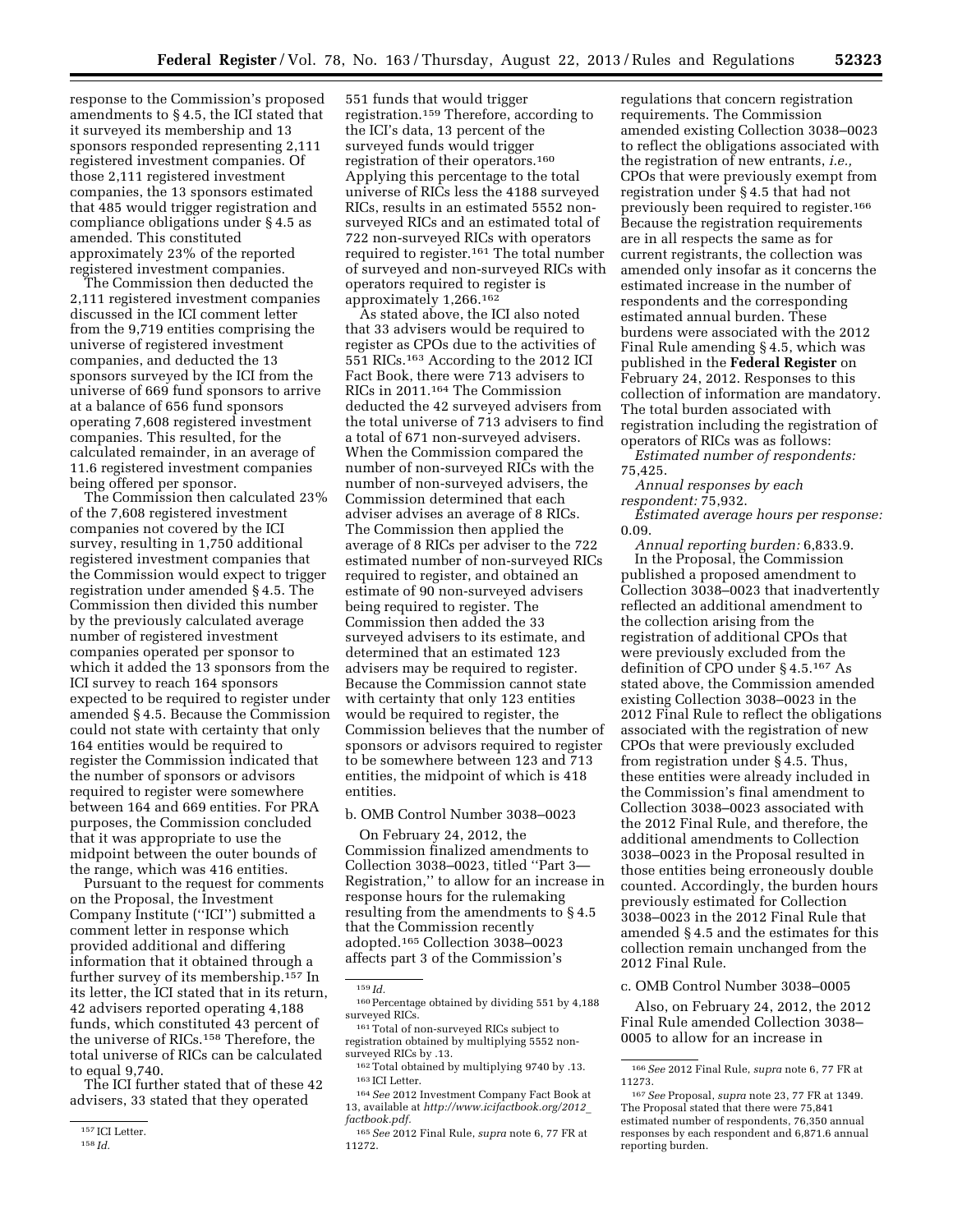response hours for the rulemaking resulting from the amendments to § 4.5.168 Collection 3038–0005 affects part 4 of the Commission's regulations that concern compliance obligations of CPOs and CTAs, and the circumstances under which they may be exempted or excluded from registration. The estimated average time spent per response was not altered in the 2012 Final Rule; however, adjustments were made to the collection to account for the new burden expected under the rulemaking. The total burden associated with Collection 3038–0005, in the aggregate, was as follows:

*Estimated number of respondents:*  43,168.

*Annual responses for all respondents:*  61,868.

*Estimated average hours per response:*  8.77.

*Annual reporting burden:* 257,635.8. In the Proposal, the Commission proposed changes to part 4 that were designed to better harmonize the Commission's compliance obligations for CPOs and minimize the burden imposed on those dually-regulated by the Commission and the SEC while still enabling the Commission to fulfill its regulatory goals.169 The Proposal was designed to, where possible, minimize the regulatory burden on these entities with respect to disclosure, annual and periodic reporting to participants and the Commission, recordkeeping requirements, and ensure that requirements among the SEC and CFTC did not conflict such that compliance with one regime would cause a violation of another. With respect to the PRA, the Proposal increased the number of estimated entities that would be subject to the compliance obligations of CPOs and CTAs,170 which are part of Collection 3038–0005. $17\overline{1}$  The Proposal specifically added the following burden with respect to compliance obligations other than Form CPO–PQR:

*Estimated number of respondents:*  416.

169The Commission issued its proposal under the authority of §§ 4m, 4n, and 8a(5) of the CEA. 7 U.S.C. 6m, 6n, and 12a(5).

170*See* Proposal, *supra* note 23, 77 FR at 11349, finding that 416 entities would be required to register under amended § 4.5.

171*See* Proposal, *supra* note 23, 77 FR at 11349, which, to account for the increased number of entities, proposed that the total burden associated with Collection 3038–0005, in the aggregate, including the burden imposed by regulations that were not proposed to be amended by that rulemaking, was expected to be, as follows:

*Estimated number of respondents:* 44,142. *Annual responses by each respondent:* 62,121. *Estimated average hours per response:* 4.22. *Annual reporting burden:* 262,347.8.

*Annual responses by each respondent:* 5.

*Estimated average hours per response:*  2.

*Annual reporting burden:* 4160. As further discussed below, the Commission in this final release is amending Collection 3038–0005 to accommodate the modified compliance obligations under part 4 of the Commission's regulations resulting from these revisions. The title for this collection is ''Part 4—Commodity Pool Operators and Commodity Trading Advisors'' (OMB Control number 3038– 0005). Responses to this collection of information will be mandatory. The new total burden associated with Collection 3038–0005, in the aggregate, including the burden imposed by regulations that are not being amended by this rulemaking, is as follows:

*Estimated number of respondents:*  49,008.

*Annual responses for all respondents:*  69,382.

*Estimated average hours per response:*  3.99.172

*Annual reporting burden:* 

276,540.3.173

The new total burden associated with Collection 3038–0005, as a result of the amendments adopted in this

rulemaking, is as follows:

*Estimated number of respondents:*  5,894.

*Annual responses for all respondents:*  7,694.

*Estimated average hours per response:*  2.66.174

*Annual reporting burden:* 20,464.5 The Commission will protect

proprietary information according to the Freedom of Information Act (''FOIA'') and 17 CFR part 145, ''Commission Records and Information.'' In addition, section 8(a)(1) of the CEA strictly prohibits the Commission, unless specifically authorized by the CEA, from making public ''data and information that would separately disclose the business transactions or market position of any person and trade secrets or names of customers.'' 175 The Commission is also required to protect certain

174The Commission rounded the average hours per response to the second decimal place for ease of presentation.

175*See* 7 U.S.C. 12.

information contained in a government system of records according to the Privacy Act of 1974.176

d. Changes Resulting From Harmonization and Additional Information Provided by CPOs and CTAs

1. OMB Control Number 3038–0023

This rule does not impact the burden hours previously estimated for Collection 3038–0023 in the 2012 Final Rule that amended § 4.5 and the estimates for this collection have not been changed by this rule.

2. OMB Control Number 3038–0005

The Commission is amending Collection 3038–0005 to increase the estimated total number of respondents, total annual responses for all respondents, and annual reporting burden from the estimates that appeared in the Proposal. These amendments are in response to comments that the Commission received regarding the burdens imposed by the Proposal and also reflect the differences between the Proposal and the final rule. Thus, the new total burden in the 2012 Final Rule associated with Collection 3038–0005, listed in the aggregate above, has increased to account for the burdens associated with the various information collections in this final rule, as discussed below.

i. Amendments to Timeframe for Updating Disclosure Documents

In this release, the Commission is finalizing the collection of information regarding the frequency with which CPOs and CTAs must update their Disclosure Documents under §§ 4.26 and 4.36, respectively. While the total annual reporting burden has increased to account for the total annual reporting by CPOs for the various information collections in this final release, the Commission believes that the amendments to §§ 4.26 and 4.36 will result in a reduction of the burden on CPOs and CTAs.177 The Commission estimates the burden associated with the

<sup>168</sup>*See* 2012 Final Rule, *supra* note 6, 77 FR at 11272.

<sup>172</sup>The Commission rounded the average hours per response to the second decimal place for ease of presentation.

<sup>173</sup>This total estimate for Collection 3038–0005, in the aggregate, has been increased from the Proposal to accurately reflect the average under Collection 3038–0005. While the total annual reporting burden has increased, the total annual reporting burden reflects the decreased burden associated with the preparation of Disclosure Documents by CPOs under the amendments to §§4.26 and 4.36.

<sup>176</sup>*See* 5 U.S.C. 552a.

<sup>177</sup>To facilitate compliance with part 4 requirements for CPOs of RICs, the Commission amended § 4.26 and § 4.36 to extend the period that CPOs and CTAs may use Disclosure Documents from nine months to twelve months from the date of the document. Section 4.26(a)(2) in this final release now provides that no commodity pool operator may use a Disclosure Document or profile document dated more than twelve months prior to the date of its use. Section 4.36(b) provides that no commodity trading advisor may use a Disclosure Document dated more than twelve months prior to the date of its use.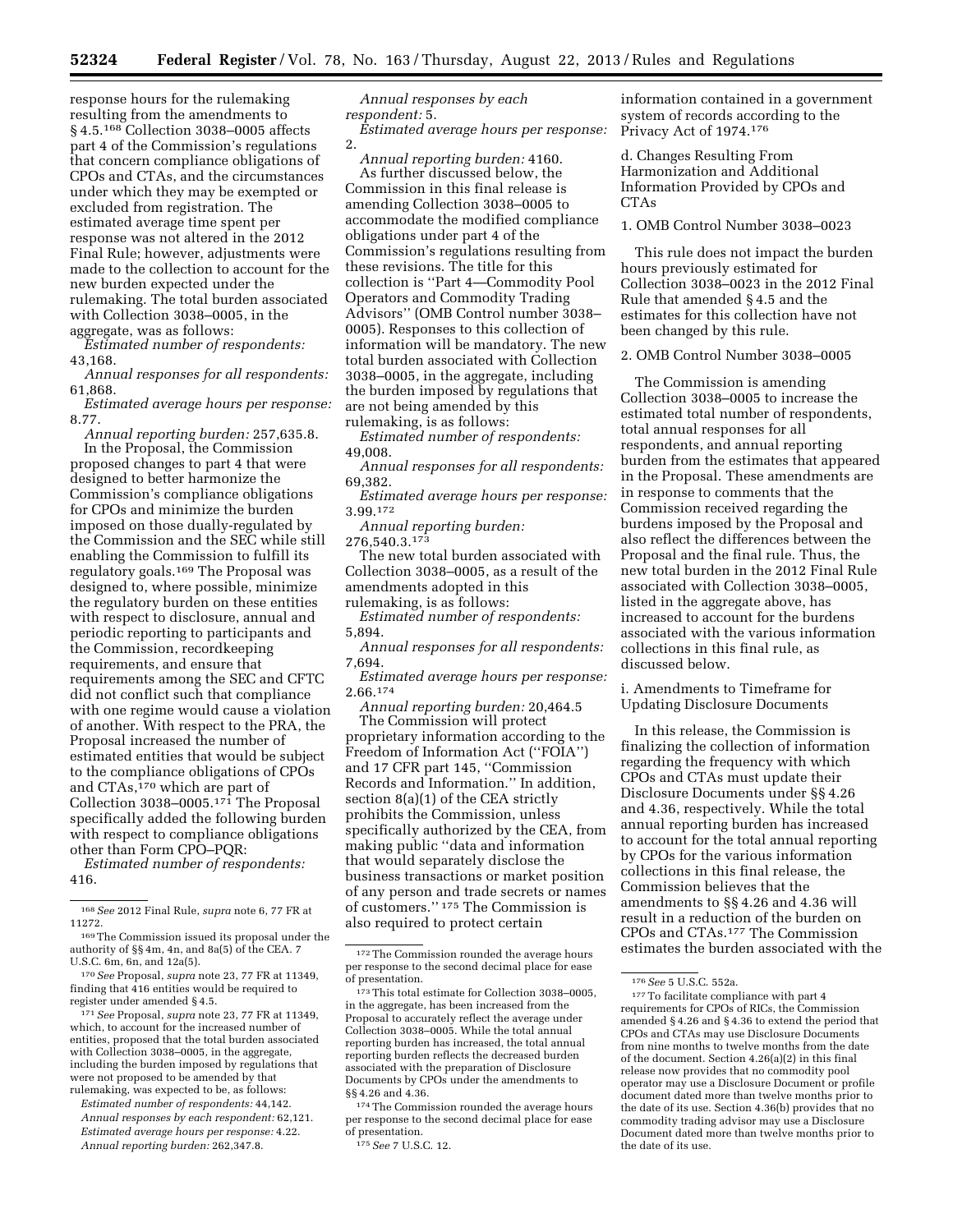amendments to §§ 4.26 and 4.36 to be as follows:

Section 4.26:

*Estimated number of respondents:*  160. *Annual responses by each* 

*respondent:* 1.8.

*Estimated average hours per response:*  3.25

*Total Annual reporting burden hours:*  936.

Section 4.36:

*Estimated number of respondents:*  450.

*Annual responses by each respondent:* 1.

*Estimated average hours per response:*  1.85.

*Total Annual reporting burden hours:*  832.5.

ii. Past Performance for Pools With Less Than Three Years Performance

The Commission is adopting a rule in § 4.12(c) of this release that would require operators of RICs with less than three years performance history to disclose the performance of all pools and accounts that are managed by the CPO and that have investment objectives, policies, and strategies substantially similar to those of the offered pool.178 Not all RICs will fall into this category and therefore, not all RICs will be subject to this disclosure requirement.

Based on information provided by the ICI in its comment letter, of the 551 RICs in the survey that would trigger registration of their advisor, 159 of those RICs had less than three years operating history.179 This constitutes approximately 30 percent of the RICs in the survey whose CPOs would not be excluded under § 4.5. The RICs with less than three years operating history that would require registration in the ICI survey were operated by 29 of the 33 advisers that expected to register, which constitutes 88 percent of the surveyed sponsors expecting to register. Applying these percentages to the Commission's estimated number of 418 sponsors required to register, the Commission expects approximately 368 pool operators to be subject to the disclosure

179 ICI Letter.

requirements for substantially similar accounts and funds with respect to 380 pools. The Commission is not aware of any source of data to assist it in estimating the number of operators of RICs with substantially similar pools or accounts or to assist in estimating the number of those substantially similar pools or accounts that do not independently have regulatory obligations requiring the preparation of past performance data. To be conservative, therefore, the Commission will assume that all operators of RICs with less than three years operating history will have multiple pools or accounts that are substantially similar in all material respects and that such substantially similar pools or accounts do not have separate compliance obligations requiring preparation of past performance information.

The ICI, in its comment letter, estimated that costs associated with prior performance disclosure required under the Proposal for funds with less than a three year operating history would amount to 34 hours per fund initially, and 25.5 hours per fund each year in ongoing compliance requirements.180 The ICI's estimates are based on the requirement in the Proposal to include past performance information for all other funds operated by the sponsor of the fund with less than a three year operating history. As noted supra, the Commission has altered this provision to require disclosure of only those funds and accounts that are substantially similar in all material respects to the fund with less than a three year operating history. In so doing, the Commission believes that it has significantly reduced the requirements regarding past performance disclosure. As such, the Commission believes it can reasonably reduce the number of hours required both initially and in ongoing compliance. The Commission anticipates initial and ongoing cost of approximately 15 hours per fund.181 The Commission believes that 15 hours is a reasonable estimate for the preparation of past performance information for a substantially similar pool or account. The total burden associated with the past performance assessment and disclosure is:

*Estimated number of respondents:*  368.

*Annual responses by each respondent:* 1.

*Estimated average hours per response:*  15.

*Total Annual reporting burden hours:*  5,520.

iii. Notice To Claim Substituted Compliance

This final rule requires a notice to be filed for operators of RICs to claim relief under revised § 4.12(d) to enable the Commission to know which entities are claiming this relief.182 The notice is effective upon submission and must only be filed once per pool. The Commission estimates the burden associated with this filing to be as follows:

*Estimated number of respondents:*  418.

*Annual responses by each respondent:* 3.

*Estimated average hours per response:*  2.

*Total Annual reporting burden hours:*  2,508.

The Commission does not believe that the requirement that operators of RICs discuss the risks associated with the derivative activities of the operated pools as adopted by this final rule imposes a burden beyond that already imposed by the Securities and Exchange Commission through SEC forms N–1A and N–2.183

iv. Filing Annual Financial Statements by CPOs of RICs

The final rule requires that operators of RICs file annual financial statements with the NFA, pursuant to the terms of § 4.22(c),<sup>184</sup> which is applicable to all CPOs. It permits operators of RICs to file the same financial statements that it prepares for its compliance obligations with the SEC. The Commission anticipates that the additional requirement imposed by the rule in § 4.22(c) necessitates only addressing any potential formatting changes—i.e. making sure the document is in PDF form as required by NFA—and uploading the document via NFA's Easy File system (to which advisers should already have access by virtue of their registration). Thus, the Commission anticipates at most 2 hours per fund per

 $178$  Section  $4.12(c)(3)(i)$  states that "The commodity pool operator of a pool whose units of participation meet the criteria of paragraph (c)(1)(ii) of this section may claim the following relief: (i) The pool operator of an offered pool will be exempt from the requirements of §§ 4.21, 4.24, 4.25, and 4.26; *Provided, that* (A) The pool operator of an offered pool with less than a three-year operating history discloses the performance of all accounts and pools that are managed by the same pool operator and that have investment objectives, policies, and strategies substantially similar to those of the offered pool;  $\ldots$ 

<sup>180</sup> ICI Letter.

<sup>181</sup>The burden estimate assumes that all RICs with less than three years performance are newly formed and have no performance history, whereas some of these RICs likely have anywhere from no past performance to just less than three full years. Therefore, the Commission believes that this calculation overestimates the ongoing burden to these CPOs.

<sup>182</sup>Section4.12(d)(1)(iv) requires pool operators to specify the relief sought under paragraph (b)(2), (c)(2), or (c)(3) of this section, as the case may be.

<sup>183</sup>*See* Items, 4, 9, and 16(b) of Form N–1A; and Item 8 and 17 of Form N–2.

<sup>184</sup>Section 4.22(c) has not been amended by this rule. The information collection is being amended only to reflect the increase in the numbers of new CPOs registering.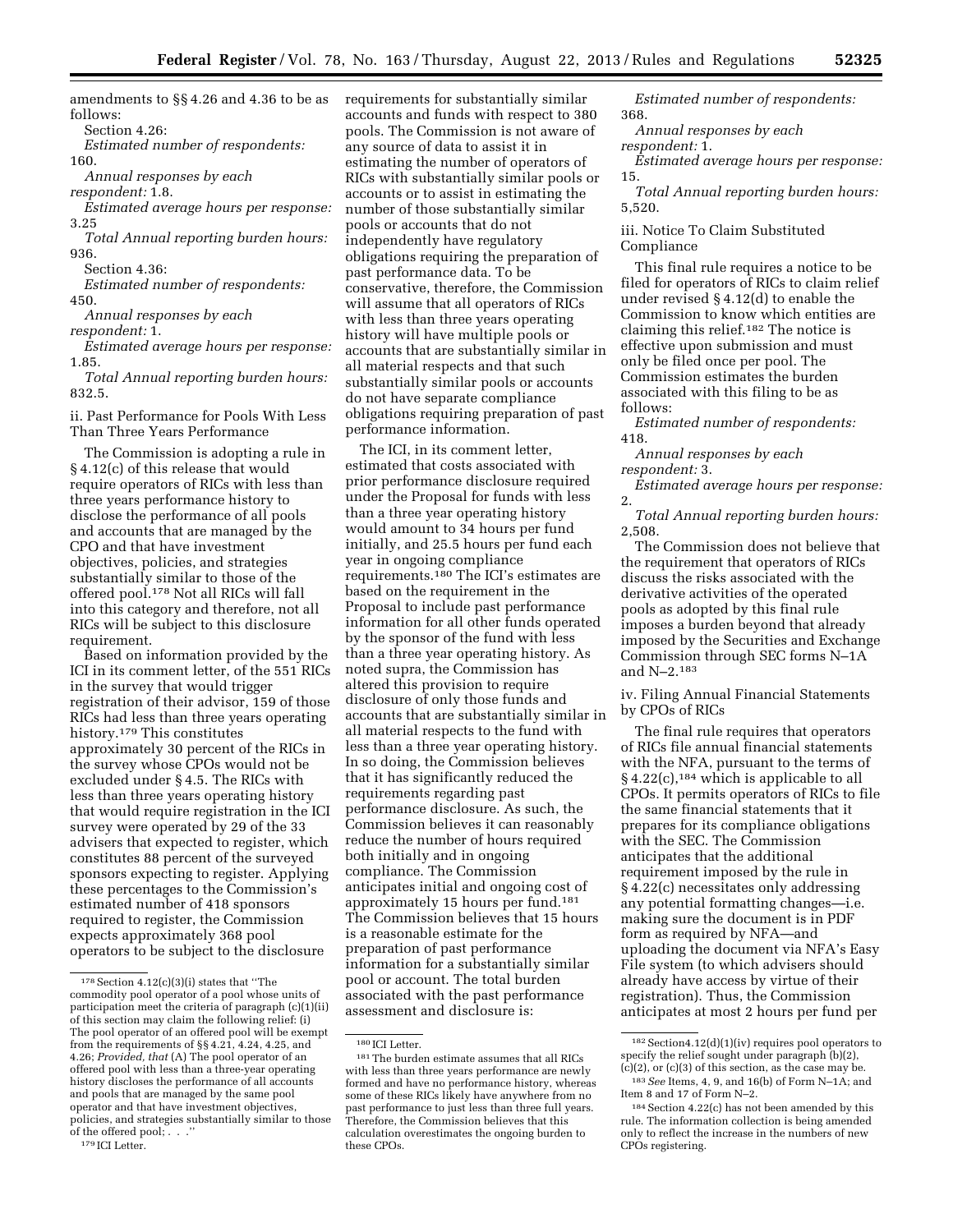sponsor. With respect to the filing of annual financial statements by operators of RICs with the NFA, the Commission estimates the burden to be as follows:

*Estimated number of respondents:*  418.

*Annual responses by each* 

*respondent:* 3.

*Estimated average hours per response:*  2.

*Total Annual reporting burden hours:*  2,508.

v. Notice of Use of Third-Party Record Keepers

The final rule adopts amendments to §§ 4.7(b)(4) and 4.23 to permit the use of third-party recordkeepers by any CPO that files a notice with NFA. The estimated number of respondents is derived from the estimates finalized as part of the 2012 Final Rule adopting amendments to § 4.5 and § 4.13, and reflects the additional registrants expected due to the changes in those rules. Because the Commission cannot be sure how many CPOs will use thirdparty service providers, the Commission estimates that all CPOs will take advantage of the amendments to the record-keeping requirements under § 4.23 and § 4.7.<sup>185</sup> With respect to the filing of the notice under revised § 4.23 to permit the use of third-party recordkeepers, the Commission estimates the burden to be as follows:

For CPOs of RICs subject to § 4.23: *Estimated number of respondents:*  418.

*Annual responses by each respondent:* 1.

*Estimated average hours per response:* 

2.

*Total Annual reporting burden:* 836. For all other CPOs subject to § 4.23:

*Estimated number of respondents:*  160.

*Annual responses by each respondent:* 1.

*Estimated average hours per response:*  2.

*Total Annual reporting burden:* 320. With respect to the filing of the notice under revised § 4.7(b)(4) to permit the use of third-party recordkeepers, the Commission estimates the burden to be as follows:

*Estimated number of respondents:*  3,502.

*Annual responses by each respondent:* 1.

*Estimated average hours per response:*  2.

*Total Annual reporting burden:* 7,004.

vi. Compliance With Form CPO–PQR by CPOs of RICs

CPOs of RICs were not required to comply with its filing obligations under § 4.27 or file form CPO–PQR until the finalization of this rulemaking. The reporting obligations for CPOs of RICs with respect to form CPO–PQR under the PRA and the costs and benefits were addressed in the 2012 Final Rule,186 and restated in the Proposal only for informational purposes.187 To the extent that this rule does not impact the burden hours previously estimated in the 2012 Final Rule for Form CPO–PQR, the estimates for Collection 3038–0005 associated with form CPO–PQR have not been changed by this rule.

### *B. Regulatory Flexibility Act*

The Regulatory Flexibility Act (RFA) 188 requires that agencies, in proposing rules, consider the impact of those rules on small entities. The Commission has previously established certain definitions of ''small entities'' to be used by the Commission in evaluating the impact of its rules on such entities in accordance with the RFA.189

CPOs: The Commission has previously determined that registered CPOs are not small entities for the purpose of the RFA.190 With respect to CPOs exempt from registration, the Commission has determined that a CPO is a small entity if it meets the criteria for exemption from registration under current  $\hat{S}$ 4.13(a)(2).<sup>191</sup> Based on the requisite level of sophistication needed to comply with the SEC's regulatory regime for registered investment companies, and the fact that registered investment companies are generally intended to serve as retail investment vehicles and do not qualify for exemption under § 4.13(a)(2), the Commission believes that registered investment companies are generally not small entities for purposes of the RFA analysis. Moreover, this final rule will reduce the burden of complying with part 4 for CPOs of registered investment companies. The Commission has determined that the final rule will not

create a significant economic impact on a substantial number of small entities.

CTAs: The Commission has previously decided to evaluate, within the context of a particular rule proposal, whether all or some CTAs should be considered to be small entities, and if so, to analyze the economic impact on them of any such rule.192 The sole aspect of the final rule that affects CTAs that are registered with the Commission is the timeframe that permits Disclosure Documents to be used for 12 months rather than 9 months, thereby reducing the frequency with which updates must be prepared. While the Commission considers the reduced frequency with which these CTAs must prepare updates to their Disclosure Documents as reducing the overall burden on affected entities, it is of the view of the Commission that the reduction in updates mitigates the rule's economic impact. Over the course of three calendar years, the change from a 9 month update period to a 12 month update period eliminates 1 filing per CTA. This results in a change from 1.33 filings per year to 1 filing per year. In addition, because the eliminated filing would be an update of a document that was already prepared and reviewed by NFA, the Commission does not believe that the eliminated filing would result in a significant economic impact. As indicated above, it would reduce any impact that the rule would otherwise have. Moreover, the amended time period for updating Disclosure Documents for CTAs also aligns this requirement with other regulatory obligations that registered CTAs must comply with, including the filing of form CTA–PR pursuant to § 4.27 of the Commission's regulations.193 The Commission believes that this will enable registered CTAs to avail themselves of operational efficiencies in satisfying its regulatory obligations as the information required under form CTA–PR is relevant to the preparation or updating of Disclosure Documents. Therefore, the Commission has determined that the final rule will not create a significant economic impact on a substantial number of small entities. Accordingly, the Chairman, on behalf of the Commission hereby certifies pursuant to 5 U.S.C. 605(b) that the final rule will not have a significant impact on a substantial number of small entities.

<sup>185</sup>The Commission has previously estimated that each CPO that subject to § 4.23 had a burden of approximately 50 hours associated with recordkeeping obligations and that each CPO subject to  $\S 4.7(b)(4)$  had a burden of approximately 40 hours associated with recordkeeping obligations. Because the Commission is estimating that all registered CPOs will use third-party service providers for recordkeeping purposes, the Commission expects that burdens associated with §§ 4.7(b)(4) and 4.23 will be reduced, although the reduction cannot be quantified at this time.

<sup>186</sup>*See* 2012 Final Rule, *supra* note 6, 77 FR at 11273.

<sup>187</sup>*See* Proposal, *supra* note 23*,* 77 FR at 11349. 188*See* 5 U.S.C. 601, *et seq.* 

<sup>189</sup> 47 FR 18618 (Apr. 30, 1982).

<sup>190</sup>*See* 47 FR 18618, 18619 (Apr. 30, 1982).

<sup>191</sup>*See* 47 FR at 18619–20.

<sup>192</sup>*See* 47 FR at 18620.

<sup>193</sup> 17 CFR 4.27.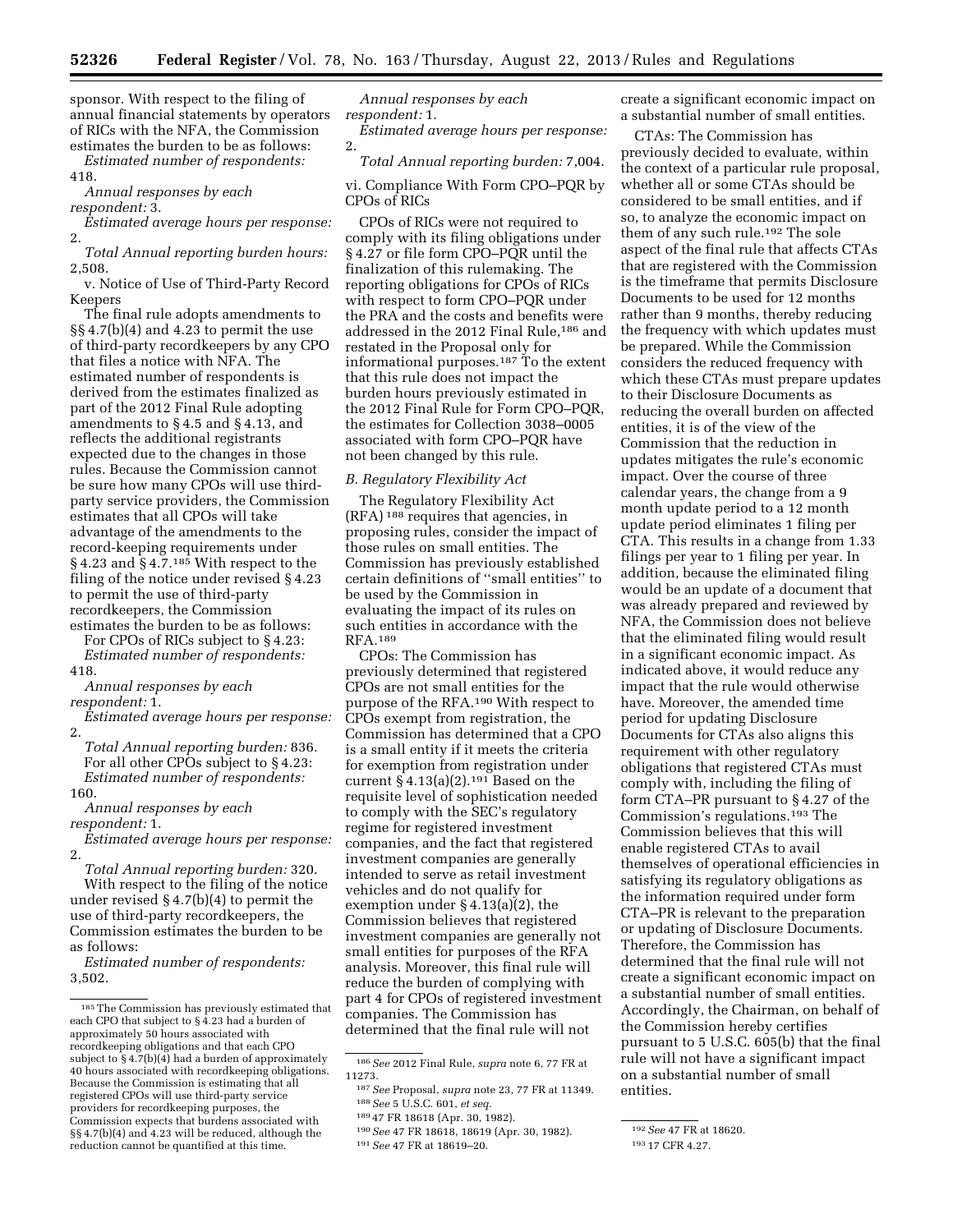# *C. Cost Benefit Analysis*

# a. Consideration of Costs and Benefits

Section 15(a) of the CEA requires the Commission to consider the costs and benefits of its actions before promulgating a regulation under the Act or issuing certain orders.194 Section 15(a) further specifies that the costs and benefits shall be evaluated in light of the following five broad areas of market and public concern: (1) Protection of market participants and the public; (2) efficiency, competitiveness and financial integrity of futures markets; (3) price discovery; (4) sound risk management practices; and (5) other public interest considerations.195

Generally, the Commission believes that, by avoiding the imposition of potentially duplicative, inconsistent, or conflicting regulatory requirements on CPOs of RICs subject to federal securities laws and SEC rules, the final harmonization rule should generate important benefits while mitigating the costs on market participants.

In the following discussion, the Commission summarizes the key aspects of the final rule, and considers the benefits and costs, taking account of public comments received in response to the Proposal and the February Final Rule regarding harmonizing the compliance regime of the Commission with that of the SEC. The Commission then evaluates the final rule in light of the aforementioned § 15(a) public interest considerations.196

### 1. Background

In February 2012, the Commission adopted modifications to the exclusions from the definition of CPO that are delineated in § 4.5.197 Specifically, the

197 17 CFR 4.5. *See* 2012 Final Rule, *supra* note 6, 77 FR 11252 (Feb. 24, 2012); correction 77 FR 17328 (March 26, 2012). Prior to this Amendment, all RICs, and the principals and employees thereof, were excluded from the definition of ''commodity pool operator,'' by virtue of the RICs registration under the Investment Company Act of 1940. The 2012 amendment to § 4.5 maintained this exclusion for those RICs that engage in a de minimis amount of non-bona fide hedging commodity interest transactions. *See id.* Specifically, the amendment to § 4.5 retained this exclusion for RICs whose nonbona fide hedging commodity interest transactions require aggregate initial margin and premiums that do not exceed five percent of the liquidation value of the qualifying pool's portfolio, or whose nonbona fide hedging commodity interest transactions' aggregate net notional value does not exceed 100

Commission amended § 4.5 to modify the exclusion from the definition of ''commodity pool operator'' for those entities that are investment companies registered as such with the SEC pursuant to the '40 Act.198 This modification amended the terms of the exclusion available to CPOs of RICs to include only those CPOs of RICs that commit no more than a de minimis portion of their assets to the trading of commodity interests that do not fall within the definition of bona fide hedging and who do not market themselves as a commodity pool or other commodity investment.199 Pursuant to this amendment, any such CPO of a RIC that exceeds this level will no longer be excluded from the definition of CPO. Accordingly, except for those CPOs of RICs who commit no more than a de minimis portion of their assets to the trading of commodity interests that do not fall within the definition of bona fide hedging and who do not market themselves as a commodity pool or other commodity investment, an operator of a RIC that meets the definition of ''commodity pool operator'' under § 4.10(d) of the Commission's regulations and § 1a(11) of the CEA must register as such with the Commission.200

In promulgating the revisions to § 4.5, the Commission received numerous comments that operators of RICs that also would be required to register as CPOs would be subject to duplicative, inconsistent, and possibly conflicting disclosure and reporting obligations. The Commission determined, after consideration of the comments received, that further consideration was warranted concerning whether and to what extent CPOs of RICs ought to be subject to various part 4 requirements, and in the 2012 Final Rule suspended the obligations of CPOs of RICs with respect to most of the requirements of part 4 until further rulemaking.201 Therefore, concurrent with the 2012 Final Rule that amended § 4.5, the Commission issued the Proposal which

 $^{200}\rm{Pursuant}$  to the terms of § 4.14(a)(4), CPOs are not required to register as CTAs if the CPOs' commodity trading advice is directed solely to, and for the sole use of, the pool or pools for which they are registered as CPOs. 17 CFR 4.14(a)(4).

201*See* 2012 Final Rule, *supra* note 6, 77 FR at 11252, 11255. The Commission exercised its authority under § 4.12(a), which provides that the Commission may exempt any person or class of persons from any or all of part 4 requirements if the Commission finds that the exemption is not contrary to the public interest or the purposes of the provision from which the exemption is sought. 17 CFR 4.12(a).

was designed to address potentially conflicting or duplicative compliance obligations administered by the Commission and the SEC regarding disclosure, reporting and recordkeeping by CPOs of RICs.202

As set forth in the Proposal, the harmonization rulemaking sought to address a number of areas identified by commenters, including: the timing of the delivery of disclosure documents to prospective participants; the signed acknowledgement requirement for receipt of disclosure documents; the cycle for updating disclosure documents; the timing of financial reporting to participants; the requirement that a CPO maintain its books and records on site; the required disclosure of fees; the required disclosure of past performance; the inclusion of mandatory certification language; and the SEC-permitted use of a summary prospectus for open-ended registered investment companies.

In the Proposal, the Commission considered the costs and benefits of harmonizing the Commissions' regimes and requested comment on its considerations of costs and benefits, including a description of any cost or benefit the Commission had not considered.

After consideration of the comments received and further deliberation, the Commission is adopting rules that effectively implement a substituted compliance approach for dually registered CPOs of RICs, whereby such CPOs, largely through compliance with obligations imposed by the SEC, will be deemed compliant with the Commission's regulatory regime. This is consistent with the Commission's conclusion, based on the information currently available, that substituted compliance is appropriate because it believes that the regime administered by the SEC under SEC RIC Rules, with minor additional disclosure, should provide market participants with meaningful disclosure as required under part 4, enable the Commission to discharge its regulatory oversight function with respect to the derivatives markets, and ensure that CPOs of RICs maintain appropriate records regarding their operations.203

<sup>194</sup> 7 U.S.C. 19(a).

<sup>195</sup> 7 U.S.C. 19(a)(2).

<sup>196</sup>The discussion of costs and benefits in this section should be read in conjunction with the discussion of the effects of the rule and the choices made by the Commission in the remainder of this preamble, all of which entered into the Commission's consideration of costs and benefits in connection with its decision to promulgate this rule.

percent of the liquidation value of the pool's portfolio.

<sup>198</sup> 15 U.S.C. 80a–1, *et seq.* 

<sup>199</sup> 17 CFR 1.3(yy).

<sup>202</sup>*See,* Proposal, *supra* note 23.

<sup>203</sup>As discussed further below, the Commission has determined, in light of public comments, to modify certain elements of the Proposal. For example, the Commission is adopting a substituted compliance regime with respect to providing disclosures to prospective participants, whereby, with minor modification, the CPO of a RIC can rely upon the disclosures made pursuant to the SEC RIC Rules as satisfying its obligations under the Commission's regulations. Additionally, CPOs of Continued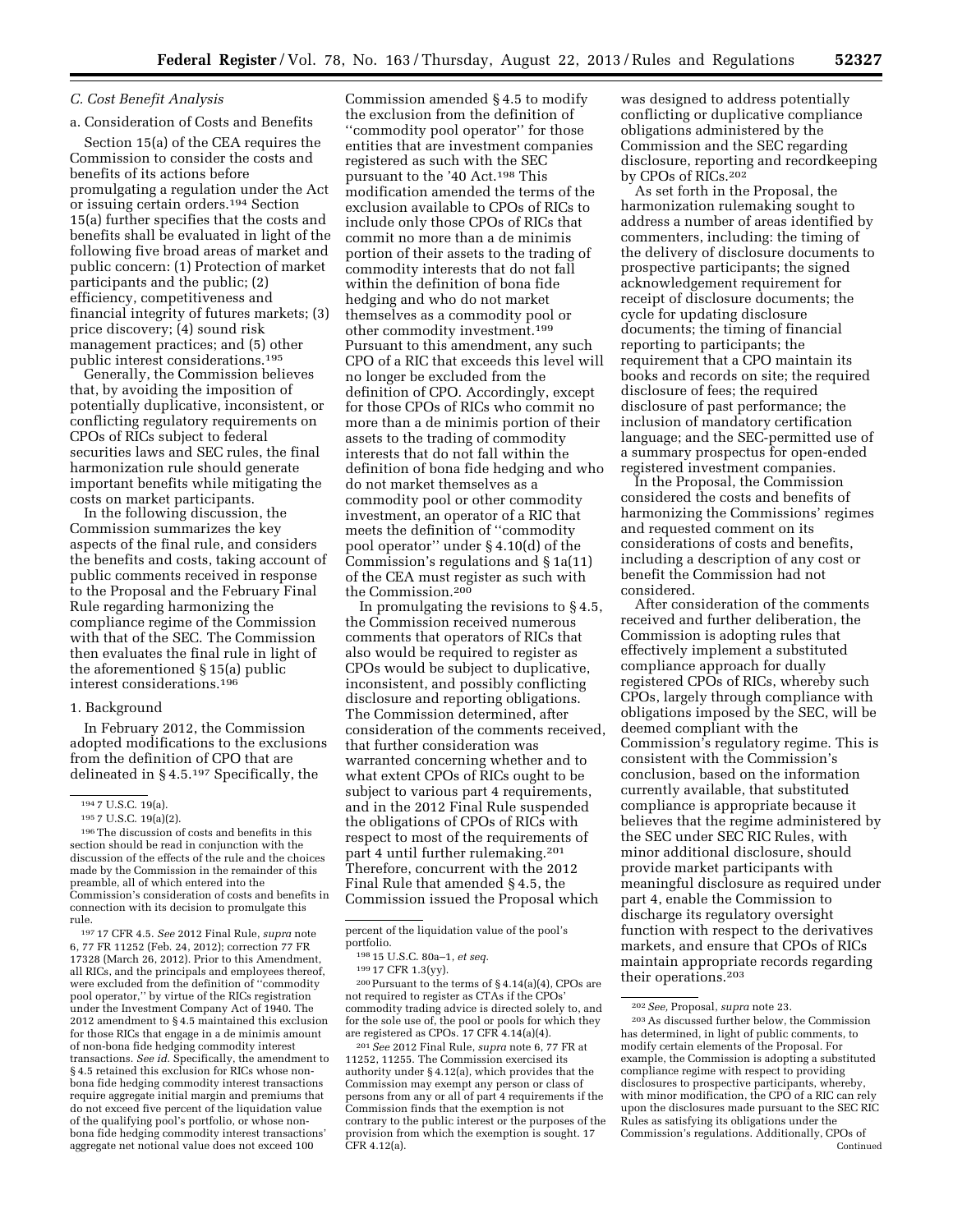### 2. Summary of the Final Rules

As discussed in greater detail in this section, the Commission believes that the rules finalized herein enable the Commission to discharge its regulatory oversight function with respect to the commodity interest markets and ensure that CPOs of RICs maintain appropriate records regarding their operations in a manner that avoids imposing unnecessary costs on such entities.

The final rules represent several significant changes from the Proposal. The Commission is allowing CPOs of RICs to elect to comply with the majority of the provisions under §§ 4.21, 4.22(a) and (b), 4.23, 4.24, 4.25 and 4.26 through a system of substituted compliance. That is, subject to certain conditions as delineated in § 4.12(c)–(d), a CPO of a RIC may be deemed compliant with those enumerated portions of the CFTC's regulatory regime through compliance with obligations already imposed by the SEC.

Although the final rule relies primarily on a substituted compliance approach, it imposes certain obligations on CPOs of RICs beyond what is otherwise required by the federal securities laws and SEC rules. These are as follows:

• The CPO of a RIC will be required to file notice of its use of the substituted compliance regime outlined in § 4.12 with NFA;

• The CPO of a RIC with less than three years operating history will be required to disclose the performance of all accounts and pools that are managed by the CPO and that have investment objectives, policies, and strategies substantially similar to those of the offered pool; and

• The CPO of a RIC will be required to file the financial statements that it prepares pursuant to its obligations with respect to the SEC with NFA and may file notice requesting an extension to align the Commission's filing deadline with that of the SEC.

In addition, the Commission has, after consideration of the issues presented in the comment letters, determined to modify three provisions of part 4 for all CPOs, including CPOs of RICs. Specifically, the Commission is deleting a provisions in §§ 4.23 and 4.7(b)(4) that require books and records to be kept at the ''main business location'' of the CPO. The Commission is updating §§ 4.23 and 4.7(b)(4) to allow all CPOs

to use third-party service providers to manage their recordkeeping obligations, provided that each CPO electing to do so notifies the Commission through NFA as required under amended §§ 4.23(c) and 4.7(b)(4). The Commission has also determined to rescind the signed acknowledgement requirement in § 4.21(b). Finally, the Commission has amended §§ 4.26(a)(2) and 4.36(b) to allow the use of Disclosure Documents for a twelvemonth cycle, rather than the current nine-month cycle, for both CPOs and CTAs.

In the following sections, the Commission considers the benefits and costs of the final rules, as well as the comments received regarding the costs and benefits associated with the Proposal, and evaluates the final rules in light of the five factors enumerated in Section  $15(a)(2)$  of the CEA.<sup>204</sup>

### 3. Benefits

As explained throughout this release, the basic approach the Commission has taken to harmonization of disclosure and recordkeeping requirements for CPOs of RICs under the securities and commodities laws is substituted compliance. With very limited exceptions, a CPO of a RIC will satisfy its disclosure and recordkeeping obligations by maintaining compliance with applicable securities law requirements and SEC regulations. This approach offers benefits over possible alternatives, which, though not readily reduced to a dollar amount, the Commission believes are significant.

The Commission will benefit from the information gathered from the annual financial statements submitted to NFA. Though the reports filed with the SEC are publicly available and could be manually accessed by the Commission, the Commission believes that requiring CPOs of RICs to file a copy of their annual financial statements with NFA is a more efficient and expedient means of gathering required information necessary to monitor CPO activity and the markets. By having all CPO financial statements in one centralized database, the Commission will be better able to quickly and effectively access information about all CPOs trading in the markets overseen by the Commission, allowing for a faster and better informed response to any concerns that may arise regarding the trading of CPOs in derivatives markets. The submission of annual financial statements to NFA will also enable the Commission to gain a broader understanding of the financial stability

and status of the RICs that use derivatives markets in a significant way.

NFA will also benefit from the information submitted by CPOs of RICs as part of their annual financial statements. This information will assist NFA in allocating its examinations resources more effectively through the scheduling of examinations based upon risk analysis of the annual financial data.

The Commission also believes that requiring CPOs of RICs to comply either with the full panoply of provisions in part 4 of the Commission's regulations or the substituted compliance regime adopted in this release will provide the Commission with additional information that it needs to monitor participants in markets subject to its oversight and enforce both the CEA and the Commission's regulations. This ability will not only provide investors with better access to a post-incident remedy, but will also act as a deterrent to behavior that is violative of the CEA and/or the Commission's regulations, and may reduce the frequency with which investors are harmed.

The Commission also believes that investors in RICs that hold commodity interests will benefit from this final rule as well. The Commission believes that the disclosure of prior performance for similar funds and accounts by CPOs of RICs with less than a three year operating history provides valuable information to investors. Pursuant to SEC guidance, RICs are currently permitted, but not required, to report past performance information for funds and accounts with investment objectives, policies, and strategies substantially similar to those of the offered RIC in the disclosure required by the SEC, therefore, many entities may not be accustomed to reporting such information. However, the Commission believes that for funds with less than three years of operating history, the disclosure of past performance information to potential investors is necessary for a comprehensive understanding of the risks of investing in a fund that trades above a de minimis amount in commodity interests. Derivative markets are highly complex and require specialized knowledge in order to manage funds effectively. The Commission continues to believe that the presentation of past performance provides investors with important information regarding the experience of the adviser of a relatively new fund. A prospective investor will, as a result of this requirement, be better able to assess the prior performance of other funds the adviser has managed. The Commission believes that this additional information

RICs will satisfy the obligations to provide periodic account statements pursuant to § 4.22, provided that the RIC's current net asset value per share is available to investors, and provided that the RIC furnishes semi-annual and annual reports to investors and files periodic reports with the SEC as

<sup>204 7</sup> U.S.C. 19(a)(2).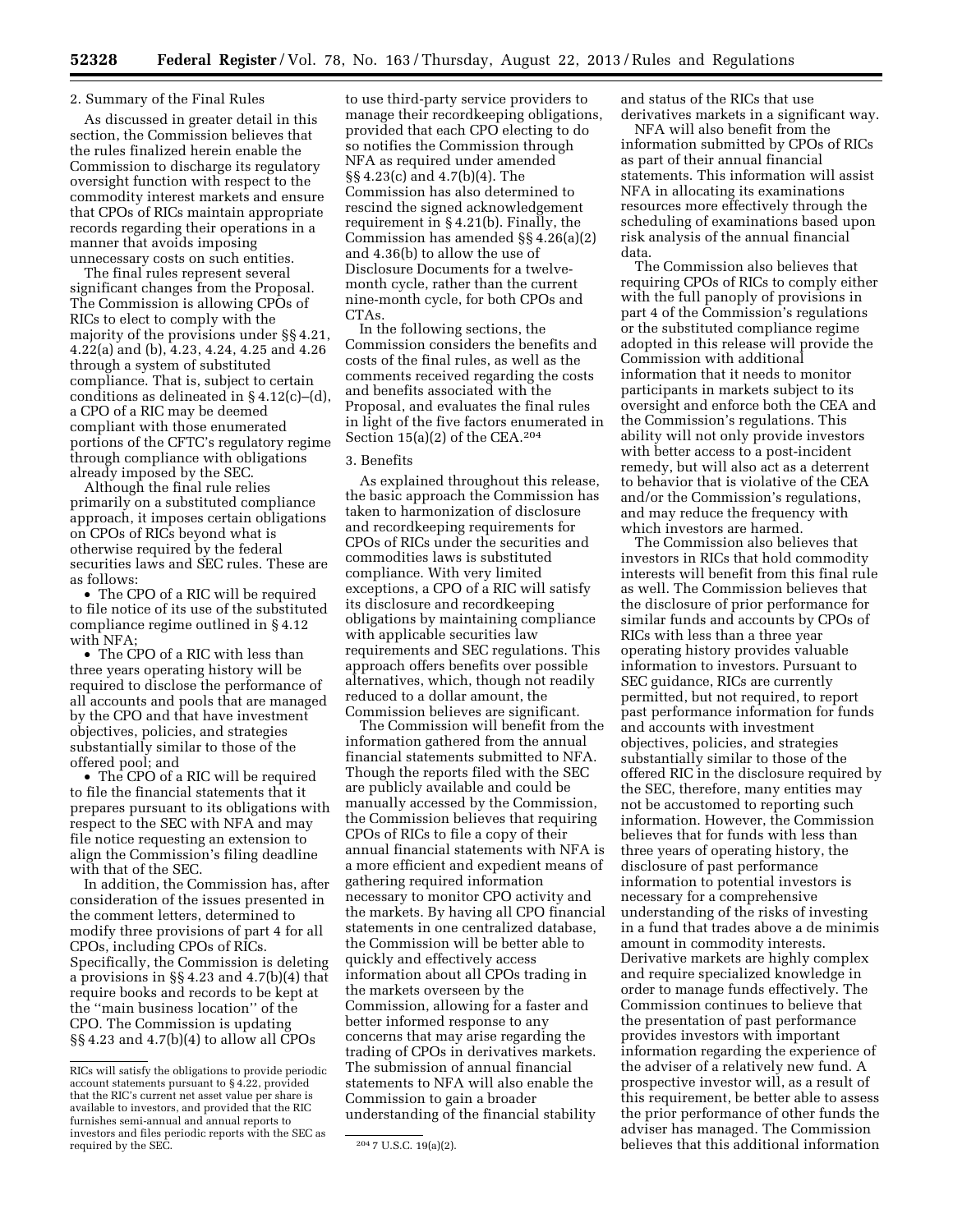will give prospective investors a more complete sense of the ability of the adviser to trade in derivatives markets. For these reasons, the Commission is requiring prior performance of a CPO of a RIC with less than three years operating history to be disclosed as permitted by SEC disclosure regulations and guidance.

The CPO industry will also benefit from the amendments that the Commission has made to provisions applicable to all CPOs. First, the Commission removed the requirement in § 4.21 that a CPO receive a signed acknowledgement of receipt of a Disclosure Document before accepting funds from a new participant. Given the electronic and web-based solicitation strategies used by most entities today, the Commission believes that that requirement may be outdated, and extended the exemption proposed for registered investment companies to include all CPOs.

Second, the Commission removed the requirement in §§ 4.23 and 4.7(b)(4) that all books and records must be maintained at the main business office of the CPO. Originally intended to ensure that books and records were readily accessible to the Commission, if necessary, the Commission believes that this requirement, in the age of electronic recordkeeping, may also be outdated. Eliminating that requirement should relieve costs for market participants without compromising the Commission's regulatory objectives. The notice filing under § 4.23 allows the Commission to have accurate information on hand should it need to access the books and records of any CPO (including CPOs of RICs).

Finally, the Commission has determined to finalize the proposed amendments regarding the cycle for updating Disclosure Documents, outlined in § 4.26 for CPOs and § 4.36 for CTAs, to allow for a twelve-month cycle instead of the current nine-month cycle. In the Commission's opinion, the additional operational and cost efficiencies gained by these amendments justify the three-month delay for investors in receiving updated disclosure information. The Commission believes that the information provided in the Disclosure Document will be sufficiently timely for pool participants to make informed investment decisions. At the same time, the extended cycle allows Disclosure Document reporting to align with annual financial statement reporting. Further, with a nine-month cycle, a CPO or CTA would need to file and distribute two Disclosure Documents in the same calendar year approximately

once every three years. The Commission believes the changes finalized within § 4.26 and § 4.36 eliminate the need to file more than one Disclosure Document in any given year, reducing the costs on CPOs and CTAs.

Overall, the Commission believes the final regulations will benefit CPOs of RICs by permitting these entities to rely on the filings made with the SEC to comply with many Commission regulations. Further, the Commission believes that all CPOs and CTAs will benefit from the amendments to requirements under §§ 4.7(b)(4), 4.21, 4.23, 4.26(b), and 4.36(b). The Commission also believes that the final regulations provide the public with additional information that is vital to informed participation in derivative markets through investment in RICs. Because many participants in RICs are retail participants, the Commission believes that participants in RICs should be given additional information to help gauge the risks associated with derivatives trading and relevant past performance information in order for them to make better informed decisions. As at least one commenter remarked, these vehicles are important investment vehicles for many retirement plans, college savings plans, and other investment goals. The Commission believes that the final rules provide flexibility and cost-efficiency for dual registrants at the same time that the rules increase the ability for investors to participate in these vehicles in a more informed and responsible manner. As such, the Commission believes the final rules achieve the goal enumerated in the Proposal: to mitigate the costs associated with compliance without compromising the effectiveness of the Commission's regulatory regime.

### 4. Costs

# i. Costs Associated With Substituted Compliance

In this final rule, the Commission has determined to adopt a substituted compliance regime for CPOs of RICs. The Commission is adopting a compliance regime for CPOs of RICs largely premised upon such entities' adherence to the compliance obligations under SEC RIC Rules, whereby the Commission will accept compliance by such entities with the disclosure, reporting, and recordkeeping regime administered by the SEC as substituted compliance with part 4 of the Commission's regulations. The Commission has concluded that this is appropriate because it believes that general reliance upon the SEC's compliance regime, with minor

additional disclosure, should provide market participants and the general public with meaningful disclosure, including for example, with regard to risks and fees, provide the Commission with information necessary to its oversight of CPOs, and ensure that CPOs of RICs maintain appropriate records regarding their operations. As noted, in the event that the operator of the RIC fails to comply with the SEC administered regime, the operator of the RIC will be in violation of its obligations under part 4 of the Commission's regulations and subject to enforcement action by the Commission.

The substituted compliance regime adopted by the Commission in these final rules provides that a CPO of a RIC will be deemed compliant with §§ 4.21, 4.22(a) and (b), 4.23, 4.24, 4.25, and 4.26 under the amendments to § 4.12, provided that the CPO comply with all applicable SEC RIC Rules.

Section 4.12 also provides that an entity must file a notice with the NFA to take advantage of the Commission's substituted compliance program for CPOs of RICs. The notice is effective upon submission and must only be filed once per pool. For purposes of calculating costs of the final rule, the Commission has estimated that each pool may require 2 hours to complete the notice and file the notice with NFA at an average salary cost of \$76.93 per hour.205 The Commission further estimates that 418 sponsors may be affected, 206 each with an average of 3

hundred dollars.<br><sup>206</sup> There currently is no source of reliable information regarding the general use of derivatives Continued

<sup>205</sup>The Commission staff's estimates concerning the wage rates are based on 2011 salary information for the securities industry compiled by the Securities Industry and Financial Markets Association (''SIFMA''). The \$76.93 per hour is derived from figures from a weighted average of salaries across different professions from the SIFMA Report on Management & Professional Earnings in the Securities Industry 2011, modified to account for an 1800-hour work-year, adjusted to account for the average rate of inflation in 2012, and multiplied by 1.3 to account for overhead and other benefits. The Commission anticipates that compliance with the part 4 provisions would require the work of an information technology professional (to provide necessary information); a compliance manager (to determine whether or not an entity is eligible for an exemption in accordance with the Commission's regulations); and an associate general counsel (to prepare notices of exemption). Thus, the wage rate is a weighted national average of salary for professionals with the following titles (and their relative weight); ''programmer (senior)'' (30% weight), ''compliance manager'' (45%), and ''assistant/associate general counsel'' (25%). The Commission uses this wage estimate in estimating costs for provisions that were not included in commenters' assessments of costs and benefits; for provisions that were included in the commenters' assessments of costs and benefits, the Commission utilizes the estimates provided by the commenters. All estimates have been rounded to the nearest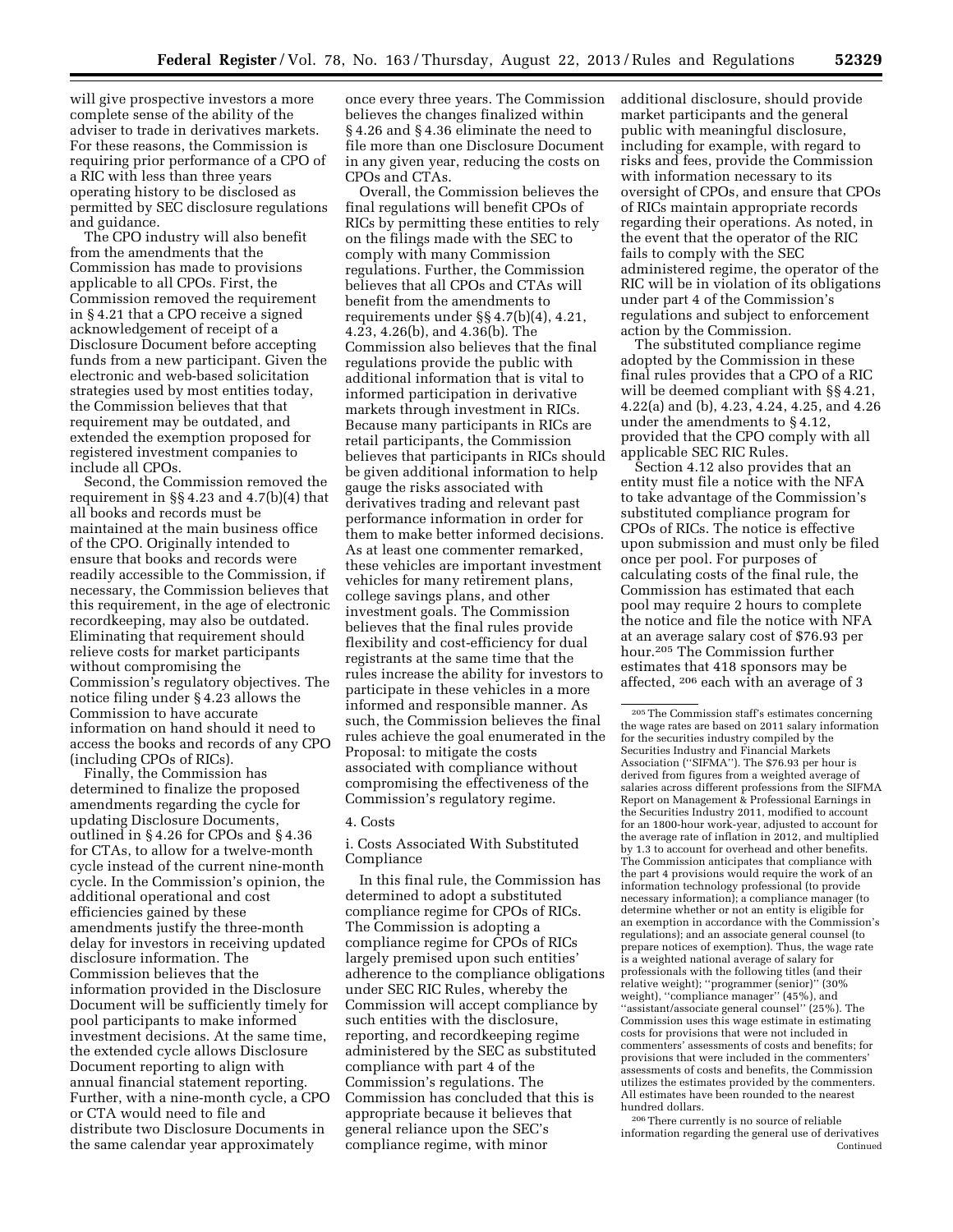pools subject to the notice requirement. On this basis, the Commission anticipates a one-time cost per-entity of approximately \$500.207 Across all affected entities, the Commission estimates a total one-time cost of approximately \$192,900.208 The Commission believes that this is the extent of the costs associated with the substituted compliance regime.

The Commission received many comments regarding the costs of the Proposal.209 Generally, commenters expressed concern about the cost imposed by the Proposal with respect to the compliance obligations of RICs and the Commission's consideration thereof.210 Specifically, commenters stated that RICs were already subject to extensive regulation, and that additional compliance obligations required of CPOs under part 4 of the Commission's regulations may conflict with, or potentially be duplicative of, requirements under the SEC RIC Rules.211 Commenters further cited

The Commission estimated that 1,266 pools would require 418 entities to register as CPOs due to the amendments to § 4.5. To determine the average number of pools per entity, the Commission divided the estimated number of pools by the estimated number of entities to arrive at about 3 pools per entity. The methodology used to determine this estimate is fully explained *supra* in this release. The Commission understands from NFA that as of February 1, 2013, there were six new registered CPOs and five CPOs whose registration pre-dates the amendments to § 4.5 that have compliance obligations for 149 RICs that are commodity pools. Due to limitations on this data arising from other actions taken by the Commission or divisions thereof, the Commission does not believe that the data is sufficiently finalized to use as the basis for its PRA or cost benefit calculations. Therefore, the Commission has determined to use the numbers derived through the methodology used in the Proposal. Notwithstanding the limitations in the data to date, the Commission believes that these numbers are useful in considering the likely impact on the final rule on industry.

207The Commission calculates this amount as follows: (3 pools per sponsor)  $\times$  (2 hours per pool)  $\times$  (\$76.93 per hour) = \$461.58.

208The Commission calculates this amount as follows:  $(\$461.58$  per sponsor)  $\times$   $(418$  sponsors) = \$192,940.44.

209The Commission also received several comments regarding the costs of the amendments to § 4.5 that were finalized in the February Final Rule and asserting that the Commission should not have considered the costs of compliance separately from those of registration. *See,* SIFMA AMG Letter, Dechert Letter, ICI Letter, Invesco Letter. The Commission notes that it considered those costs related to the registration of CPOs of RICs under § 4.5 in the rules adopting such amendments and such comments are outside the scope of this rulemaking.

210*See,* ICI Letter; Dechert Letter; Katten Letter; NYCBA Letter; ABA Letter; Fidelity Letter; AII letter; Invesco Letter; SIFMA AMG Letter; AXA Letter.

211*See,* e.g., ICI Letter; SIFMA AMG Letter.

specific market problems that may occur as a result of the rule, including reduced liquidity and potential price impacts should funds determine to reduce their positions in derivatives in order to avoid additional compliance obligations.212 Commenters also stated that RIC shareholders would bear many of the costs of these rules in several ways, including but not limited to, higher fees and lower returns.<sup>213</sup>

In adopting a broad substituted compliance regime wherein CPOs of RICs will be deemed compliant with §§ 4.21, 4.22(a) and (b), 4.23, 4.24, 4.25, and 4.26 under the amendments to § 4.12, provided that the CPO comply with all SEC RIC Rules, the Commission expects that it has reduced or eliminated any impetus for RICs to reduce their positions in markets overseen by the Commission and subsequently any negative impact on market quality indicators. The Commission also believes it has greatly reduced, and in many cases eliminated, the costs CPOs of RICs face, which could be passed through to investors in such RICs.

The Commission also received comments from ICI and Invesco regarding the costs associated with discrete provisions in part 4 that would have been imposed under the Proposal.214 These letters enumerated specific costs associated with three general areas addressed in the Proposal: (1) General disclosure requirements under § 4.24; (2) performance disclosure requirements under § 4.25; and (3) financial reporting requirements under § 4.22(a) and (b).215 ICI also provided

214*See,* ICI Letter; Invesco Letter. The Commission believes that the industry survey conducted by ICI provides useful insight about potential costs associated with various part 4 requirements, and as described further therein, has used the results in its consideration of costs associated with the final rules.

215 ICI Letter. ICI reported that of the 42 advisers who responded to their survey, 33 advisers representing 551 funds with total net assets of \$773 billion anticipated having to register under the newly amended § 4.5. ICI rounded all of its aggregate cost estimates to the nearest \$100.

ICI calculated the initial costs of prior performance disclosure required for all funds under § 4.25 as follows: (18 hours per fund for initial  $compliance$ )  $\times$  (\$227 per initial compliance hour) = \$4,086 per fund. ICI also calculated the ongoing costs of prior performance disclosure required for all funds under § 4.25 as follows: (9.5 hours per fund for ongoing compliance)  $\times$  (\$225 per ongoing compliance hour) = \$2,137.50 per fund.

ICI calculated the aggregate initial costs for the surveyed funds as follows: (\$4,086 initial cost per fund)  $\times$  (551 surveyed funds) = \$2,251,400. ICI also calculated the aggregate ongoing costs for the

estimated costs associated with revising registration statements to include CFTCrequired disclosures under the Proposal and costs associated with filing prospectuses with NFA.216

The final rules provide in § 4.12(c) that CPOs of RICs may take advantage of the Commission's substituted compliance provisions for all requirements under §§ 4.24, 4.25, and 4.22(a) and (b). The final rules do not require the disclosures contemplated under the Proposal nor do they require CPOs of RICs to file Disclosure Documents with NFA for review. Because the Commission anticipates that all CPOs of RICs will take advantage of the substituted compliance program to avoid any additional cost, the Commission estimates that none of the costs identified by commenters that are associated with complying with §§ 4.24, 4.25, and 4.22(a) and (b) will be incurred by CPOs of RICs.

ICI, as well as other commenters, also identified the following additional costs of the Proposal: (1) Costs to registrants if, because of complications associated with a different review process and/or more than one reviewing entity, their

surveyed funds as follows: (\$2,137.50 ongoing costs per fund)  $\times$  (551 surveyed funds) = \$1,177,800.

With respect to the preparation of account statements under § 4.22(a) and (b), ICI calculated a one-time cost associated with the separate calculation of brokerage commissions as follows: (42 hours per fund)  $\times$  (\$171 per hour) = \$7,182 per fund. ICI calculated the aggregate costs associated with brokerage commissions for all surveyed funds as follows:  $(\frac{87}{182} \text{ cost per fund}) \times (551 \text{ surveyed})$  $funds$ ) = \$3,957,300.

ICI calculated the costs for each fund associated with preparing and distributing account statements per § 4.22(a) and (b) as follows: (5.75 hours per fund)  $\times$  (\$122.40 average cost per hour) = \$703.84 per fund per statement. ICI calculated that the aggregate costs associated with the preparation and distribution of account statements for all surveyed funds as follows: (\$703.84 costs per fund)  $\times$  (551 surveyed funds)  $\times$  (12 monthly statements) = \$4,653,800.

In total, for all § 4.24 provisions, ICI estimated the 551 responsive funds would incur a cost of \$5.8 million initially and \$2.4 million annually. This was derived from hour and cost estimates for 5 different categories of disclosure that ICI developed from its survey data. For the industry as a whole, ICI estimated that these costs could be as high as \$13.3 million initially and \$5.5 million on an ongoing annual basis.

216 ICI Letter. ICI calculated a one-time cost associated with the revision of prospectuses for all surveyed funds as follows: (15 hours per fund)  $\times$  $(\$215$  per hour)  $\times$  (551 surveyed funds) = \$1,777,000 to revise their prospectuses. ICI also calculated the initial cost of filing prospectuses with NFA as follows: (29.5 hours per fund)  $\times$  (\$199 per hour) = \$5,870.50 per fund. ICI calculated the aggregate initial cost for the surveyed funds as follows: (\$5,870.50 cost per fund)  $\times$  (551 surveyed  $funds$ ) =  $$3,234,600$ . ICI calculated the ongoing cost of filing prospectuses with NFA per fund as follows:  $(15.5$  hours per fund)  $\times$  (\$195 per hour) = \$3,022.50 per fund. ICI calculated the aggregate ongoing cost for all surveyed funds as follows: (551 surveyed funds)  $\times$  (\$3,022.50 cost per fund) = \$1,665,400.

by registered investment companies. Because of this lack of information, in the Proposal, the Commission derived the estimated entities affected and the number of burden hours associated with this proposal through the use of statistical analysis.

<sup>212</sup> Katten Letter; Dechert Letter; Fidelity Letter; NYCBA Letter.

<sup>213</sup>ABA Letter; Dechert Letter; Invesco Letter; Katten Letter; SIFMA AMG Letter; AXA Letter: AII Letter.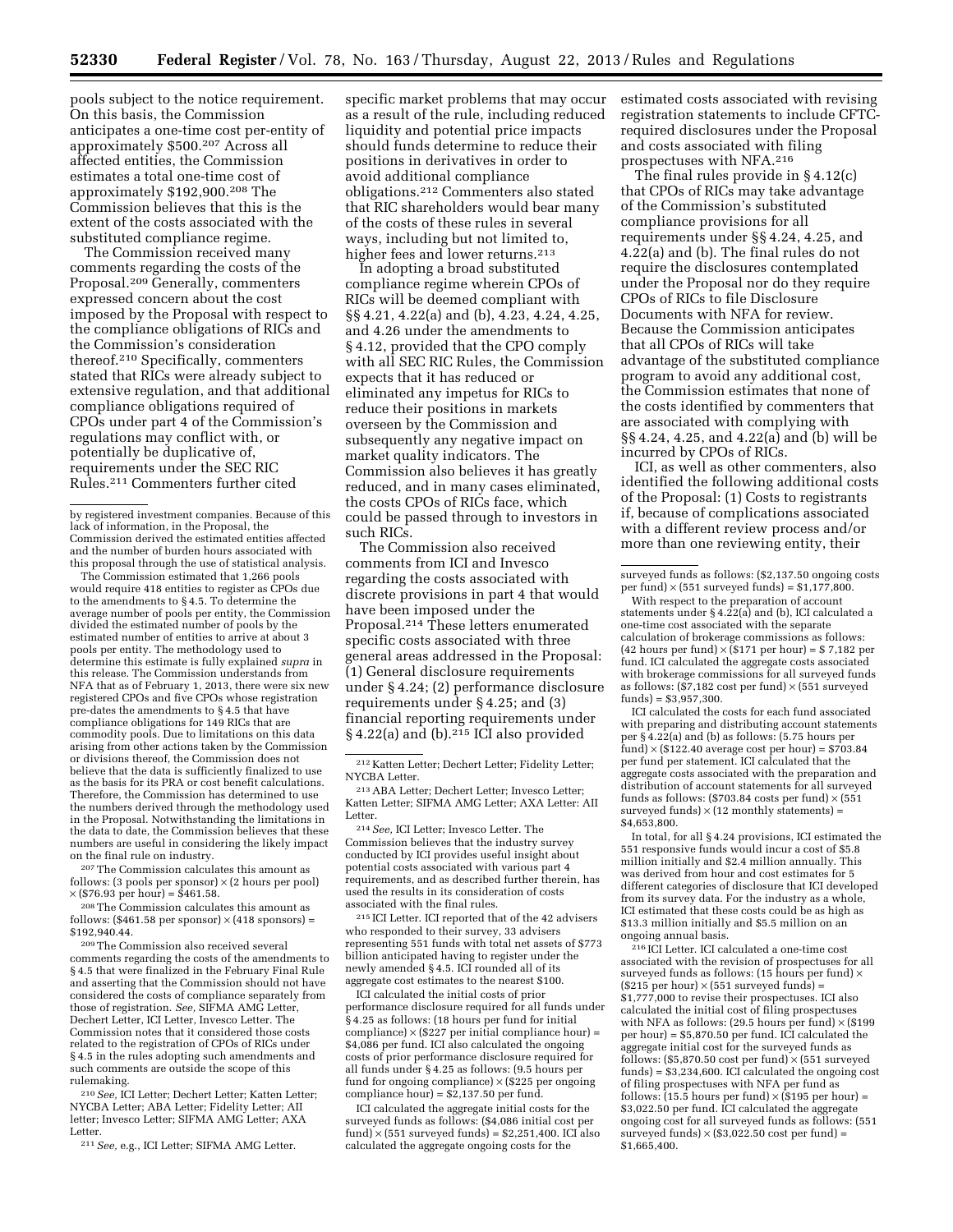Disclosure Documents are not approved in a timely fashion and the RIC must temporarily stop issuing shares; 217 (2) costs associated with seeking relief from the SEC, CFTC, or NFA to comply with CFTC disclosure and reporting regulations, where conflicts exist; 218 (3) costs to the CFTC, SEC, and NFA of reviewing the additional filings, including the potential for multiple reviews of each filing in the early stages, as registrants seek to develop disclosures that are acceptable to all regulators; (4) likely significant investor confusion due to inconsistent and at times inapplicable disclosures; 219 and (5) costs associated with undoing decades of effort by the SEC to develop its fund disclosure regime for RICs.220 Commenters also raised concerns about the costs associated with modifications to their internal compliance controls and additional systems that may be necessary to comply with the provisions of the Proposal.221

Additionally, one commenter stated that the legal conflicts and operational costs that would result from the application of the Proposal to CPOs of RICs would be substantial.222 According to that commenter, many RICs belong to large fund families that may include dozens, if not hundreds, of funds.223 This commenter further stated that significant economies of scale exist with respect to compliance with SEC regulations, because the advisers to these fund families are able to operate multiple funds on similar timetables and comply with similar filing and disclosure requirements.224 The commenter contended that complying with the CFTC rules as described in the Proposal would not only impose significant new costs on the RICs that are subject to such rules, but also impede the ability of advisers to efficiently manage other funds that are not subject to CFTC requirements.225

The Commission does not anticipate these qualitative concerns to be applicable as a result of the substituted compliance regime provided in the final rules. Registrants will not be required to submit to multiple review processes, eliminating the costs associated with

221NYCBA Letter; Dechert Letter; AXA Letter; ABA Letter; SIFMA AMG Letter.

222SIFMA AMG Letter.

224 *Id.* 

(1)–(3) above. The items that will be required of CPOs of RICs in addition to what is required by the SEC, which are discussed infra, will be disclosed in accordance with SEC regulations, which are familiar to investors and should largely eliminate any costs associated with (4) and (5) above. Moreover, because the Commission has adopted in these final rules a substituted compliance regime wherein CPOs of RICs will be deemed compliant with §§ 4.21, 4.22(a) and (b), 4.23, 4.24, 4.25, and 4.26 under the amendments to § 4.12, provided that the CPO comply with all SEC RIC Rules, the Commission does not believe that significant modifications to CPOs of RICs' compliance and disclosure infrastructures will be necessary.

ii. Costs Associated With Certain Additional Requirements for CPOs of RICs and Other Amendments

Although the final rule largely adopts a substituted compliance approach, the Commission acknowledges that there will be some costs associated with the final rule that will be borne by dually registered entities. In particular, CPOs of RICs with less than a three-year operating history will also have to provide disclosure regarding the past performance of all accounts and pools that are managed by the CPO and that have investment objectives, policies, and strategies substantially similar to those of the offered pool in accordance with SEC regulations and guidance. Additionally, CPOs of RICs will still be subject to § 4.22(c) and (d), requiring the  $CPO$  of a RIC to submit to NFA a copy of the annual financial statements the RIC provides to the SEC. Finally, all CPOs that use a third-party provider to maintain books and records are required to submit a notice with NFA with the name of the third-party provider, among other details, to ensure that the Commission has full access to the books and records of the CPO.

The Commission anticipates that CPOs of RICs will incur costs to disclose past performance information for substantially similar funds and accounts, if the fund has been in operation for less than three years. The ICI, in its estimates of costs and benefits, estimated that costs associated with prior performance disclosure for funds with less than a three year operating history would amount to 34 hours per fund at \$265 per hour initially, and 25.5 hours per fund at \$233 per hour each year in ongoing compliance requirements.226 The ICI's estimates are based on the requirement in the

Proposal to include past performance information for all other funds operated by the sponsor of the fund with less than a three year operating history. As noted above, the Commission has altered this provision to require disclosure of only those pools and accounts that are managed by the CPO and that have investment objectives, policies, and strategies substantially similar to those of the offered pool with less than a three year operating history. In so doing, the Commission has significantly reduced the requirements regarding past performance disclosure. As such, the Commission believes it can reasonably reduce the number of hours required both initially and in ongoing compliance. The Commission anticipates initial and ongoing cost of approximately 15 hours per fund. The Commission anticipates that 368 sponsors will need to provide additional past performance disclosure for an average of 1 fund per sponsor at 15 hours per fund.227 Using ICI's hourly cost estimates, described above, the Commission estimates an initial annual cost of \$4,000 per entity 228 and an ongoing annual cost of \$3,500 per entity.229 Across all affected entities, the Commission estimates an initial annual cost of \$1,462,800 230 and an ongoing annual cost of \$1,286,200.231

228The Commission calculates the amount as follows: (1 RIC per CPO)  $\times$  (15 hours per RIC)  $\times$  $($265$ initial costs per hour) = $3,975.$ 

229The Commission calculates the amount as follows: (1 RIC per CPO)  $\times$  (15 hours per RIC)  $\times$ (\$233 ongoing costs per hour) = \$3,495.

230The Commission calculates the amount as follows: (\$3,975 estimated initial cost per CPO)  $\times$ (368 estimated number of CPOs of RICs with less than 3 years performance) =  $$1,462,800$ .

231The Commission calculates the amount as follows: (\$3,495 estimated ongoing cost per CPO)  $\times$ (368 estimated number of CPOs of RICs with less than 3 years performance) = \$1,286,160. This ongoing cost estimate assumes that all RICs with less than three years performance are newly formed and have no performance history. Many RICs subject to the disclosure requirement, however, may have operated for one or two years and thus incur Continued

<sup>217</sup> ICI Letter. *See also,* Katten Letter; ABA Letter; AXA Letter; NYCBA Letter.

<sup>218</sup> ICI Letter. *See also,* Dechert Letter; IAA Letter; Fidelity Letter; SIFMA AMG Letter; ABA Letter; Katten Letter; AXA Letter; NYCBA Letter.

<sup>219</sup> ICI Letter. *See,* MFA Letter.

<sup>220</sup> ICI Letter. *See,* AXA Letter.

<sup>223</sup> *Id.* 

<sup>225</sup> *Id.* 226 ICI Letter.

<sup>227</sup>Based on information provided by the ICI in its comment letter, of the 551 surveyed funds that would trigger registration of their advisor, 159 of those funds had less than three years operating history. This constitutes approximately 30 percent of the surveyed funds that would not be excluded under § 4.5. The funds were operated by 29 of the 33 sponsors that expected to register, which constitutes 88 percent of the surveyed sponsors expecting to register. Applying these percentages to the Commission's estimated number of 1,266 pools and 418 sponsors, the Commission expects approximately 368 pool operators to be subject to the disclosure requirements for substantially similar accounts and funds with respect to 380 pools. With respect to the estimated hours required to prepare the past performance disclosure, the Commission has made an informed estimate premised upon the information provided by ICI and that it believes reflects the reduced disclosure obligations under the final rule as compared to the Proposal.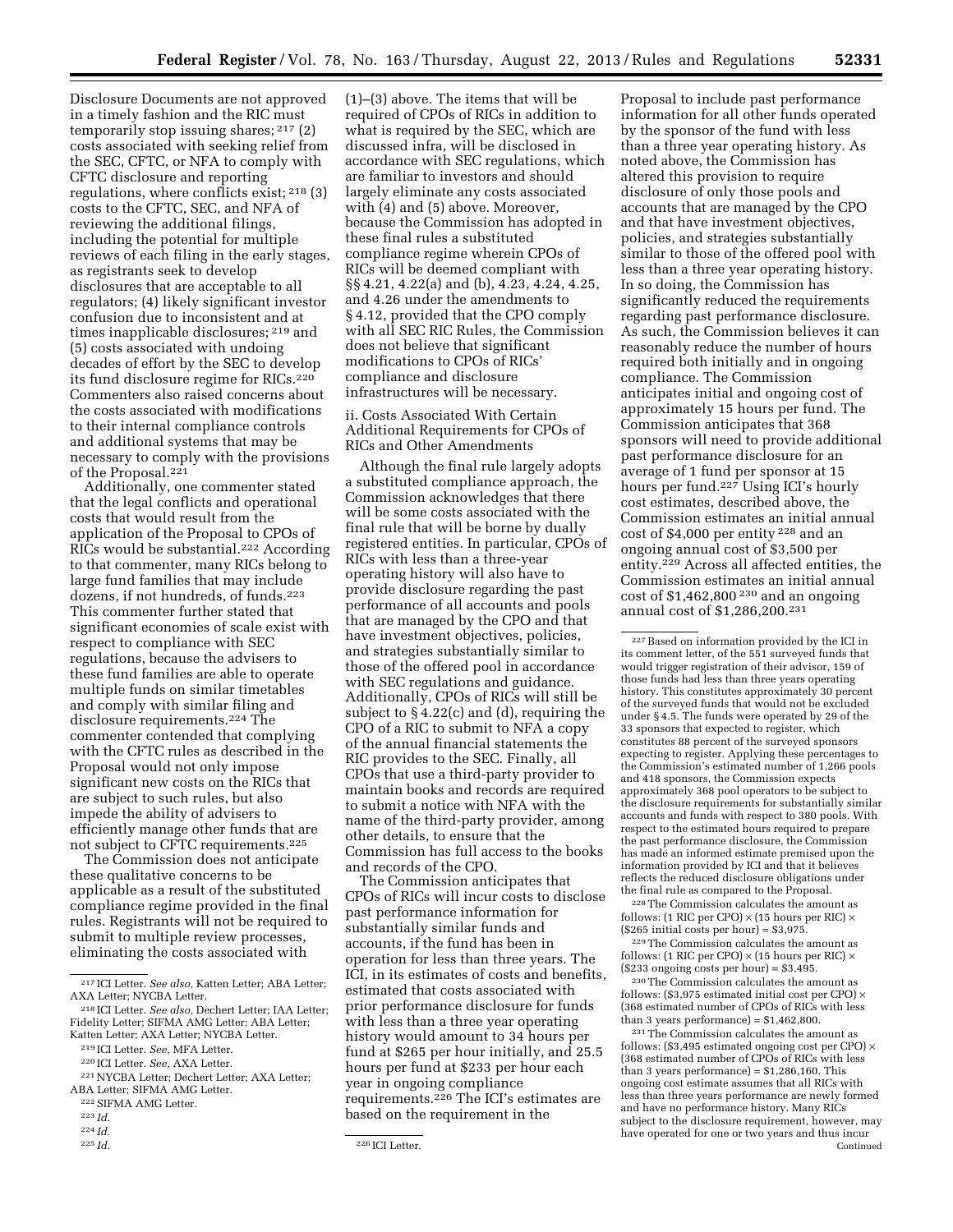The Commission also anticipates that CPOs of registered investment companies will incur small costs for each fund due to the requirement that the CPO of each registered investment company must submit a copy of the fund's annual financial statements to the Commission via NFA.232 The Commission anticipates that the cost to submit each fund's financial statements to be relatively small because the Commission is requiring only a copy of the statements required to be submitted to the SEC under the SEC RIC Rules to be submitted to NFA. The Commission anticipates that the additional requirement imposed by the rule in § 4.22 necessitates only addressing any potential formatting changes—i.e. making sure the document is in PDF form as required by NFA—and uploading the document via NFA's Easy File system (to which advisers should already have access by virtue of their registration). Thus, the Commission anticipates that CPOs of RICs will require no more than 2 hours per fund to comply with § 4.22. The Commission estimates that each CPO has an average of 3 RICs. Thus, at a rate of \$76.93 per hour,233 the Commission estimates an initial cost of approximately \$500 234 and an annual ongoing cost of approximately \$500.235 As described in the PRA section of this release, the Commission estimates that approximately 418 sponsors will register as a result of the amendments to § 4.5.236 Using this figure, the Commission anticipates a total initial cost of  $$192,900<sup>237</sup>$  and an annual total

233*See, supra* note 205.

234The Commission calculates the amount as follows: (6 hours per entity)  $\times$  (\$76.93 average salary  $cost per hour = $461.58.$ 

235The Commission calculates this amount as follows: (6 hours per entity)  $\times$  (\$76.93 average salary  $cost per hour = $461.58.$ 

236*See supra* note 206.

237The Commission calculates this amount as follows: (\$461.58 estimated initial cost per CPO)  $\times$  $(418$  estimated number of CPOs of RICs $\bar{)}$  = \$192,940.44.

ongoing cost of \$192,900.238 The Commission believes this to be a conservative estimate, allowing for the maximum amount of time necessary to upload the fund's financial statements and submit them to NFA.

Finally, the Commission anticipates a small burden to be incurred by all CPOs, including registered investment companies required to be registered as CPOs under § 4.5, that wish to keep their books and records with a thirdparty service provider. Under §§ 4.23 and 4.7(b)(4), such entities must file a notice with NFA to inform the Commission and NFA of the entity's intent to utilize a third-party service provider as well as the name and contact information of the third party. Because the Commission cannot be sure how many CPOs will use third-party service providers, the Commission estimates that all CPOs will take advantage of the amendments to the record-keeping requirements under  $\S~4.23$  and  $\S~4.7.^{23\bar{9}}$  The Commission estimates that CPOs, including registered investment companies, will incur a one-time per-entity cost of \$200.240 The Commission anticipates that most CPOs will take advantage of this provision, and thus estimates a onetime estimated cost of \$627,700 for all CPOs.241

The Commission expects that all dually-registered entities will take advantage of the substituted compliance regime available under the final regulations. The Commission thus expects that the total initial costs associated with the final rules will be \$5,100 per entity 242 and \$2,476,400 in

240The Commission calculates this amount as follows: (2 estimated hours per notice)  $\times$  (\$76.93 estimated cost per hour) = \$153.86.

241The Commission calculates this amount as follows: (\$153.86 estimated cost per notice)  $\times$  (4,080 estimated total number of registered CPOs) = \$627,748.80.

242The Commission calculates the per-entity initial cost by summing the per-entity initial costs of the provisions described supra. Estimates may not sum to total due to rounding effects.

Notice of Substituted Compliance, § 4.12 = (3 pools per sponsor)  $\times$  (2 hours per pool)  $\times$  (\$76.93  $per hour = $461.58$ .

the aggregate.243 Likewise, the Commission expects annual ongoing costs associated with the final rules to be \$4,000 per entity 244 and \$1,479,100 in the aggregate.245

b. Section 15(a) Considerations

Section 15(a) of the CEA requires the Commission to consider the effects of its actions in light of the following five factors:

1. Protection of Market Participants and the Public

The Commission believes the rules promulgated in this release protect market participants by mitigating the costs associated with compliance. The rules maintain the effectiveness of the consumer protections of the

Submission of Annual Report, § 4.22(c) = (3 pools per sponsor)  $\times$  (2 hours per pool)  $\times$  (\$76.93 per  $hour$ ] = \$461.58.

Notice of Third Party Record-keeper, §§ 4.23,  $4.7(b)(4) = (2 \text{ hours per sponsor}) \times (\$76.93 \text{ per hour})$  $=$  \$153.86.

Total per-entity initial cost =  $($461.58)$  +  $($3,975.00) + ($461.58) + ($115.40) + ($153.86) =$ \$5,061.02.

*See supr*a notes 207, 228, 234, and 240. 243The Commission calculates the aggregate initial cost by summing the aggregate initial costs of the provisions described supra. Estimates may not sum to total due to rounding effects.

Notice of Substituted Compliance, § 4.12 =  $(461.58 \text{ per sponsor}) \times (418 \text{ sponsors}) =$ 

\$192,940.44.

Inclusion of Past Performance, § 4.25 = (\$3,975.00 per sponsor)  $\times$  (368 sponsors) = \$1,462,800.00.

Submission of Annual Report,  $§$  4.22(c) =  $($461.58 \text{ per sponsor}) \times (418 \text{ sponents}) =$ 

\$192,940.44.

Notice of Third Party Record-keeper, §§ 4.23,  $4.7(b)(4) = ( $153.86 \text{ per operator} ) \times (4,080 \text{ operators} )$  $=$  \$627,748.80.

Total aggregate initial  $cost = ($192,940.44) +$  $($1,462,800.00) + ($192,940.44) + ($48,235.11) +$  $($627,748.80) = $2,476,429.68.$ 

*See supra* notes 208, 229, 237, and 241.

244The Commission calculates the per-entity ongoing cost by summing the per-entity ongoing costs of the provisions described *supra.* Estimates may not sum to total due to rounding effects.

Inclusion of Past Performance, § 4.25 = (1 pool  $\rm per\;sponsor) \times (15\; hours\; per\; pool) \times (\$233\; per\; hour)$  $= $3,475.00.$ 

Submission of Annual Report, § 4.22(c) = (3 pools per sponsor)  $\times$  (2 hours per pool)  $\times$  (\$76.93 per  $\bar{h}$ our) = \$461.58.

Total per-entity ongoing  $cost = ($3,475.00) +$  $($461.58) = $3956.55.$ 

*See supra* notes 235 and 238.

245The Commission calculates the aggregate ongoing cost by summing the aggregate ongoing costs of the provisions described supra. Estimates may not sum to total due to rounding effects.

Inclusion of Past Performance, § 4.25 = (\$3,475.00 per sponsor)  $\times$  (368 sponsors) = \$1,286,160.00.

Submission of Annual Report, § 4.22(c) =  $($461.58 \text{ per sponsor}) \times (418 \text{ sponsors}) =$ \$192,940.44.

Total aggregate ongoing cost =  $(\$1,286,160.00)$  +  $($192,940.44) = $1,479,100.44.$ 

*See supra* notes 235 and 242.

a lower total cost. The Commission's estimate therefore may overstate the actual costs that past performance disclosure entails.

<sup>232</sup>The Commission notes that all CPOs are required to submit an annual report to NFA. Though the reports filed with the SEC are public domain could be manually accessed by the Commission, the Commission believes that requiring a copy of said reports to be filed with NFA is a more efficient and expedient means of gathering required information. By having all CPO financial statements in one centralized database, the Commission will be better able to quickly and effectively access information about all CPOs trading in the markets overseen by the Commission, allowing for a faster and better informed response to any concerns that may arise regarding the trading of CPOs in derivatives markets.

<sup>238</sup>The Commission calculates this amount as follows: (\$461.58 estimated ongoing cost per CPO)  $\times$  (418 estimated number of CPOs of RICs) = \$192,940.44.

<sup>239</sup>The Commission has previously estimated that each CPO that subject to § 4.23 had costs associated with approximately 50 hours associated with recordkeeping obligations and that each CPO subject to  $\S 4.7(b)(4)$  had costs associated with approximately 40 hours associated with recordkeeping obligations. Because the Commission is estimating that all registered CPOs will use thirdparty service providers for recordkeeping purposes, the Commission expects that costs associated with §§ 4.7(b)(4) and 4.23 will be reduced, although the reduction cannot be quantified at this time.

Inclusion of Past Performance, § 4.25 = (1 pool per sponsor)  $\times$  (15 hours per pool)  $\times$  (\$265 per hour)  $=$  \$3,975.00.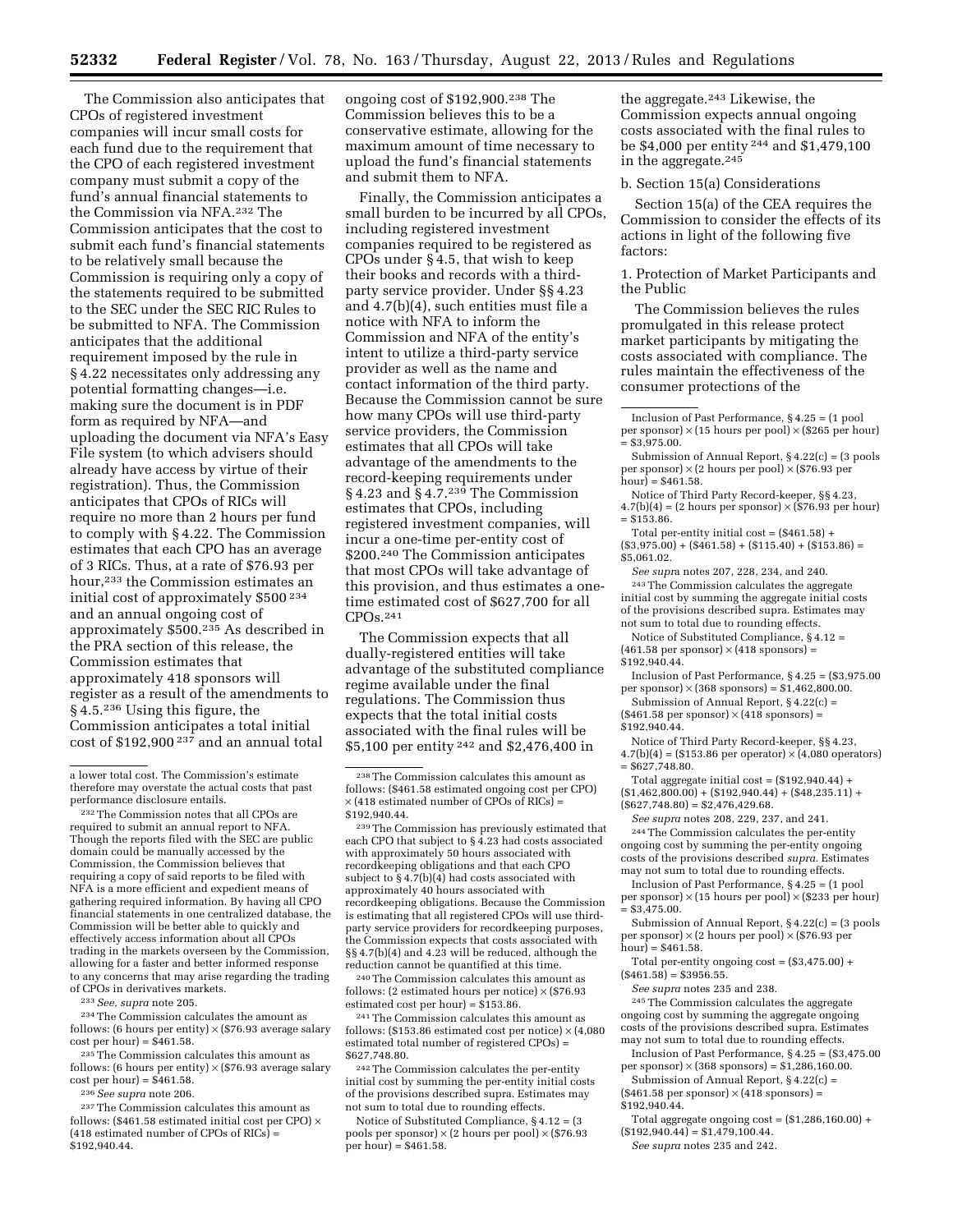Commission's regulatory regime while reducing costs for dually-registered entities. Though some costs are anticipated as a result of the final rules in order to provide additional information beyond that required by the SEC, the Commission believes such costs are necessary because the information the Commission is requiring of CPOs of RICs should provide additional insight for potential investors in deciding whether to invest in a fund that commits more than a de minimis portion of its assets to derivative trading.

In addition, the Commission believes the final rules provide a benefit to all CPOs by updating and modernizing certain provisions that may be outdated in the electronic age. CPOs will not be required to incur costs to comply with regulations that, in the absence of information to the contrary and in light of the Commission's current understanding, may not be necessary to ensure the effectiveness of the Commission's regulatory regime.

Furthermore, by lessening the regulatory costs RICs face, shareholders of these vehicles should not see much of an increase in fees or a decrease in returns, protecting the viability of these vehicles that are utilized by millions of families for their investment needs.

2. Efficiency, Competitiveness, and Financial Integrity of Markets

In light of the fact that these harmonizing regulations will not pose significant costs on CPOs of RICs, the Commission does not believe that these regulations will have a negative impact on the efficiency, competitiveness, or financial integrity of markets.

#### 3. Price Discovery

The Commission has not identified a specific effect on price discovery as a result of these harmonizing regulations.

### 4. Sound Risk Management

The Commission has not identified a specific effect on sound risk management as a result of these harmonizing regulations.

# 5. Other Public Interest Considerations

The Commission has not identified other public interest considerations related to the costs and benefits of these harmonizing regulations.

### **List of Subjects in 17 CFR Part 4**

Advertising, Brokers, Commodity futures, Commodity pool operators, Commodity trading advisors, Consumer protection, Reporting and recordkeeping requirements.

Accordingly, CFTC amends 17 CFR part 4 as follows:

# **PART 4—COMMODITY POOL OPERATORS AND COMMODITY TRADING ADVISORS**

■ 1. Revise the authority citation for part 4 to read as follows:

**Authority:** 7 U.S.C. 1a, 2, 6(c), 6b, 6c, 6l, 6m, 6n, 6o, 12a, and 23.

■ 2. In § 4.7, revise paragraph (b)(4) and add paragraph (b)(5) to read as follows:

### **§ 4.7 Exemption from certain part 4 requirements for commodity pool operators with respect to offerings to qualified eligible persons and for commodity trading advisors with respect to advising qualified eligible persons.**

\* \* \* \* \*

(b) \* \* \*

(4) *Recordkeeping relief.* Exemption from the specific requirements of § 4,23; Provided, That the commodity pool operator must maintain the reports referred to in paragraphs (b)(2) and (3) of this section and all books and records prepared in connection with his activities as the pool operator of the exempt pool (including, without limitation, records relating to the qualifications of qualified eligible persons and substantiating any performance representations). Books and records that are not maintained at the pool operator's main business office shall be maintained by one or more of the following: the pool's administrator, distributor or custodian, or a bank or registered broker or dealer acting in a similar capacity with respect to the pool. Such books and records must be made available to any representative of the Commission, the National Futures Association and the United States Department of Justice in accordance with the provisions of § 1.31.

(5) If the pool operator does not maintain its books and records at its main business office, the pool operator shall:

(i) At the time it registers with the Commission or delegates its recordkeeping obligations, whichever is later, file a statement that:

(A) Identifies the name, main business address, and main business telephone number of the person(s) who will be keeping required books and records in lieu of the pool operator;

(B) Sets forth the name and telephone number of a contact for each person who will be keeping required books and records in lieu of the pool operator;

(C) Specifies, by reference to the respective paragraph of this section, the books and records that such person will be keeping; and

(D) Contains representations from the pool operator that:

(*1*) It will promptly amend the statement if the contact information or location of any of the books and records required to be kept by this section changes, by identifying in such amendment the new location and any other information that has changed;

(*2*) It remains responsible for ensuring that all books and records required by this section are kept in accordance with § 1.31;

(*3*) Within 48 hours after a request by a representative of the Commission, it will obtain the original books and records from the location at which they are maintained, and provide them for inspection at the pool operator's main business office; *Provided, however,* that if the original books and records are permitted to be, and are maintained, at a location outside the United States, its territories or possessions, the pool operator will obtain and provide such original books and records for inspection at the pool operator's main business office within 72 hours of such a request; and

(*4*) It will disclose in the pool's Disclosure Document the location of its books and records that are required under this section.

(ii) The pool operator shall also file electronically with the National Futures Association a statement from each person who will be keeping required books and records in lieu of the pool operator wherein such person:

(A) Acknowledges that the pool operator intends that the person keep and maintain required pool books and records;

(B) Agrees to keep and maintain such records required in accordance with § 1.31 of this chapter; and

(C) Agrees to keep such required books and records open to inspection by any representative of the Commission, the National Futures Association, or the United States Department of Justice in accordance with § 1.31 of this chapter.

■ 3. In § 4.12

 $\blacksquare$  a. Revise paragraphs (c)(1) and (2) introductory text;

■ b. Remove paragraph (c)(2)(iii);

■ c. Add paragraph (c)(3); and

■ d. Revise paragraphs (d)(1)(iii) and (iv).

The revisions and addition read as follows:

### **§ 4.12 Exemption from provisions of part 4.**

\* \* \* \* \* (c) *Exemption from Subpart B for certain commodity pool operators based on registration under the Securities Act of 1933 or the Investment Company Act*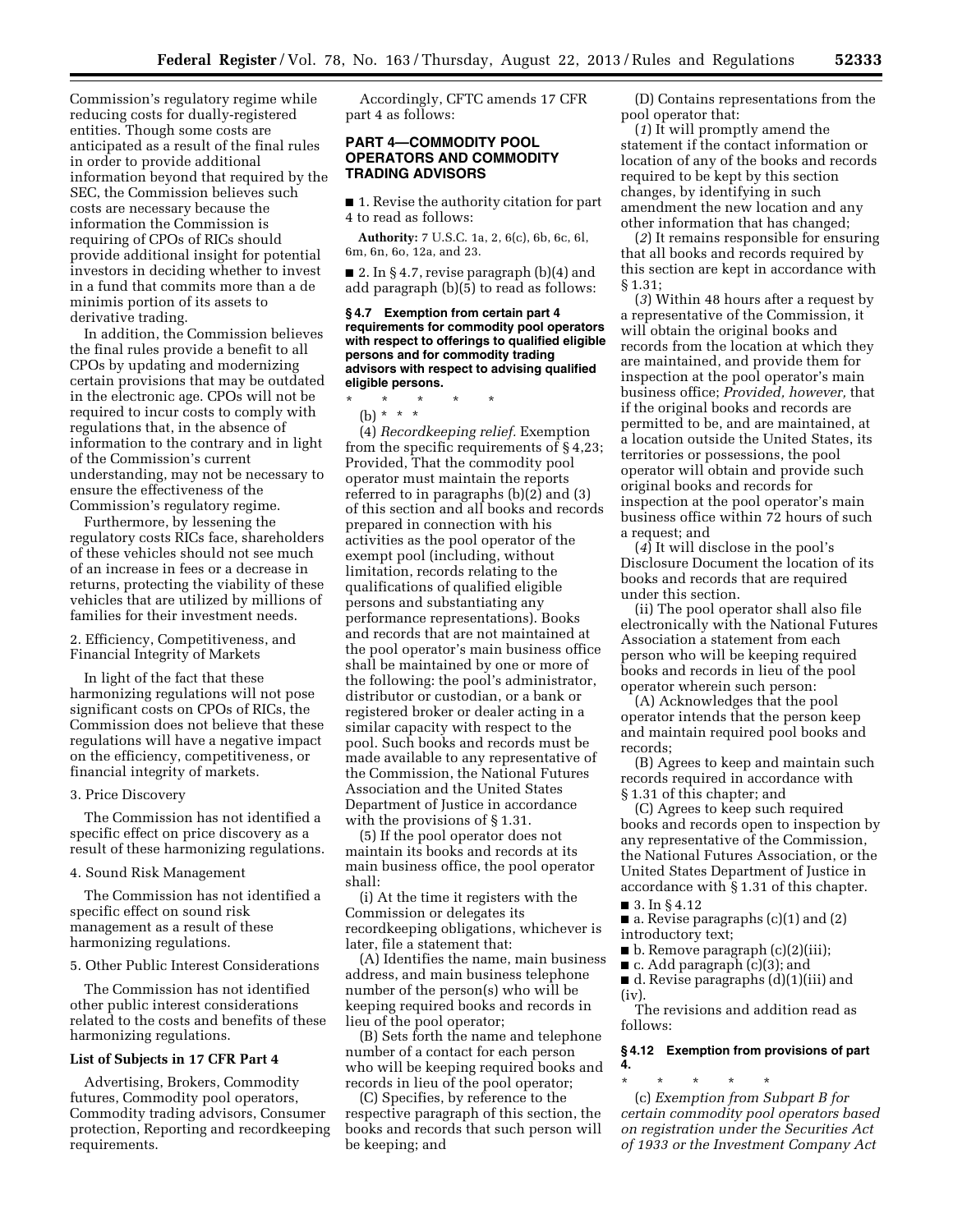*of 1940.* (1) *Eligibility.* Subject to compliance with the provisions of paragraph (d) of this section, any person who is registered as a commodity pool operator, or has applied for such registration, may claim any or all of the relief available under paragraph (c)(2) of this section if, with respect to the pool for which it makes such claim:

(i) The units of participation will be offered and sold pursuant to an effective registration statement under the Securities Act of 1933; or

(ii) The pool is registered under the Investment Company Act of 1940.

(2) *Relief available to pool operator claiming relief under paragraph (c)(1)(i).*  The commodity pool operator of a pool whose units of participation meet the criteria of paragraph (c)(1)(i) if this section may claim the following relief: \* \* \* \* \*

(3) *Relief available to pool operator claiming relief under paragraph (c)(1)(ii).* The commodity pool operator of a pool whose units of participation meet the criteria of paragraph (c)(1)(ii) of this section may claim the following relief:

(i) The pool operator of an offered pool will be exempt from the requirements of §§ 4.21, 4.24, 4.25, and 4.26; *Provided, that* 

(A) The pool operator of an offered pool with less than a three-year operating history discloses the performance of all accounts and pools that are managed by the pool operator and that have investment objectives, policies, and strategies substantially similar to those of the offered pool; and,

(B) The disclosure provided with respect to the offered pool complies with the provisions of the Investment Company Act of 1940, the Securities Act of 1933, the Securities Exchange Act of 1934, the regulations promulgated thereunder, and any guidance issued by the Securities and Exchange Commission or any division thereof.

(ii) Exemption from the Account Statement distribution requirement of §§ 4.22(a) and (b); *Provided, however,*  that the pool operator:

(A) Causes the current net asset value per share to be available to participants; (B) Causes the pool to clearly disclose:

(*1*) That the information will be readily accessible on an Internet Web site maintained by the pool operator or its designee or otherwise made available to participants and the means through which the information will be made available; and

(*2*) The Internet address of such Web site, if applicable; and

(iii) Exemption from the provisions of § 4.23 that require that a pool operator's

books and records be made available to participants for inspection and/or copying at the request of the participant.  $(d)(1) * * *$ 

(iii) Contain representations that:

(A) The pool will be operated in compliance with paragraph (b)(1)(i) of this section and the pool operator will comply with the requirements of paragraph (b)(1)(ii) of this section;

(B) The pool will be operated in compliance with paragraph (c)(1) of this section and the pool operator will comply with the requirements of paragraph (c)(2) of this section; or

(C) The pool will be operated in compliance with paragraph (c)(1) of this section and the pool operator will comply with the requirements of paragraph (c)(3) of this section;

(iv) Specify the relief sought under paragraph  $(b)(2)$ ,  $(c)(2)$ , or  $(c)(3)$  of this section, as the case may be;

\* \* \* \* \*

 $\blacksquare$  4. Add § 4.17 to read as follows:

# **§ 4.17 Severability.**

If any provision of this part, or the application thereof to any person or circumstances, is held invalid, such invalidity shall not affect other provisions or application of such provision to other persons or circumstances which can be given effect without the invalid provision or application.

### **§ 4.21 [Amended]**

■ 5. Amend § 4.21 by removing and reserving paragraph (b).

■ 6. Amend § 4.23 by revising the introductory text and paragraph (a)(4) and adding paragraph (c) to read as follows:

#### **§ 4.23 Recordkeeping.**

Each commodity pool operator registered or required to be registered under the Act must make and keep the following books and records in an accurate, current and orderly manner. Books and records that are not maintained at the pool operator's main business office shall be maintained by one or more of the following: the pool's administrator, distributor or custodian, or a bank or registered broker or dealer acting in a similar capacity with respect to the pool. All books and records shall be maintained in accordance with § 1.31. All books and records required by this section except those required by paragraphs (a)(3), (a)(4), (b)(1), (b)(2) and (b)(3) must be made available to participants for inspection and copying during normal business hours. Upon request, copies must be sent by mail to any participant within five business

days if reasonable reproduction and distribution costs are paid by the pool participant. If the books and records are maintained at the commodity pool operator's main business office that is outside the United States, its territories or possessions, then upon the request of a Commission representative, the pool operator must provide such books and records as requested at the place in the United States, its territories or possessions designated by the representative within 72 hours after the pool operator receives the request.

 $(a) * * * *$ 

(4) A subsidiary ledger or other equivalent record for each participant in the pool showing the participant's name and address and all funds, securities and other property that the pool received from or distributed to the participant. This requirement may be satisfied through a transfer agent's maintenance of records or through a list of relevant intermediaries where shares are held in an omnibus account or through intermediaries.

\* \* \* \* \* (c) If the pool operator does not maintain its books and records at its main business office, the pool operator shall:

(1) At the time it registers with the Commission or delegates its recordkeeping obligations, whichever is later, file a statement that:

(i) Identifies the name, main business address, and main business telephone number of the person(s) who will be keeping required books and records in lieu of the pool operator;

(ii) Sets forth the name and telephone number of a contact for each person who will be keeping required books and records in lieu of the pool operator;

(iii) Specifies, by reference to the respective paragraph of this section, the books and records that such person will be keeping; and

(iv) Contains representations from the pool operator that:

(A) It will promptly amend the statement if the contact information or location of any of the books and records required to be kept by this section changes, by identifying in such amendment the new location and any other information that has changed;

(B) It remains responsible for ensuring that all books and records required by this section are kept in accordance with § 1.31;

(C) Within 48 hours after a request by a representative of the Commission, it will obtain the original books and records from the location at which they are maintained, and provide them for inspection at the pool operator's main